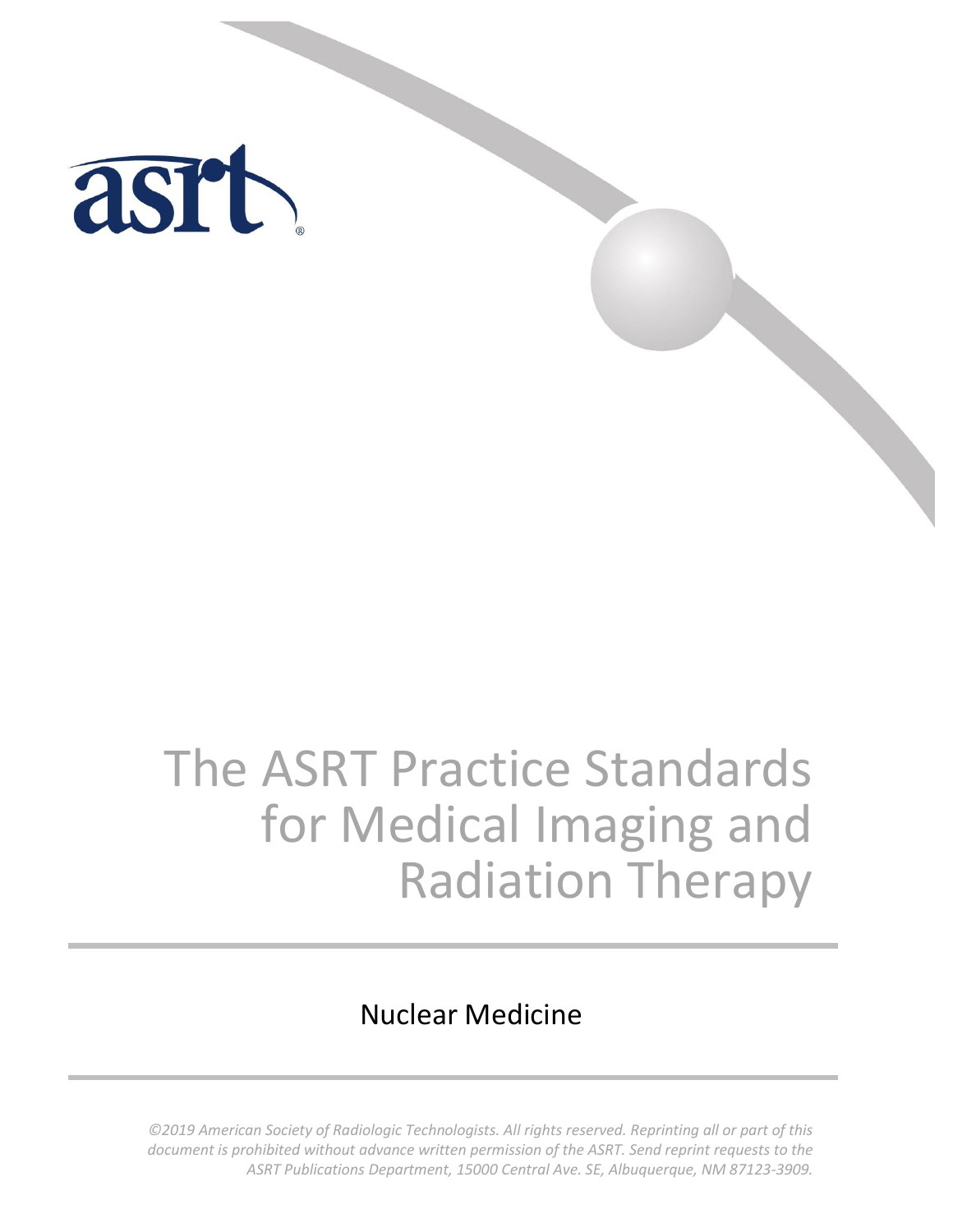| Guidance for the Communication of Clinical and Imaging Observations and Procedure Details by    |  |
|-------------------------------------------------------------------------------------------------|--|
| Medication Administration by Medical Imaging and Radiation Therapy Professionals 33             |  |
| Medication Administration in Peripherally Inserted Central Catheter Lines or Ports With a Power |  |
|                                                                                                 |  |
|                                                                                                 |  |
| Use of Postexposure Shuttering, Cropping and Electronic Masking in Radiography  44              |  |

# **Table of Contents**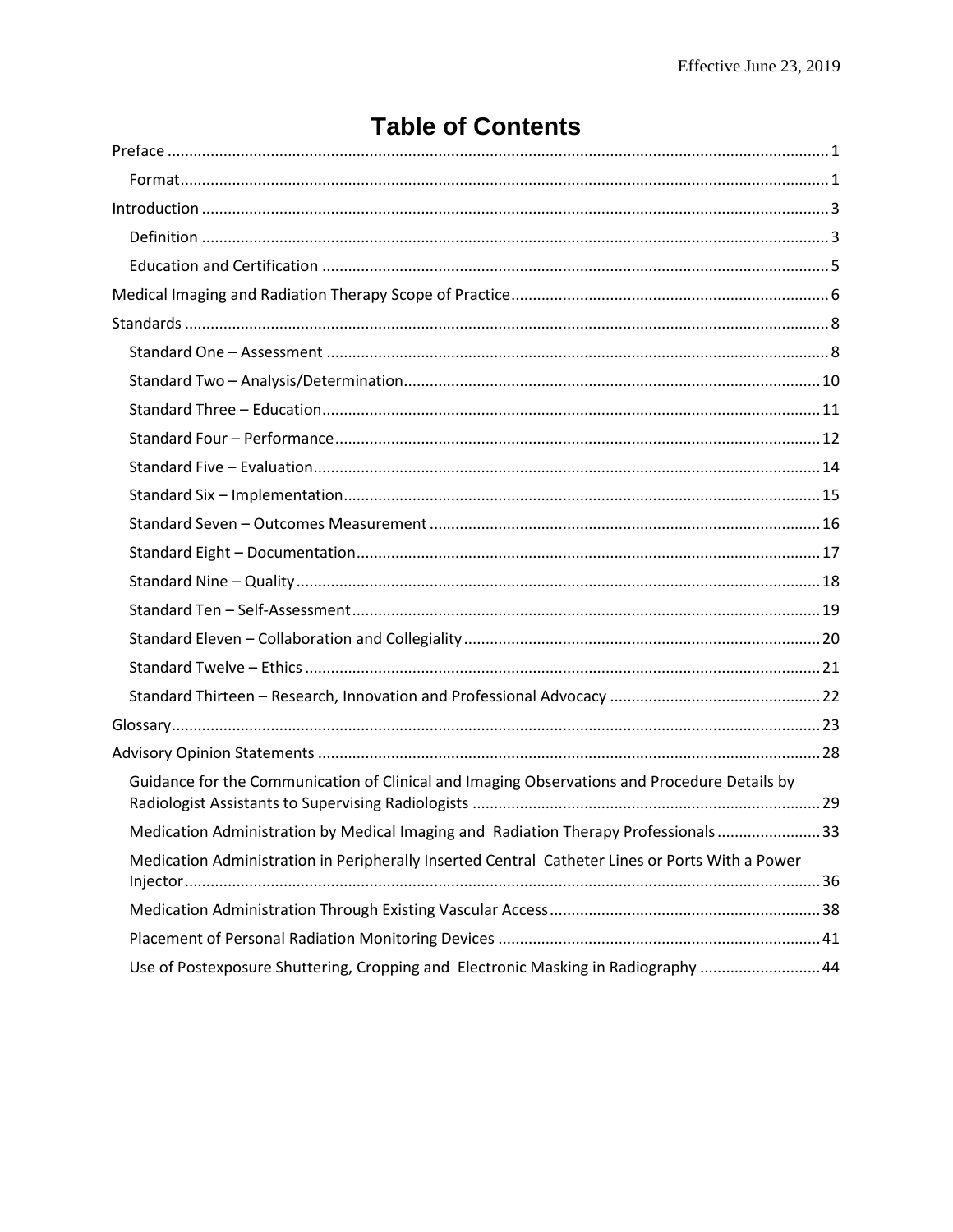# **Preface**

<span id="page-2-0"></span>A profession's practice standards serve as a guide for appropriate practice. The practice standards define the practice and establish general criteria to determine compliance. Practice standards are authoritative statements established by the profession for evaluating the quality of practice, service and education provided by individuals within the profession.

Practice standards can be used by individual facilities to develop job descriptions and practice parameters. Those outside the profession can use the standards as an overview of the role and responsibilities of individuals within the profession.

The medical imaging and radiation therapy professional and any individual who is legally authorized to perform medical imaging must be educationally prepared and clinically competent as a prerequisite to professional practice. The individual should, consistent with all applicable legal requirements and restrictions, exercise individual thought, judgment and discretion in the performance of the procedure. Federal and state statutes, regulations, accreditation standards and institutional policies could dictate practice parameters and may supersede these standards.

# <span id="page-2-1"></span>**Format**

The ASRT Practice Standards for Medical Imaging and Radiation Therapy are divided into five sections:

- *Introduction* defines the practice and the minimum qualifications for the education and certification of individuals in addition to an overview of the specific practice.
- *Medical Imaging and Radiation Therapy Scope of Practice* delineates the parameters of the specific practice.
- *Standards* incorporate patient assessment and management with procedural analysis, performance and evaluation. The standards define the activities of the individual responsible for the care of patients and delivery of medical imaging and radiation therapy procedures; in the technical areas of performance, such as equipment and material assessment safety standards and total quality management; and in the areas of education, interpersonal relationships, self-assessment and ethical behavior.
- *Glossary* defines terms used in the practice standards document.
- *Advisory Opinion Statements* provide interpretations of the standards intended for the clarification and guidance of specific practice issues.

The standards are numbered and followed by a term or set of terms that describes the standards. The next statement is the expected performance of the individual when performing the procedure or treatment. A rationale follows and explains why an individual should adhere to the particular standard of performance.

- *Criteria* used to evaluate an individual's performance. Each standard is divided into two parts: the general criteria and the specific criteria. Both should be used when evaluating performance.
- *General Criteria* written in a style that applies to medical imaging and radiation therapy professionals and should be used for the appropriate area of practice.
- *Specific Criteria* meet the needs of the individuals in the various areas of professional performance. Although many areas of performance within medical imaging and radiation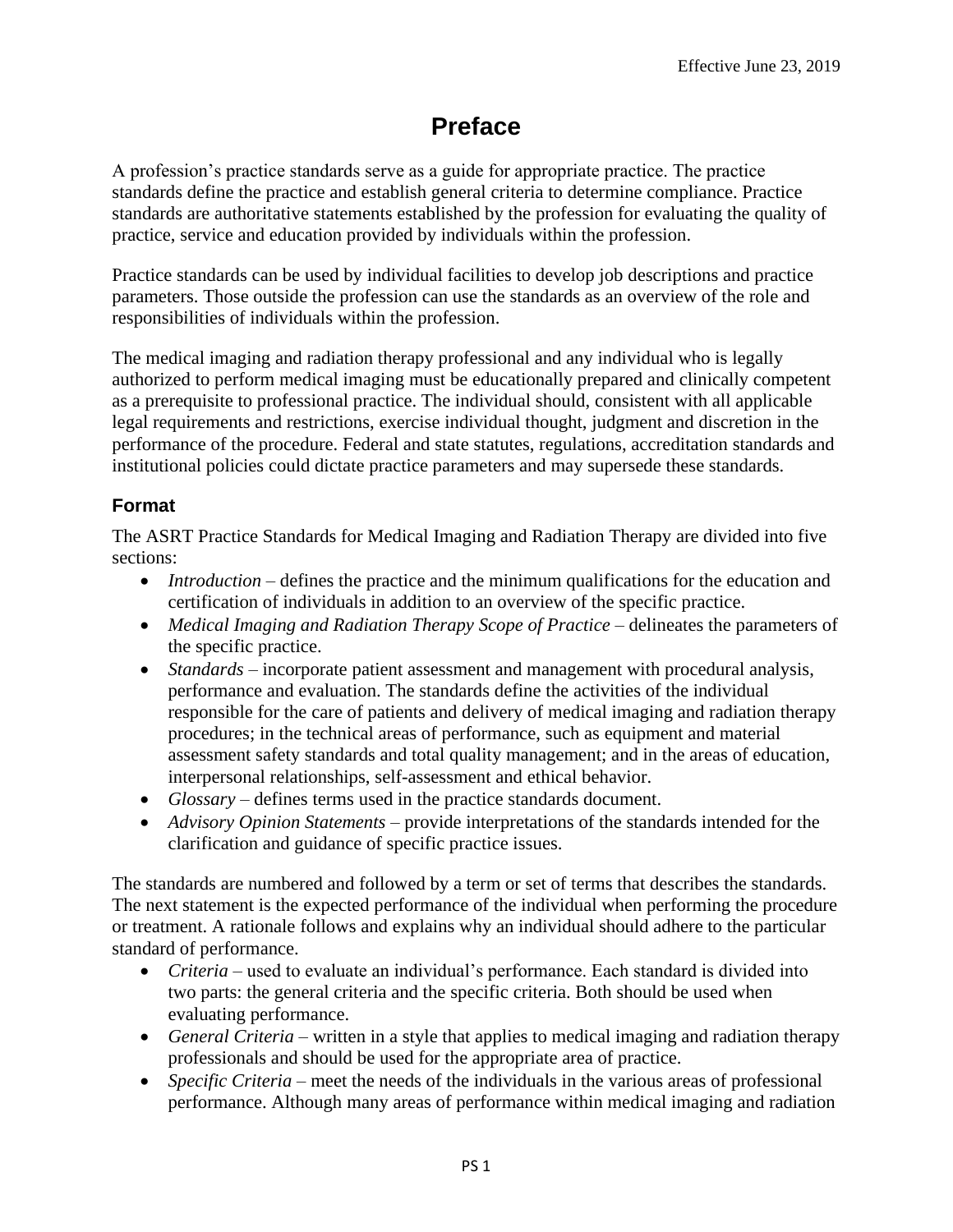therapy are similar, others are not. The specific criteria were developed with these differences in mind.

Within this document, all organizations are referenced by their abbreviation and spelled out within the glossary.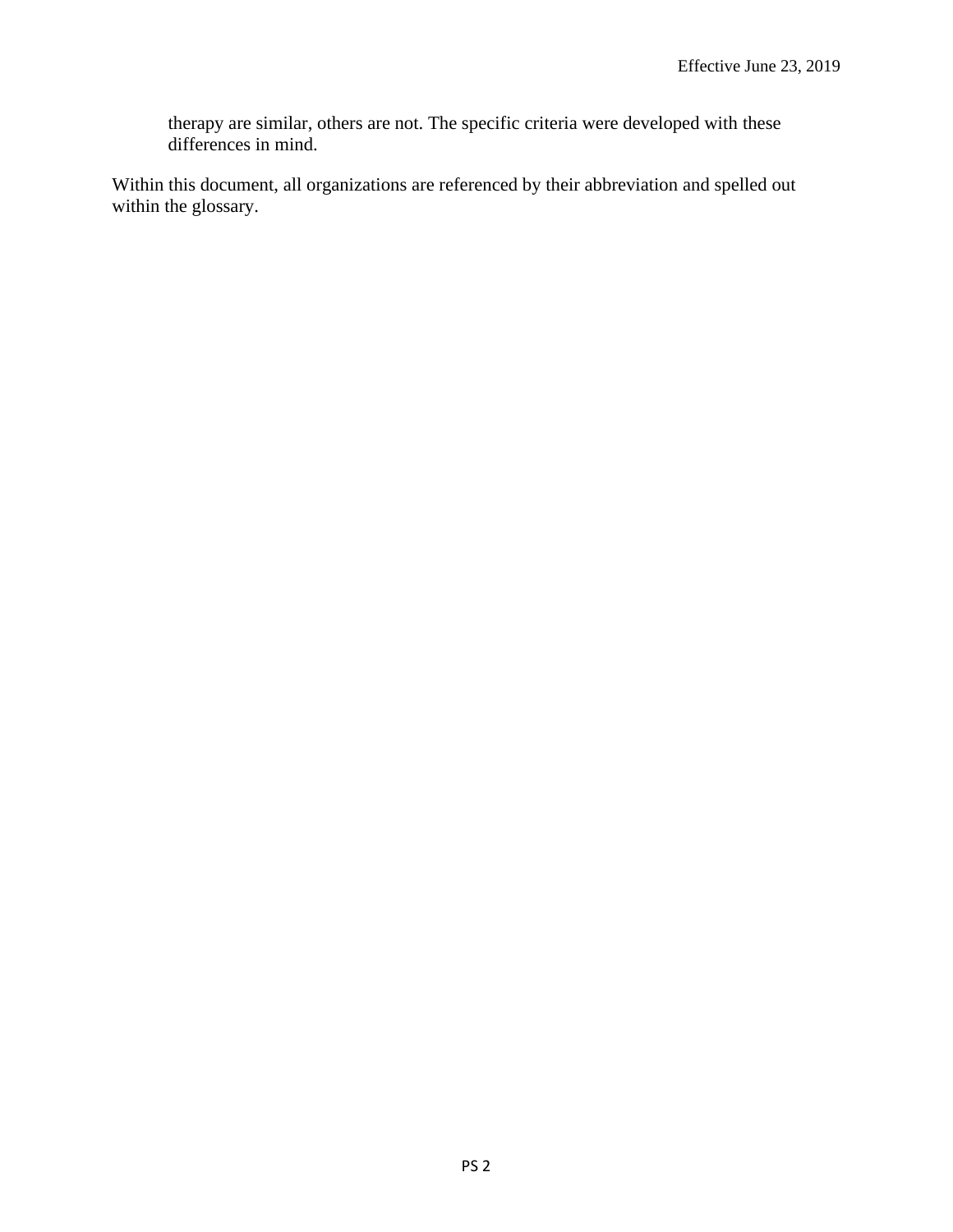# **Introduction**

# <span id="page-4-1"></span><span id="page-4-0"></span>**Definition**

The medical imaging and radiation therapy profession comprises health care professionals identified as a bone density technologist, cardiac-interventional and vascular-interventional technologist, computed tomography technologist, magnetic resonance technologist, mammographer, medical dosimetrist, nuclear medicine technologist, quality management technologist, radiation therapist, radiographer, radiologist assistant or sonographer who are educationally prepared and clinically competent as identified by these standards.

Furthermore, these standards apply to health care employees who are legally authorized to perform medical imaging and radiation therapy and who are educationally prepared and clinically competent as identified by these standards.

The complex nature of disease processes involves multiple imaging modalities. Medical imaging and radiation therapy professionals are vital members of a multidisciplinary team that forms a core of highly trained health care professionals, who each bring expertise to the area of patient care. They play a critical role in the delivery of health services as new modalities emerge and the need for medical imaging and radiation therapy procedures increases.

Medical imaging and radiation therapy integrates scientific knowledge, technical competence and patient interaction skills to provide safe and accurate procedures with the highest regard to all aspects of patient care. A medical imaging and radiation therapy professional recognizes elements unique to each patient, which is essential for the successful completion of the procedure.

Medical imaging and radiation therapy professionals are the primary liaison between patients, licensed practitioners and other members of the support team. These professionals must remain sensitive to the needs of the patient through good communication, patient assessment, patient monitoring and patient care skills. As members of the health care team, medical imaging and radiation therapy professionals participate in quality improvement processes and continually assess their professional performance.

Medical imaging and radiation therapy professionals think critically and use independent, professional and ethical judgment in all aspects of their work. They engage in continuing education to include their area of practice to enhance patient care, safety, public education, knowledge and technical competence.

# *Nuclear Medicine*

The practice of nuclear medicine and molecular imaging is performed by health care professionals responsible for the administration of ionizing radiation (radioactive material and computed tomography) and nonionizing radiation and adjunctive medications for diagnostic, therapeutic or research purposes. Radioactive materials, medications and imaging and nonimaging equipment are used in nuclear medicine and molecular imaging to study various organs, body systems and samples to aid in the diagnosis, treatment and treatment planning of various pathological conditions. A nuclear medicine technologist performs nuclear medicine and molecular imaging procedures or therapies at the request of and for interpretation by a licensed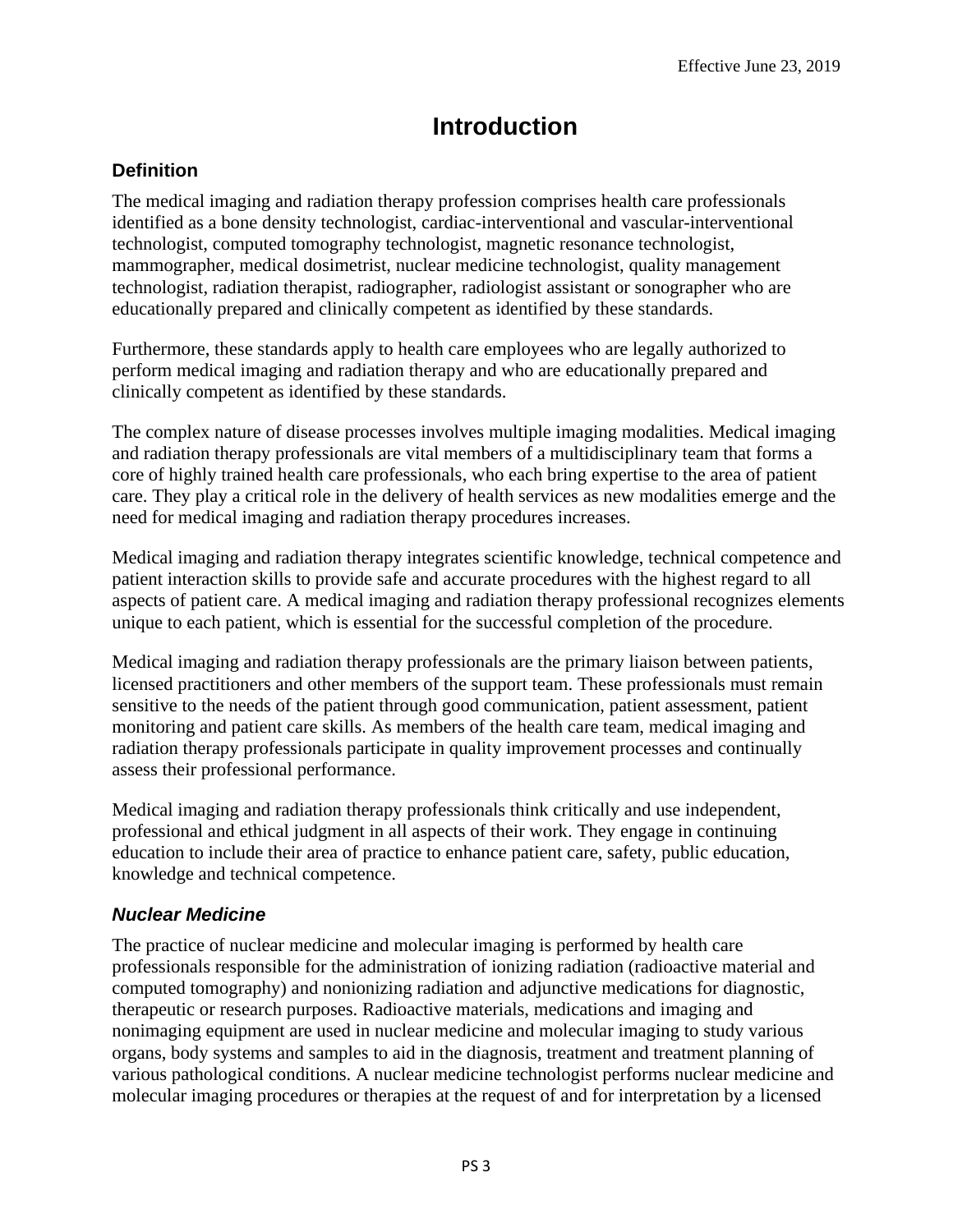practitioner and under the supervision of an authorized user.

Nuclear medicine technologists must demonstrate an understanding of human anatomy and physiology, chemistry, physics and instrumentation, mathematics, medical terminology and pharmacology. Nuclear medicine technologists must maintain a high degree of accuracy in all aspects of the procedure. They must possess, use and maintain knowledge about radiation safety principles. Nuclear medicine technologists independently perform or assist the licensed practitioner and authorized user in the completion of nuclear medicine and molecular imaging procedures and treatments. Nuclear medicine technologists prepare, administer and document activities related to ionizing radiation (radioactive material and computed tomography) and nonionizing radiation, medications and radiation exposure in accordance with federal and state laws, regulations or lawful institutional policy.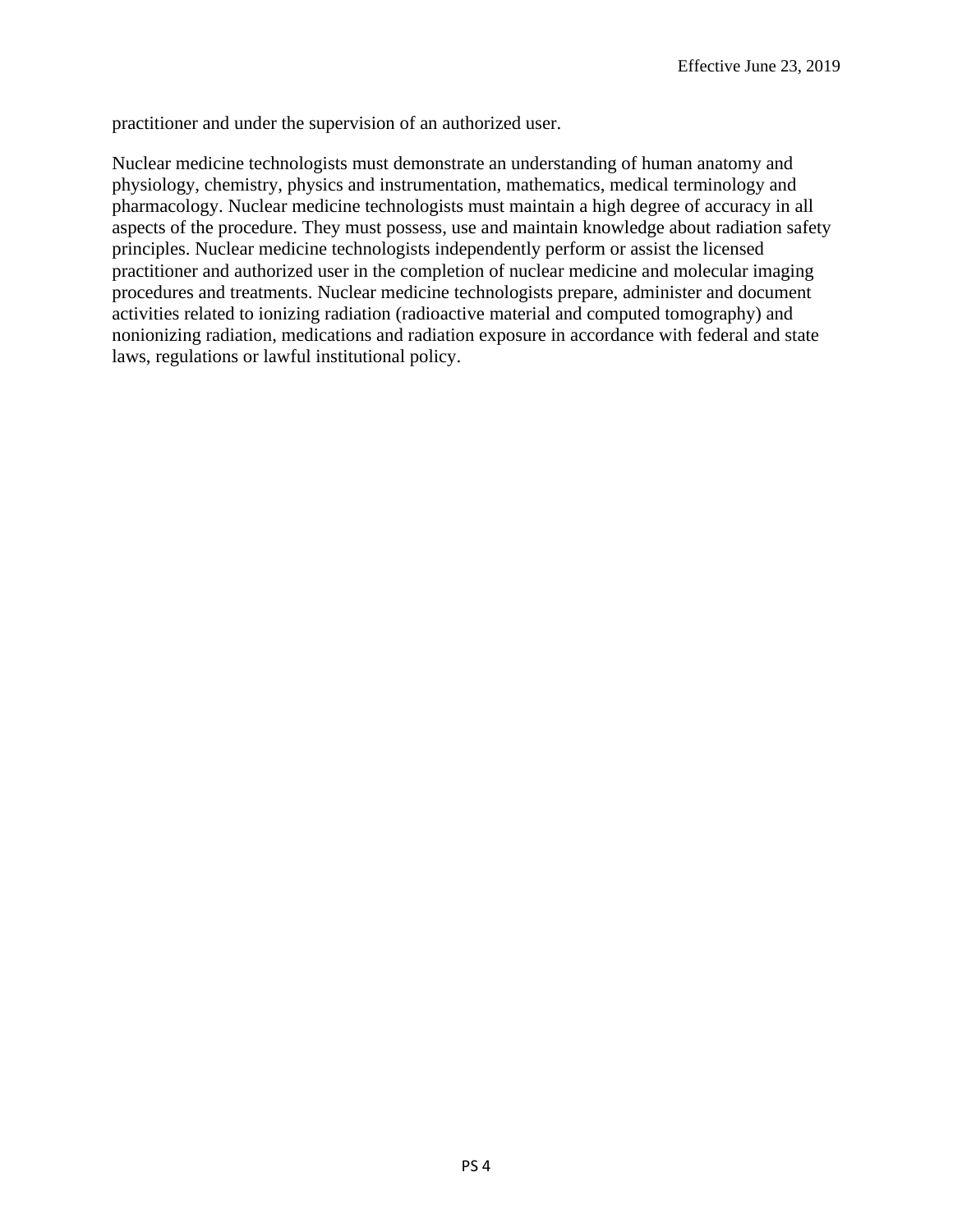# <span id="page-6-0"></span>**Education and Certification**

The individual must be educationally prepared and clinically competent as a prerequisite to professional practice.

Medical imaging and radiation therapy professionals performing multiple modality hybrid imaging should be registered by certification agencies recognized by the ASRT and be educationally prepared and clinically competent in the specific modality(ies) they are responsible to perform. Medical imaging and radiation therapy professionals performing diagnostic procedures in more than one imaging modality will adhere to the general and specific criteria for each area of practice.

To maintain certification(s), medical imaging and radiation therapy professionals must complete appropriate continuing education requirements to sustain their expertise and awareness of changes and advances in practice.

# *Nuclear Medicine*

Only medical imaging and radiation therapy professionals who have completed the appropriate education and obtained certification(s) as outlined in these standards should perform nuclear medicine and molecular imaging procedures.

Nuclear medicine technologists prepare for their roles on the interdisciplinary team by successfully completing a program in nuclear medicine that is programmatically accredited or part of an institution that is regionally accredited, and by attaining appropriate primary certification from the ARRT or the NMTCB. Those passing the ARRT examination use the credential R.T.(N). Those passing the NMTCB examination use the credential CNMT.

Eligibility to take the NMTCB specialty examinations in nuclear cardiology, positron emission tomography and/or radiation safety requires appropriate primary certification and documentation of clinical experience at the time of the examination. Those who successfully complete these examinations may use the credentials NCT, PET and/or RS, respectively.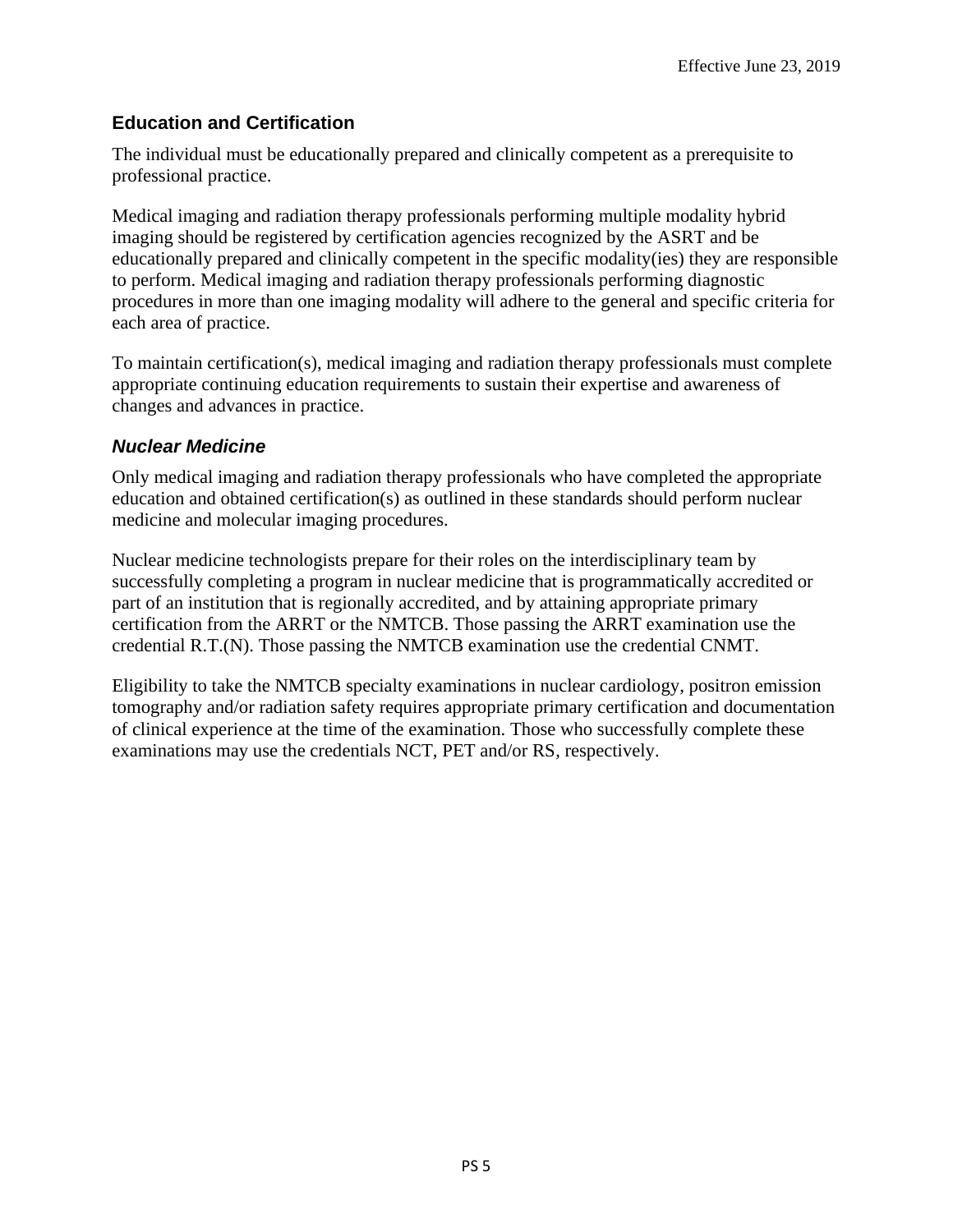# <span id="page-7-0"></span>**Medical Imaging and Radiation Therapy Scope of Practice**

Scopes of practice delineate the parameters of practice and identify the boundaries for practice. A comprehensive procedure list for the medical imaging and radiation therapy professional is impractical because clinical activities vary by the practice needs and expertise of the individual. As medical imaging and radiation therapy professionals gain more experience, knowledge and clinical competence, the clinical activities may evolve.

The medical imaging and radiation therapy professional and any individual who is legally authorized to perform medical imaging must be educationally prepared and clinically competent as a prerequisite to professional practice. The individual should, consistent with all applicable legal requirements and restrictions, exercise individual thought, judgment and discretion in the performance of the procedure. Federal and state statutes, regulations, accreditation standards and institutional policies could dictate practice parameters and may supersede these standards.

The scope of practice of the medical imaging and radiation therapy professional includes:

- Administering medications parenterally through new or existing vascular access, enterally or through other appropriate routes as prescribed by a licensed practitioner.\*†
- Administering medications with an infusion pump or power injector as prescribed by a licensed practitioner.\*†
- Applying principles of ALARA to minimize exposure to patient, self and others.
- Applying principles of patient safety during all aspects of patient care.
- Assisting in maintaining medical records, respecting confidentiality and established policy.
- Corroborating a patient's clinical history with procedure and ensuring information is documented and available for use by a licensed practitioner.
- Educating and monitoring students and other health care providers.\*
- Evaluating images for proper positioning and determining if additional images will improve the procedure or treatment outcome.
- Evaluating images for technical quality and ensuring proper identification is recorded.
- Identifying and responding to emergency situations.
- Identifying, preparing and/or administering medications as prescribed by a licensed practitioner.\*†
- Performing ongoing quality assurance activities.
- Performing venipuncture as prescribed by a licensed practitioner.\*†
- Postprocessing data.
- Preparing patients for procedures.
- Providing education.
- Providing optimal patient care.
- Receiving, relaying and documenting verbal, written and electronic orders in the patient's medical record.\*
- Selecting the appropriate protocol and optimizing technical factors while maximizing patient safety.
- Starting, maintaining and/or removing intravenous access as prescribed by a licensed practitioner.\*†
- \* Excludes limited x-ray machine operator
- † Excludes medical dosimetry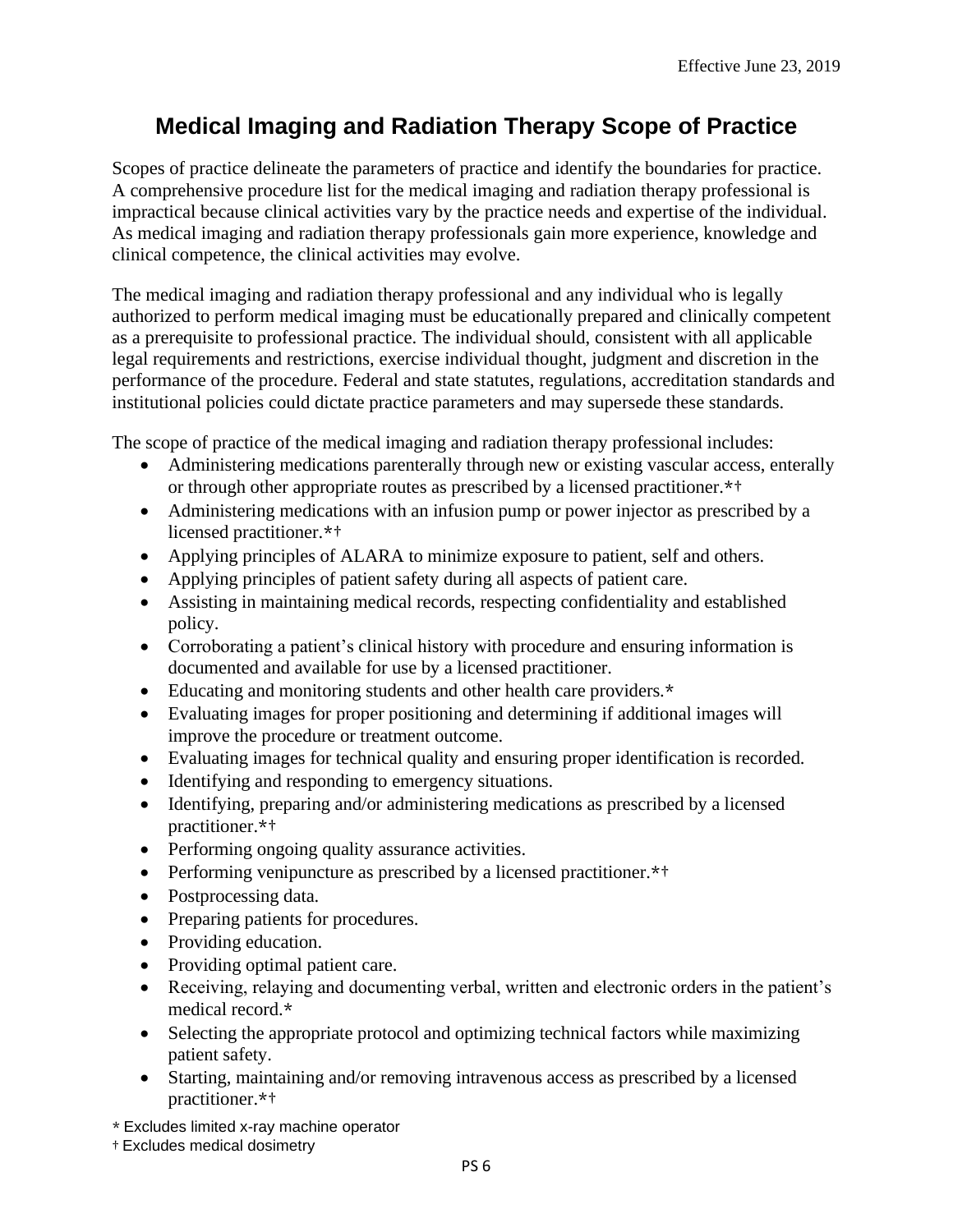- Verifying archival storage of data.
- Verifying informed consent for applicable procedures.\*

- Identifying, preparing and/or administering ionizing radiation (radioactive material and computed tomography) and nonionizing radiation as prescribed by a licensed practitioner and under the supervision of an authorized user.
- Performing hybrid imaging, including PET-CT and SPECT-CT, for emission, transmission, and attenuation correction, anatomical location and for use in radiation therapy treatment planning when performed within hybrid imaging as prescribed by a licensed practitioner and under the supervision of an authorized user.
- Performing nuclear medicine procedures as prescribed by a licensed practitioner and under the supervision of an authorized user.

<sup>\*</sup> Excludes limited x-ray machine operator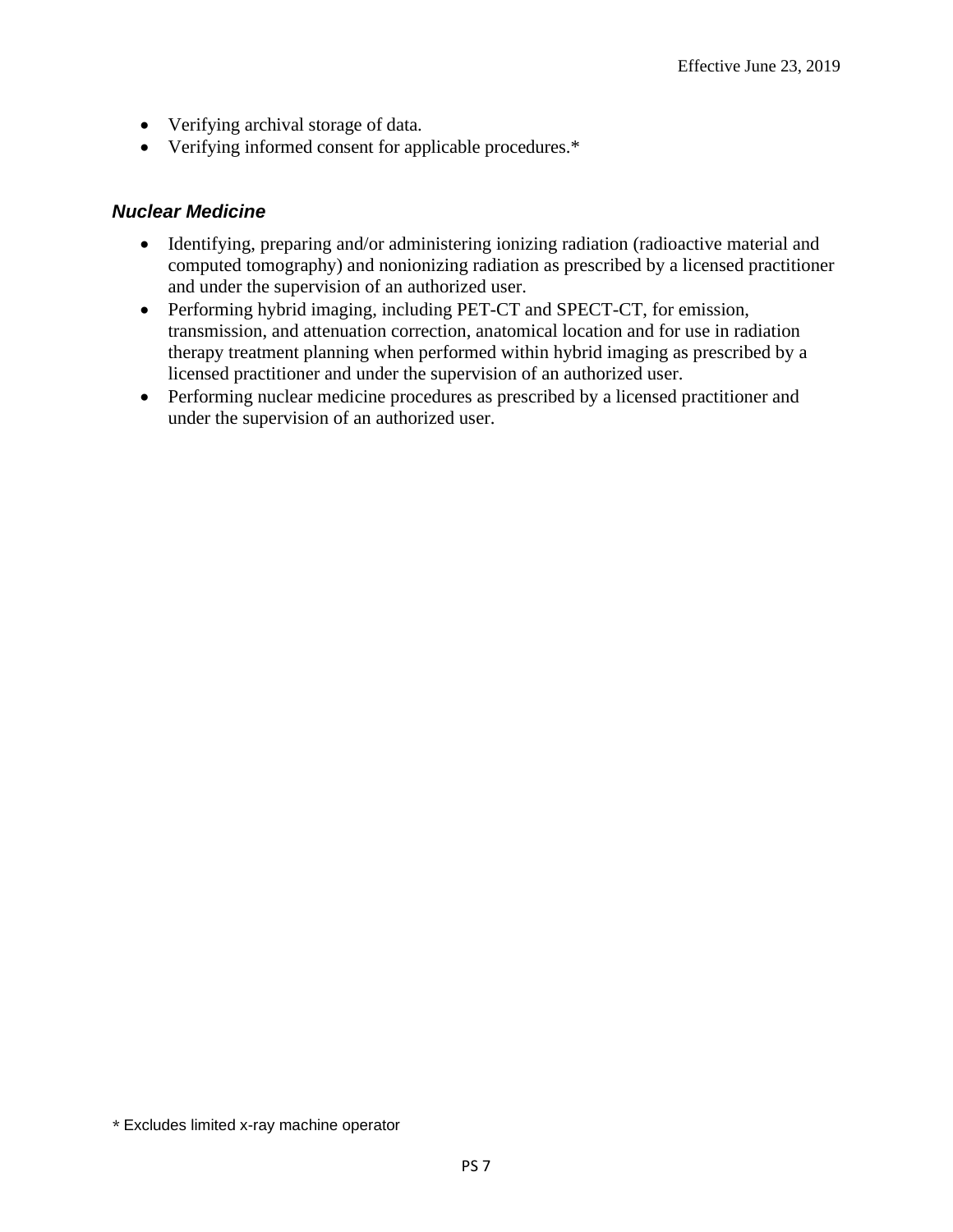# **Standards**

# <span id="page-9-1"></span><span id="page-9-0"></span>**Standard One – Assessment**

The medical imaging and radiation therapy professional collects pertinent data about the patient, procedure, equipment and work environment.

### *Rationale*

Information about the patient's health status is essential in providing appropriate imaging and therapeutic services. The planning and provision of safe and effective medical services relies on the collection of pertinent information about equipment, procedures and the work environment.

The medical imaging and radiation therapy professional:

# *General Criteria*

- Assesses and maintains the integrity of medical supplies.
- Assesses factors that may affect the procedure, such as medications, patient history, patient preparation or artifact-producing objects.
- Assesses patient lab values, medication list and risk for allergic reaction(s) prior to procedure and administration of medication.\*†
- Confirms that equipment performance, maintenance and operation comply with the manufacturer's specifications.
- Determines that services are performed in a safe environment, minimizing potential hazards.
- Maintains restricted access to controlled areas.
- Obtains and reviews relevant previous procedures and information from all available resources and the release of information as needed.
- Participates in ALARA, patient and personnel safety, risk management and quality management activities.
- Recognizes signs and symptoms of an emergency.
- Verifies patient identification and appropriateness of the procedure requested or prescribed.
- Verifies that the patient has consented to the procedure.
- Verifies that protocol and procedure manuals include recommended criteria and are reviewed and revised.
- Verifies the patient's pregnancy status.

# *Specific Criteria*

- Complies with federal and state laws to minimize radiation exposure levels.
- Maintains and performs quality control on radiation safety equipment according to regulatory agencies.
- Performs area monitoring and surveys to assess radiation exposure levels and contamination sites.
- \* Excludes limited x-ray machine operator
- † Excludes medical dosimetry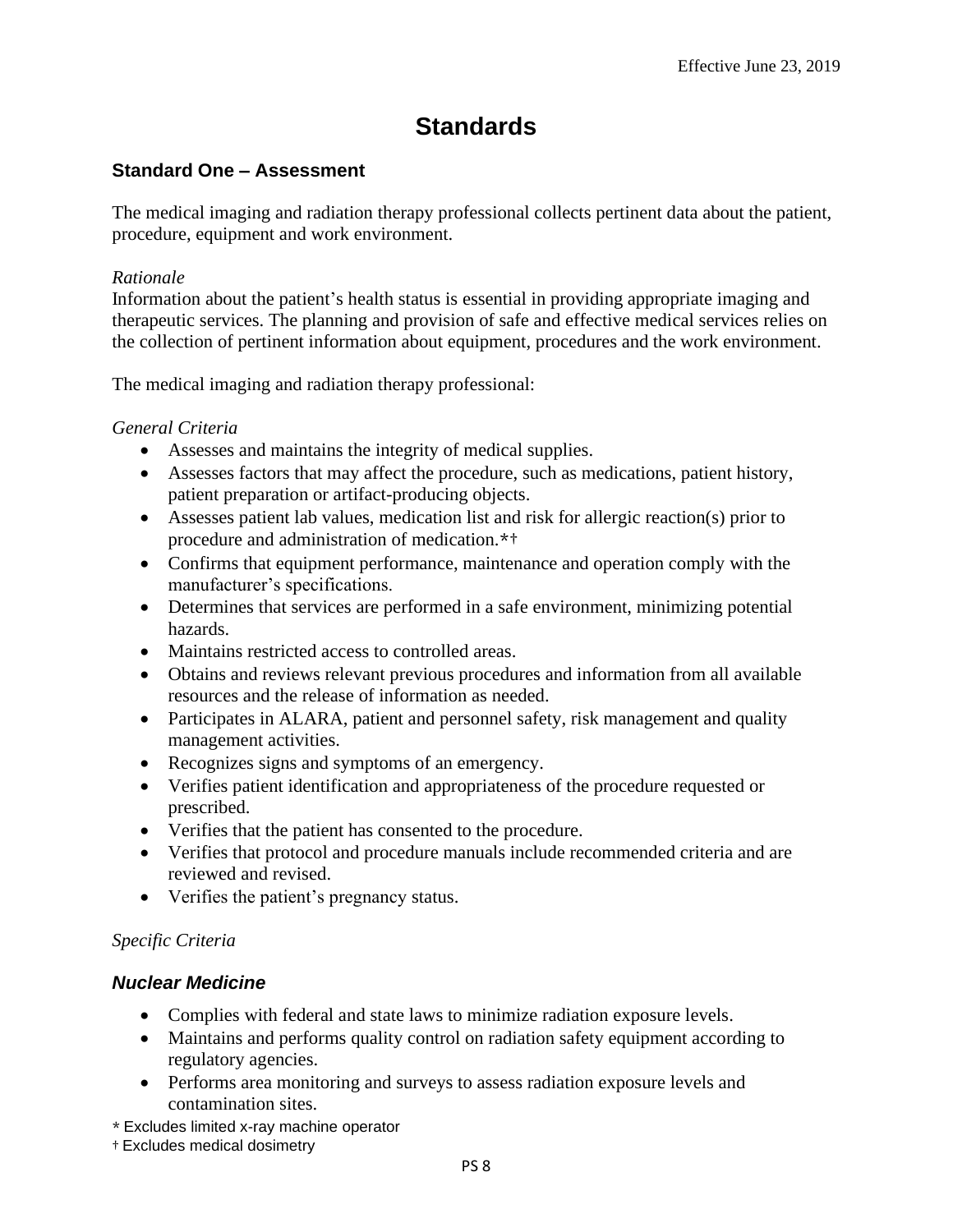- Verifies the patient's lactation or breastfeeding status.
- Verifies the patient's menstrual cycle.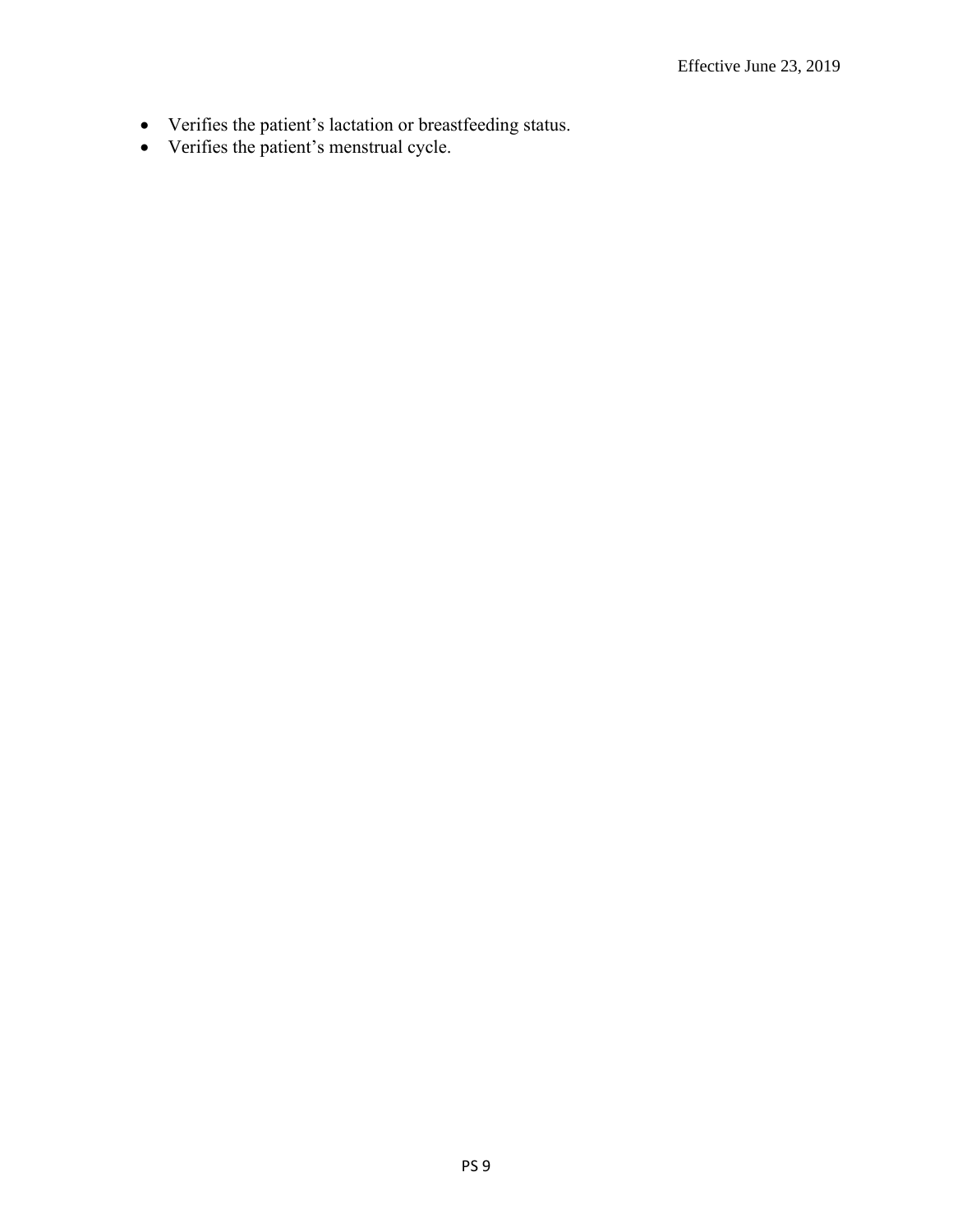# <span id="page-11-0"></span>**Standard Two – Analysis/Determination**

The medical imaging and radiation therapy professional analyzes the information obtained during the assessment phase and develops an action plan for completing the procedure.

#### *Rationale*

Determining the most appropriate action plan enhances patient safety and comfort, optimizes diagnostic and therapeutic quality and improves efficiency.

The medical imaging and radiation therapy professional:

#### *General Criteria*

- Consults appropriate medical personnel to determine a modified action plan.
- Determines that all procedural requirements are in place to achieve a quality diagnostic or therapeutic procedure.
- Determines the appropriate type and dose of contrast media to be administered based on established protocols.\*†
- Determines the course of action for an emergent situation.
- Determines the need for and selects supplies, accessory equipment, shielding, positioning and immobilization devices.
- Employs professional judgment to adapt imaging or therapeutic procedures to improve diagnostic quality or therapeutic outcomes.
- Evaluates and monitors services, procedures, equipment and the environment to determine if they meet or exceed established guidelines, and revises the action plan.
- Selects the most appropriate and efficient action plan after reviewing all pertinent data and assessing the patient's abilities and condition.

#### *Specific Criteria*

- Determines radiopharmaceutical dosage based on protocol, patient's age, weight, medical and physical status.
- Evaluates results of quality control testing on radioactive material.
- Reviews the patient's medical record and the examination request to determine optimal procedure parameters for clinical indications.
- Selects appropriate data acquisition equipment and accessories to perform the procedure.

<sup>\*</sup> Excludes limited x-ray machine operator

<sup>†</sup> Excludes medical dosimetry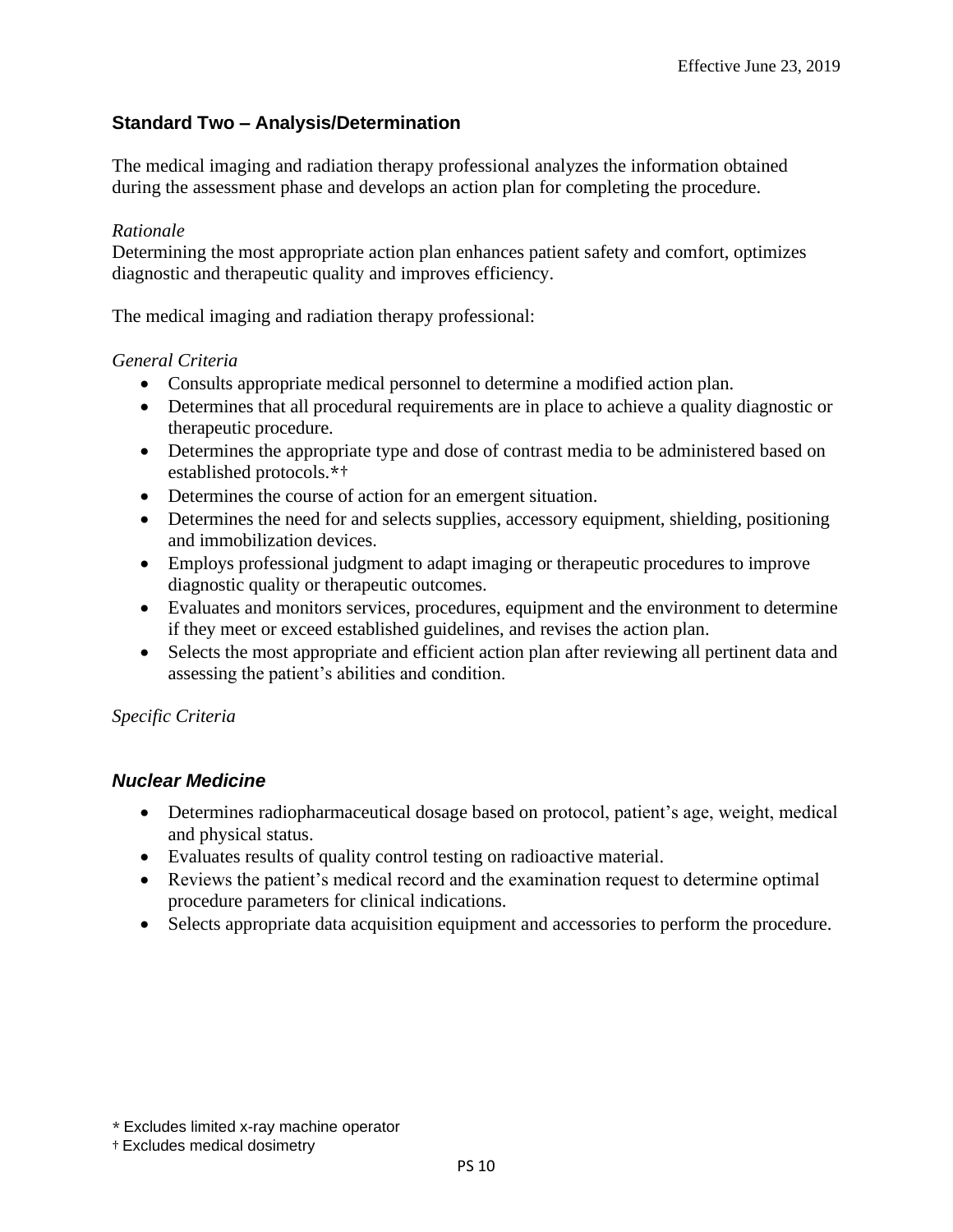### <span id="page-12-0"></span>**Standard Three – Education**

The medical imaging and radiation therapy professional provides information about the procedure and related health issues according to protocol; informs the patient, public and other health care providers about procedures, equipment and facilities; and acquires and maintains current knowledge in practice.

#### *Rationale*

Education and communication are necessary to establish a positive relationship and promote safe practices. Advancements in the profession and optimal patient care require additional knowledge and skills through education.

The medical imaging and radiation therapy professional:

#### *General Criteria*

- Advocates for and participates in continuing education related to area of practice, to maintain and enhance clinical competency.
- Advocates for and participates in vendor specific applications training to maintain clinical competency.
- Educates the patient, public and other health care providers about procedures and the associated biological effects.
- Elicits confidence and cooperation from the patient, the public and other health care providers by providing timely communication and effective instruction.
- Explains effects and potential side effects of medications.\*†
- Maintains credentials and certification related to practice.
- Provides an accurate explanation and instructions at an appropriate time and at a level the patient and their care providers can understand; addresses questions and concerns regarding the procedure.
- Provides information on certification or accreditation to the patient, other health care providers and the public.
- Provides information to patients, health care providers, students and the public concerning the role and responsibilities of individuals in the profession.
- Provides pre-, peri- and post-procedure education.
- Refers questions about diagnosis, treatment or prognosis to a licensed practitioner.

#### *Specific Criteria*

#### *Nuclear Medicine*

- Ensures radiation safety instruction information and limitations are provided to the patient following therapeutic procedures.
- Provides instruction to the patient and others regarding the reduction of radiation exposure during and after the procedure.

\* Excludes limited x-ray machine operator

† Excludes medical dosimetry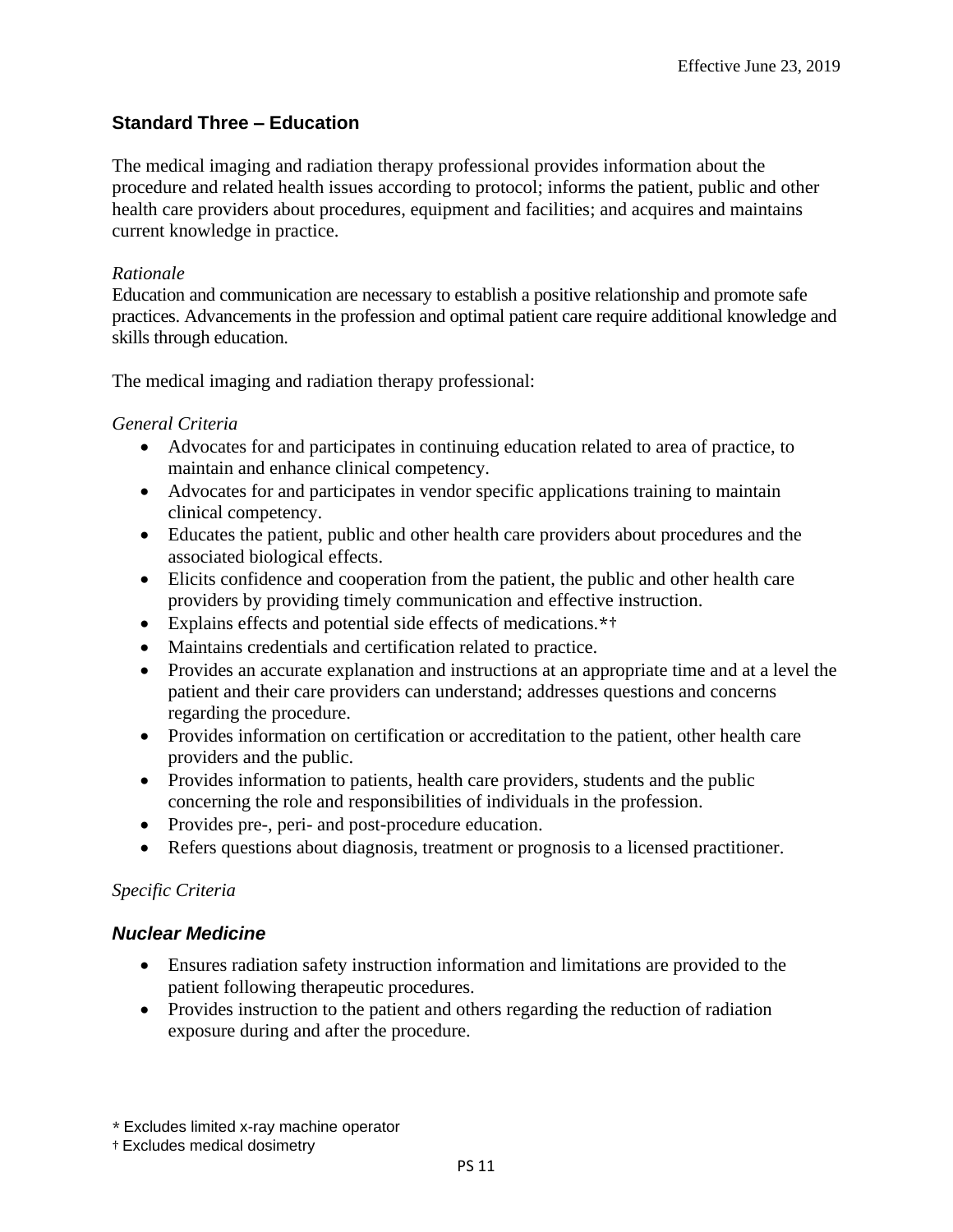# <span id="page-13-0"></span>**Standard Four – Performance**

The medical imaging and radiation therapy professional performs the action plan and quality assurance activities.

### *Rationale*

Quality patient services are provided through the safe and accurate performance of a deliberate plan of action. Quality assurance activities provide valid and reliable information regarding the performance of equipment, materials and processes.

The medical imaging and radiation therapy professional:

# *General Criteria*

- Adheres to radiation safety rules and standards.
- Administers first aid or provides life support.<sup>†</sup>
- Applies principles of aseptic technique.<sup>†</sup>
- Assesses and monitors the patient's physical, emotional and mental status.
- Consults with medical physicist or engineer in performing and documenting quality assurance tests.
- Explains to the patient each step of the action plan as it occurs and elicits the cooperation of the patient.
- Immobilizes patient for procedure.
- Implements an action plan.
- Maintains current information on equipment, materials and processes.
- Modifies the action plan according to changes in the clinical situation.
- Monitors the patient for reactions to medications. \*\*
- Participates in safety and risk management activities.
- Performs ongoing quality assurance activities and quality control testing.
- Performs procedural timeout.
- Positions patient for anatomic area of interest, respecting patient ability and comfort.
- Uses accessory equipment.
- Uses an integrated team approach.
- When appropriate, wears one or more personal radiation monitoring devices at the location indicated on the personal radiation monitoring device or as indicated by the radiation safety officer or designee.

# *Specific Criteria*

#### *Nuclear Medicine*

- Administers radioactive material and/or medication through existing vascular access devices.
- Coordinates and manages the collection and labeling of tissue and fluid specimens, including radiolabeling.
- Demonstrates safe handling, receipt, storage and disposal of radioactive materials.

\* Excludes limited x-ray machine operator

† Excludes medical dosimetry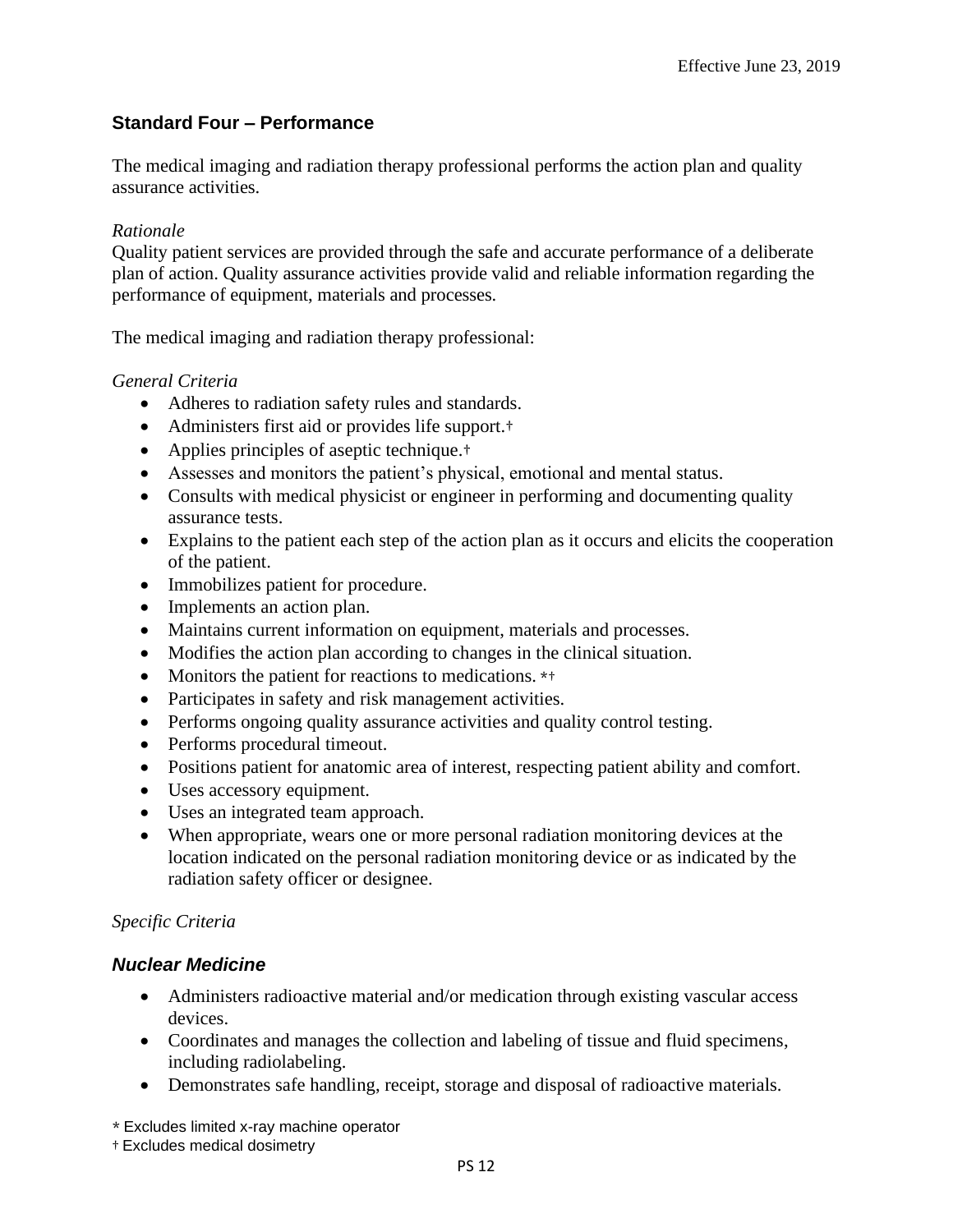- Determines optimum placement of electrocardiogram (ECG) electrodes and correctly identifies ECG wave trigger and/or pattern.
- Maintains security of radioactive material.
- Monitors shielding effectiveness.
- Uses radiation detecting equipment.
- Uses radiation shielding devices.
- Wears a ring badge on the dominant hand, with the label facing the radiation source.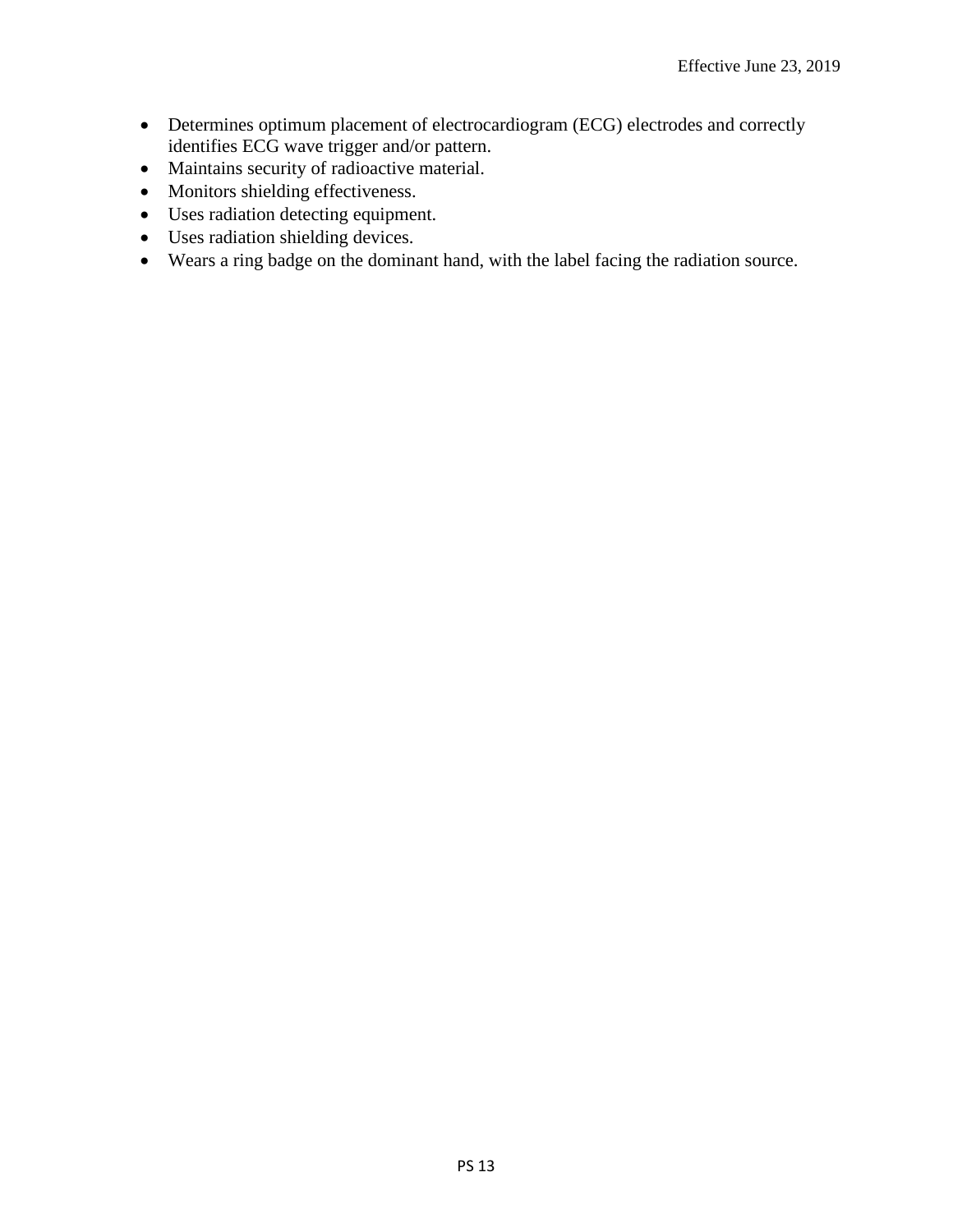# <span id="page-15-0"></span>**Standard Five – Evaluation**

The medical imaging and radiation therapy professional determines whether the goals of the action plan have been achieved, evaluates quality assurance results and establishes an appropriate action plan.

#### *Rationale*

Careful examination of the procedure is important to determine that expected outcomes have been met. Equipment, materials and processes depend on ongoing quality assurance activities that evaluate performance based on established guidelines.

The medical imaging and radiation therapy professional:

# *General Criteria*

- Communicates the revised action plan to appropriate team members.
- Completes the evaluation process in a timely, accurate and comprehensive manner.
- Develops a revised action plan to achieve the intended outcome.
- Evaluates quality assurance results.
- Evaluates the patient, equipment and procedure to identify variances that might affect the expected outcome.
- Identifies exceptions to the expected outcome.
- Measures the procedure against established policies, protocols and benchmarks.
- Validates quality assurance testing conditions and results.

# *Specific Criteria*

- Consults with a licensed practitioner to confirm diagnostic completeness.
- Reviews procedure to determine if additional images or data will enhance the diagnostic value.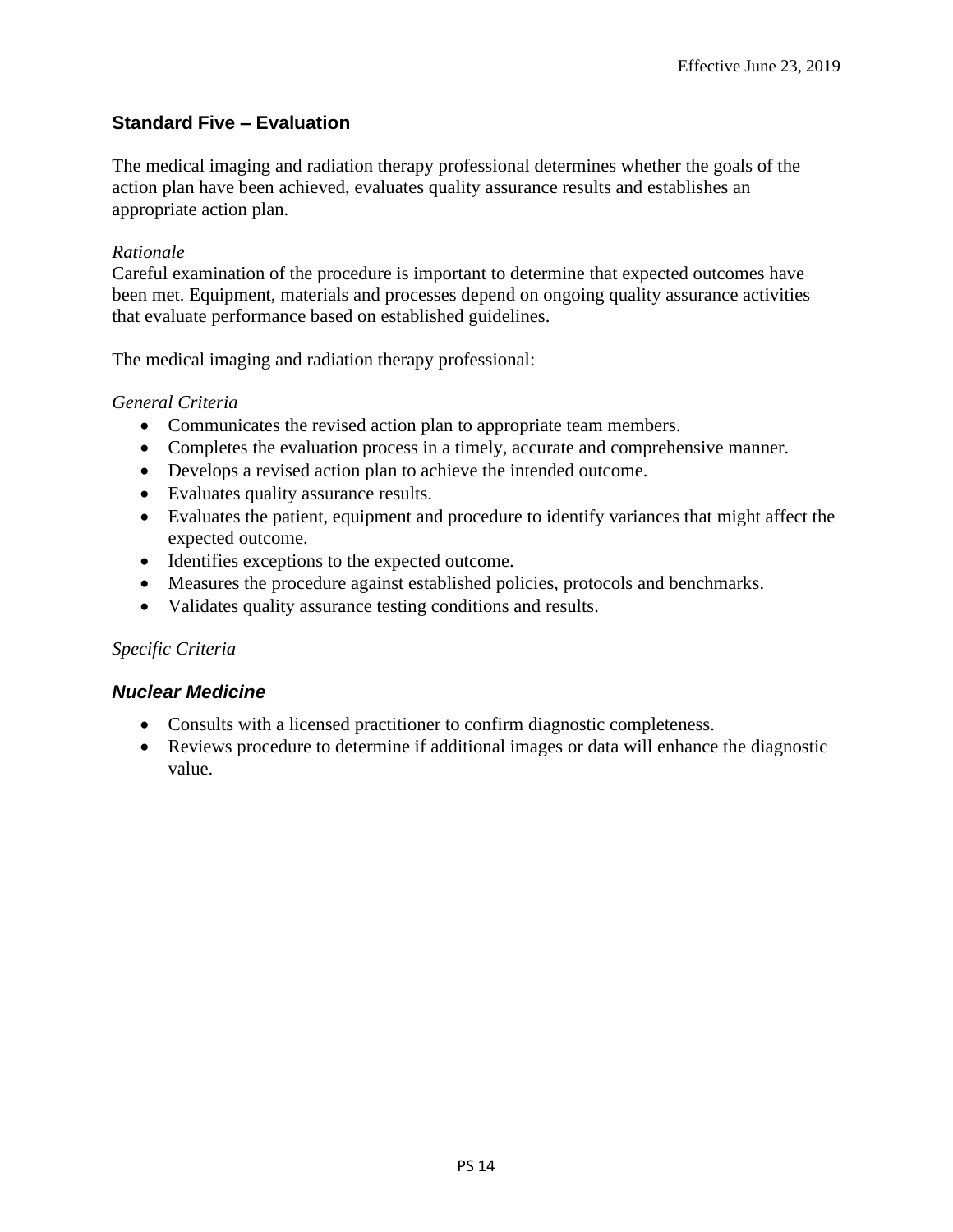# <span id="page-16-0"></span>**Standard Six – Implementation**

The medical imaging and radiation therapy professional implements the revised action plan based on quality assurance results.

#### *Rationale*

It may be necessary to make changes to the action plan based on quality assurance results to promote safe and effective services.

The medical imaging and radiation therapy professional:

#### *General Criteria*

- Adjusts imaging parameters, patient procedure or additional factors to improve the outcome.
- Bases the revised plan on the patient's condition and the most appropriate means of achieving the expected outcome.
- Implements the revised action plan.
- Notifies the appropriate health care provider when immediate clinical response is necessary, based on procedural findings and patient condition.
- Obtains assistance to support the quality assurance action plan.
- Takes action based on patient and procedural variances.

#### *Specific Criteria*

- Employs devices to minimize radiation levels.
- Manages radioactive contamination and uses decontamination procedures.
- Performs additional images or data collections as needed.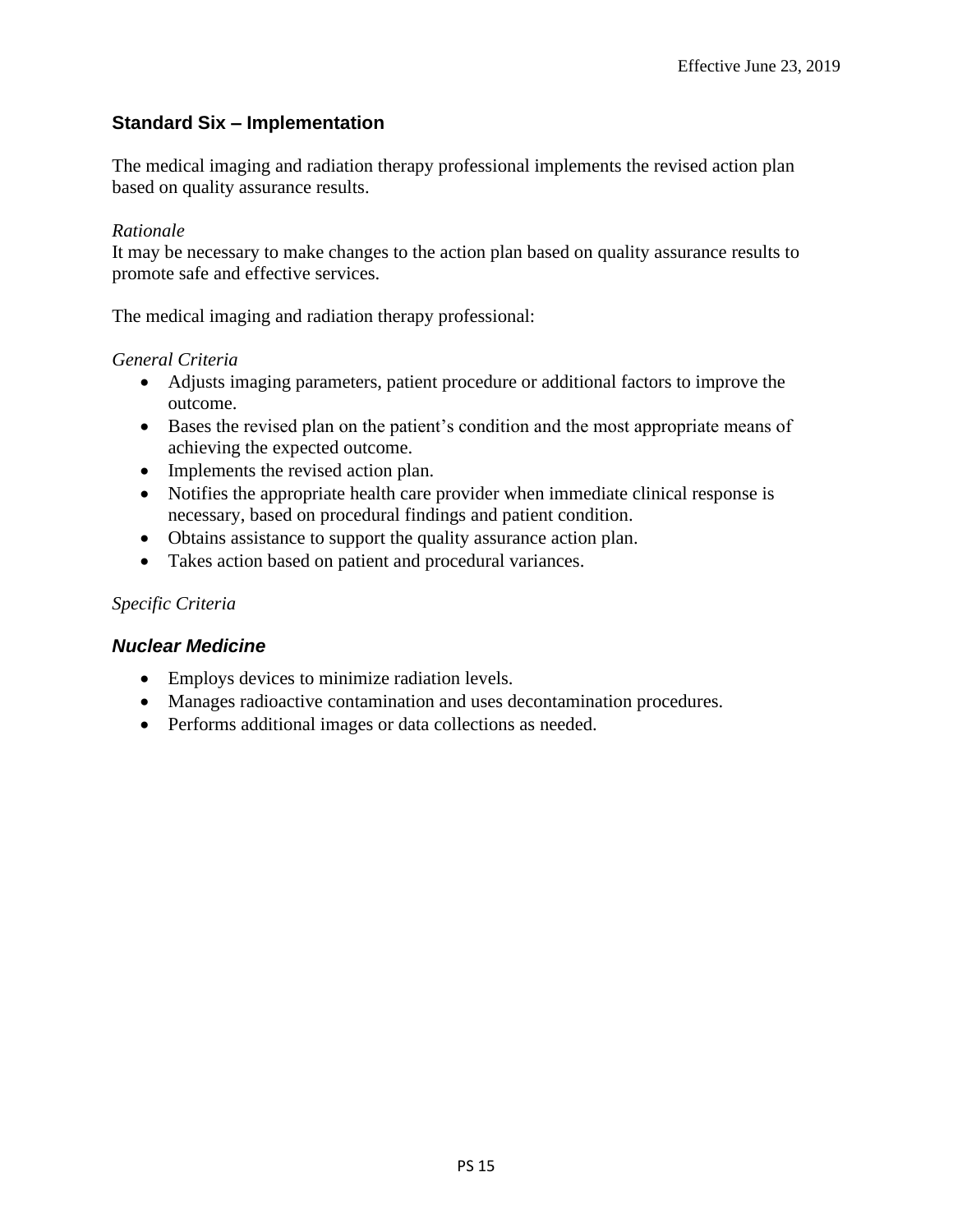# <span id="page-17-0"></span>**Standard Seven – Outcomes Measurement**

The medical imaging and radiation therapy professional reviews and evaluates the outcome of the procedure according to quality assurance standards.

#### *Rationale*

To evaluate the quality of care, the medical imaging and radiation therapy professional compares the actual outcome with the expected outcome. Outcomes assessment is an integral part of the ongoing quality management action plan to enhance services.

The medical imaging and radiation therapy professional:

#### *General Criteria*

- Assesses the patient's physical, emotional and mental status prior to discharge.
- Determines that actual outcomes are within established criteria.
- Evaluates the process and recognizes opportunities for future changes.
- Measures and evaluates the results of the revised action plan.
- Reviews all data for completeness and accuracy.
- Reviews and evaluates quality assurance processes and tools for effectiveness.
- Reviews the implementation process for accuracy and validity.
- Uses evidence-based practice to determine whether the actual outcome is within established criteria.

#### *Specific Criteria*

#### *Nuclear Medicine*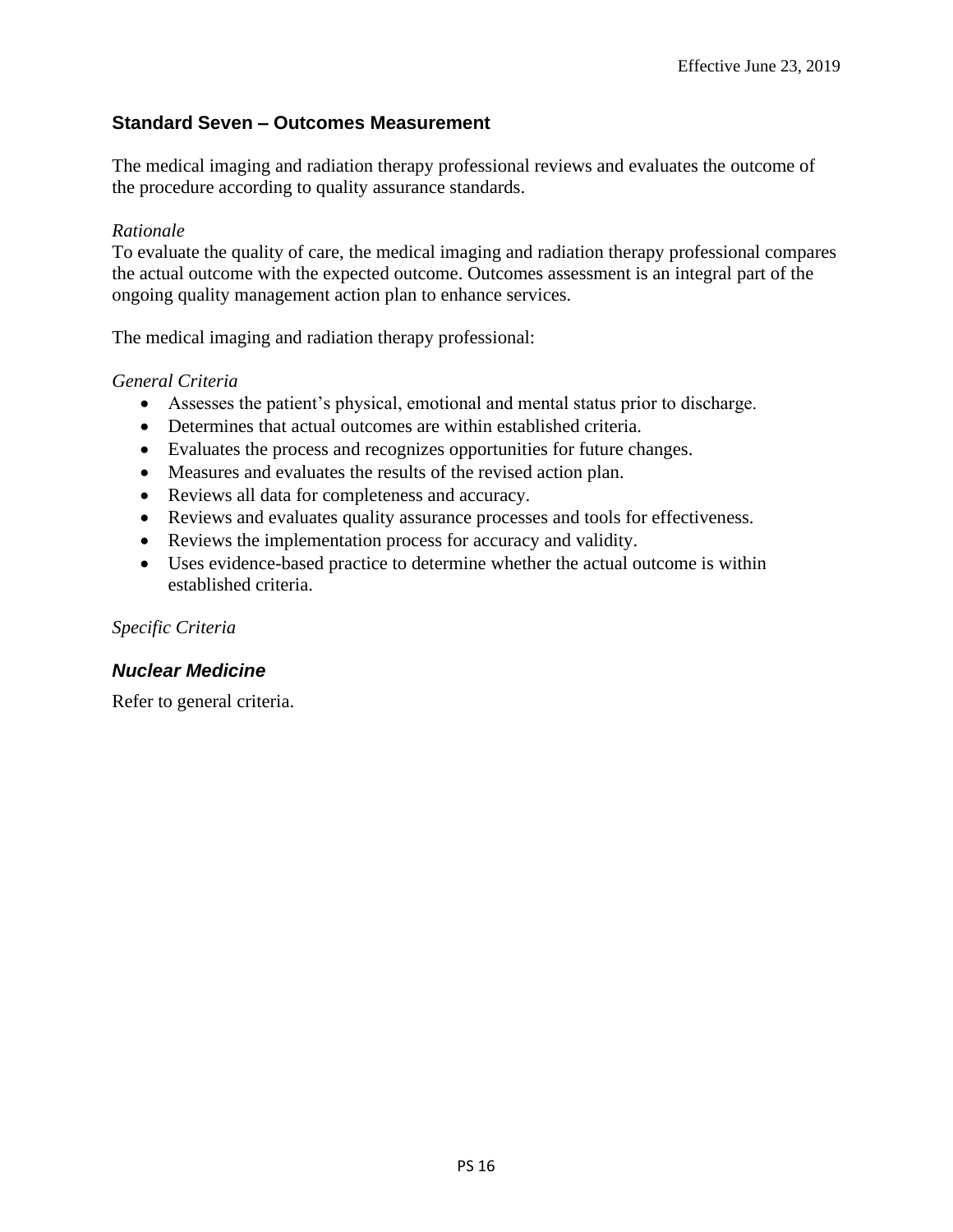# <span id="page-18-0"></span>**Standard Eight – Documentation**

The medical imaging and radiation therapy professional documents information about patient care, procedures and outcomes.

#### *Rationale*

Clear and precise documentation is essential for continuity of care, accuracy of care and quality assurance.

The medical imaging and radiation therapy professional:

#### *General Criteria*

- Archives images or data.
- Documents diagnostic, treatment and patient data in the medical record in a timely, accurate and comprehensive manner.
- Documents procedural timeout.
- Documents unintended outcomes or exceptions from the established criteria.
- Maintains documentation of quality assurance activities, procedures and results.
- Provides pertinent information to authorized individual(s) involved in the patient's care.
- Records information used for billing and coding procedures.
- Reports any out-of-tolerance deviations to the appropriate personnel.
- Verifies patient consent is documented.

#### *Specific Criteria*

- Documents administered dosage and route of administration in patient records.
- Documents instrumentation quality testing procedures and maintains results for review.
- Documents radioactive materials quality testing procedures and maintains results for inspection.
- Documents the implementation, evaluation and modification of the radiation safety plan under the authority of the radiation safety officer.
- Maintains records of the receipt, administration and disposal of radioactive materials.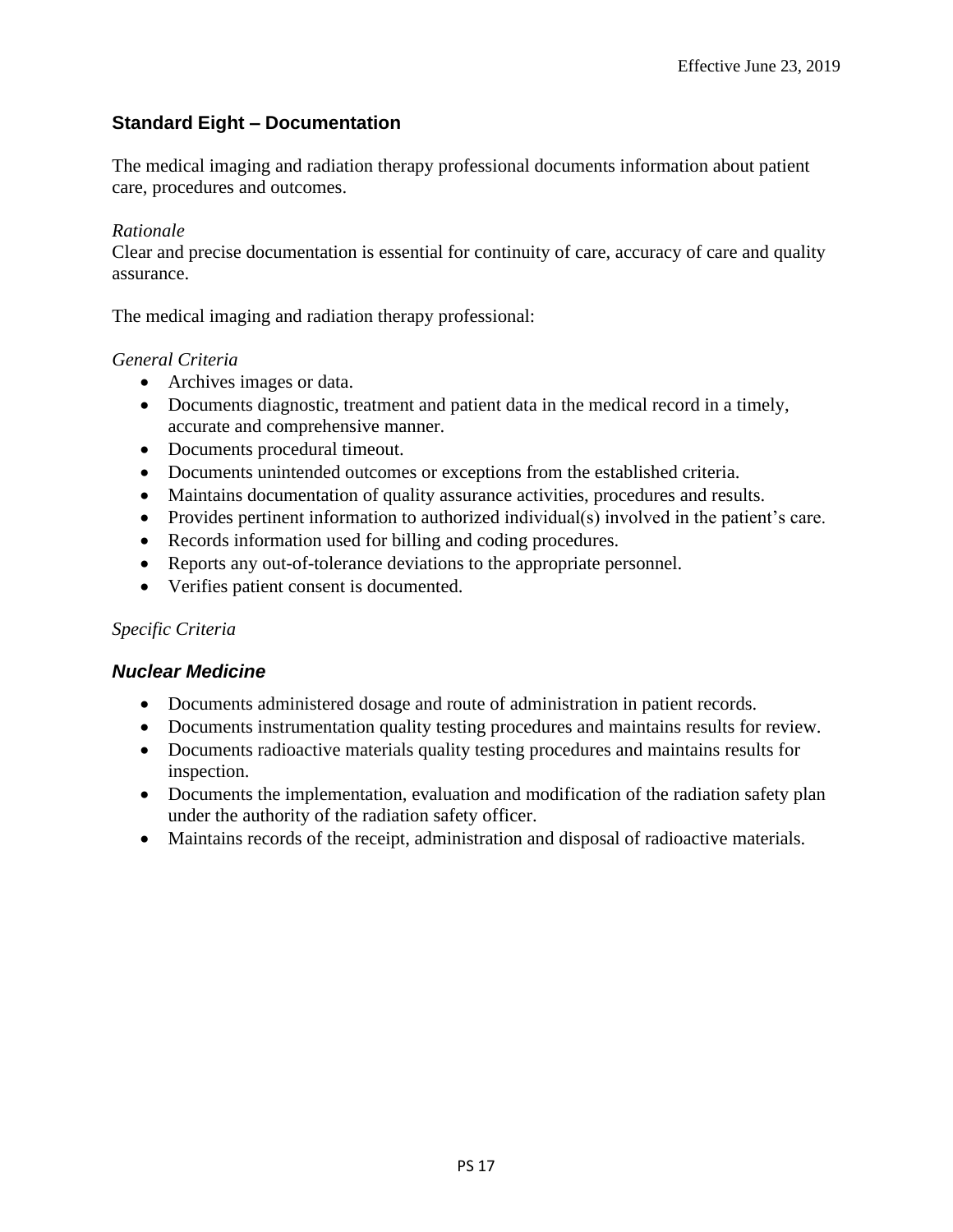# <span id="page-19-0"></span>**Standard Nine – Quality**

The medical imaging and radiation therapy professional strives to provide optimal care.

#### *Rationale*

Patients expect and deserve optimal care during diagnosis and treatment.

The medical imaging and radiation therapy professional:

#### *General Criteria*

- Adheres to standards, policies and established guidelines.
- Anticipates, considers and responds to the needs of a diverse patient population.
- Applies professional judgment and discretion while performing the procedure.
- Collaborates with others to elevate the quality of care.
- Participates in ongoing quality assurance programs.

#### *Specific Criteria*

#### *Nuclear Medicine*

• Performs procedures in accordance with the NRC and/or in agreement with state regulations.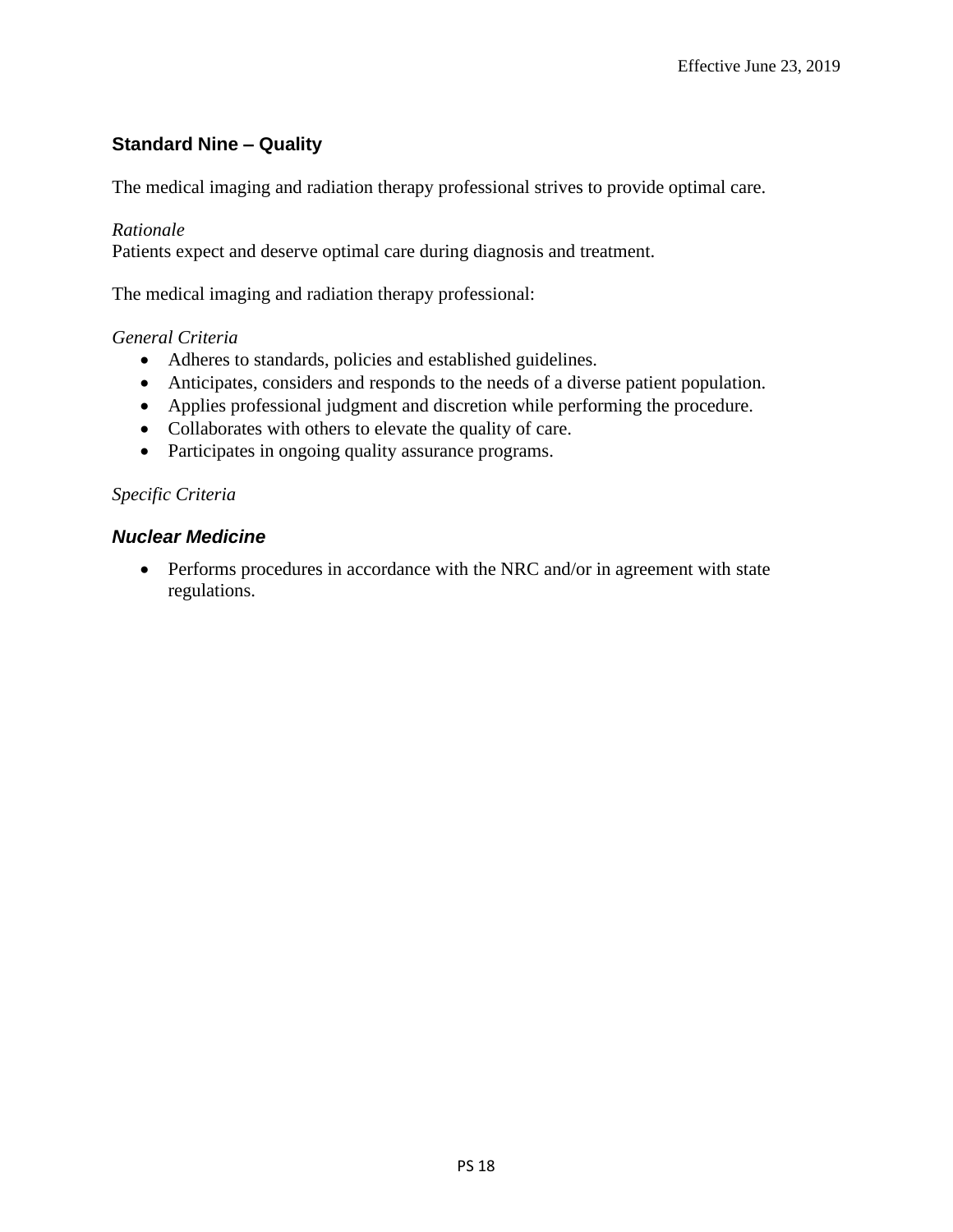# <span id="page-20-0"></span>**Standard Ten – Self-Assessment**

The medical imaging and radiation therapy professional evaluates personal performance.

#### *Rationale*

Self-assessment is necessary for personal growth and professional development.

The medical imaging and radiation therapy professional:

# *General Criteria*

- Assesses personal work ethics, behaviors and attitudes.
- Evaluates performance, applies personal strengths and recognizes opportunities for educational growth and improvement.

*Specific Criteria*

# *Nuclear Medicine*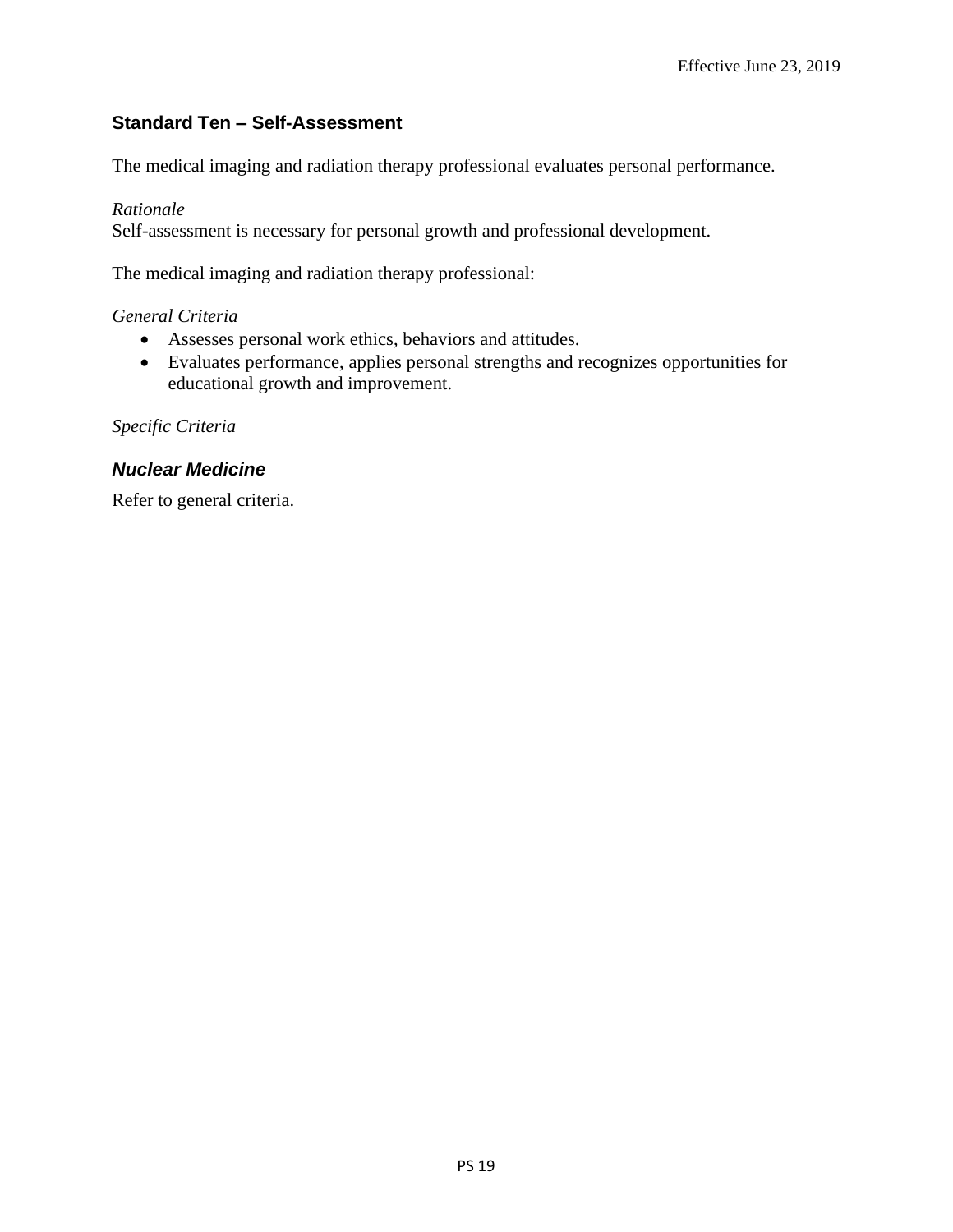# <span id="page-21-0"></span>**Standard Eleven – Collaboration and Collegiality**

The medical imaging and radiation therapy professional promotes a positive and collaborative practice atmosphere with other members of the health care team.

#### *Rationale*

To provide quality patient care, all members of the health care team must communicate effectively and work together efficiently.

The medical imaging and radiation therapy professional:

#### *General Criteria*

- Develops and maintains collaborative partnerships to enhance quality and efficiency.
- Informs and instructs others about radiation safety.
- Promotes understanding of the profession.
- Shares knowledge and expertise with others.

#### *Specific Criteria*

#### *Nuclear Medicine*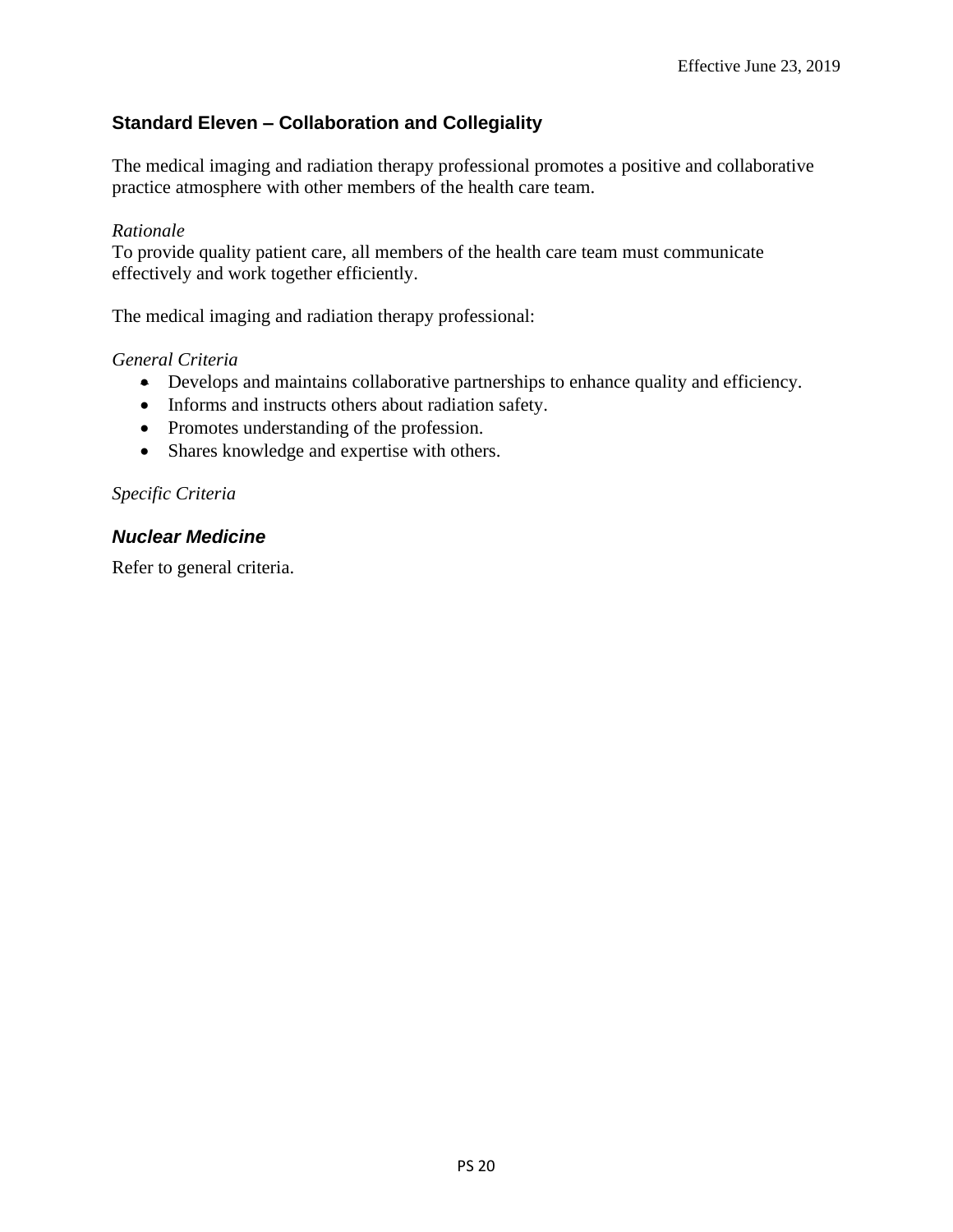# <span id="page-22-0"></span>**Standard Twelve – Ethics**

The medical imaging and radiation therapy professional adheres to the profession's accepted ethical standards.

#### *Rationale*

Decisions made and actions taken on behalf of the patient are based on a sound ethical foundation.

The medical imaging and radiation therapy professional:

#### *General Criteria*

- Accepts accountability for decisions made and actions taken.
- Acts as a patient advocate.
- Adheres to the established ethical standards of recognized certifying agencies.
- Adheres to the established practice standards of the profession.
- Delivers patient care and service free from bias or discrimination.
- Provides health care services with consideration for a diverse patient population.
- Respects the patient's right to privacy and confidentiality.

#### *Specific Criteria*

#### *Nuclear Medicine*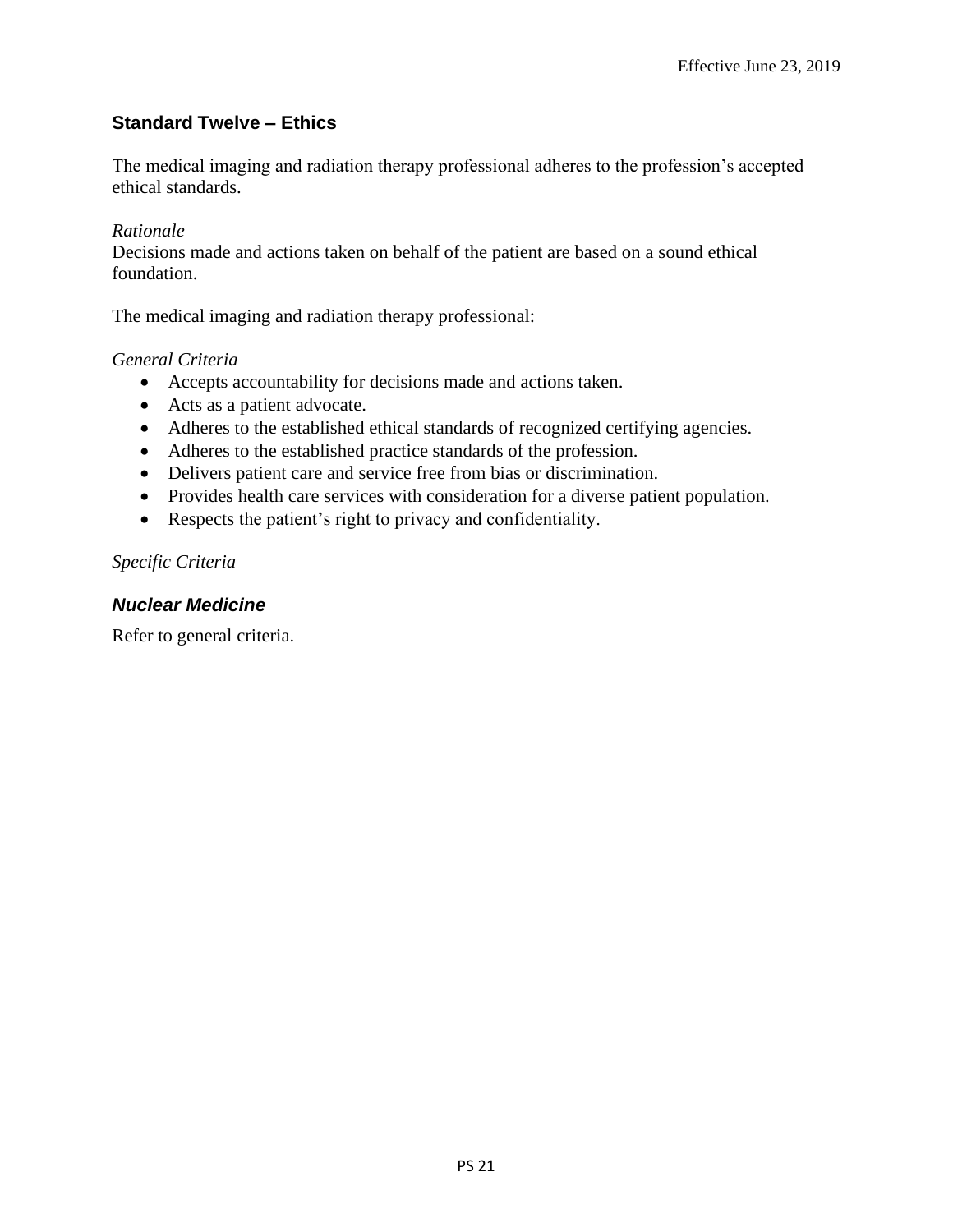# <span id="page-23-0"></span>**Standard Thirteen – Research, Innovation and Professional Advocacy**

The medical imaging and radiation therapy professional participates in the acquisition and dissemination of knowledge and the advancement of the profession.

#### *Rationale*

Participation in professional organizations and scholarly activities such as research, scientific investigation, presentation and publication advance the profession.

The medical imaging and radiation therapy professional:

#### *General Criteria*

- Adopts new best practices.
- Investigates innovative methods for application in practice.
- Monitors changes to federal and state law, regulations and accreditation standards affecting area(s) of practice.
- Participates in data collection.
- Participates in professional advocacy efforts.
- Participates in professional societies and organizations.
- Pursues lifelong learning.
- Reads and evaluates research relevant to the profession.
- Shares information through publication, presentation and collaboration.

#### *Specific Criteria*

#### *Nuclear Medicine*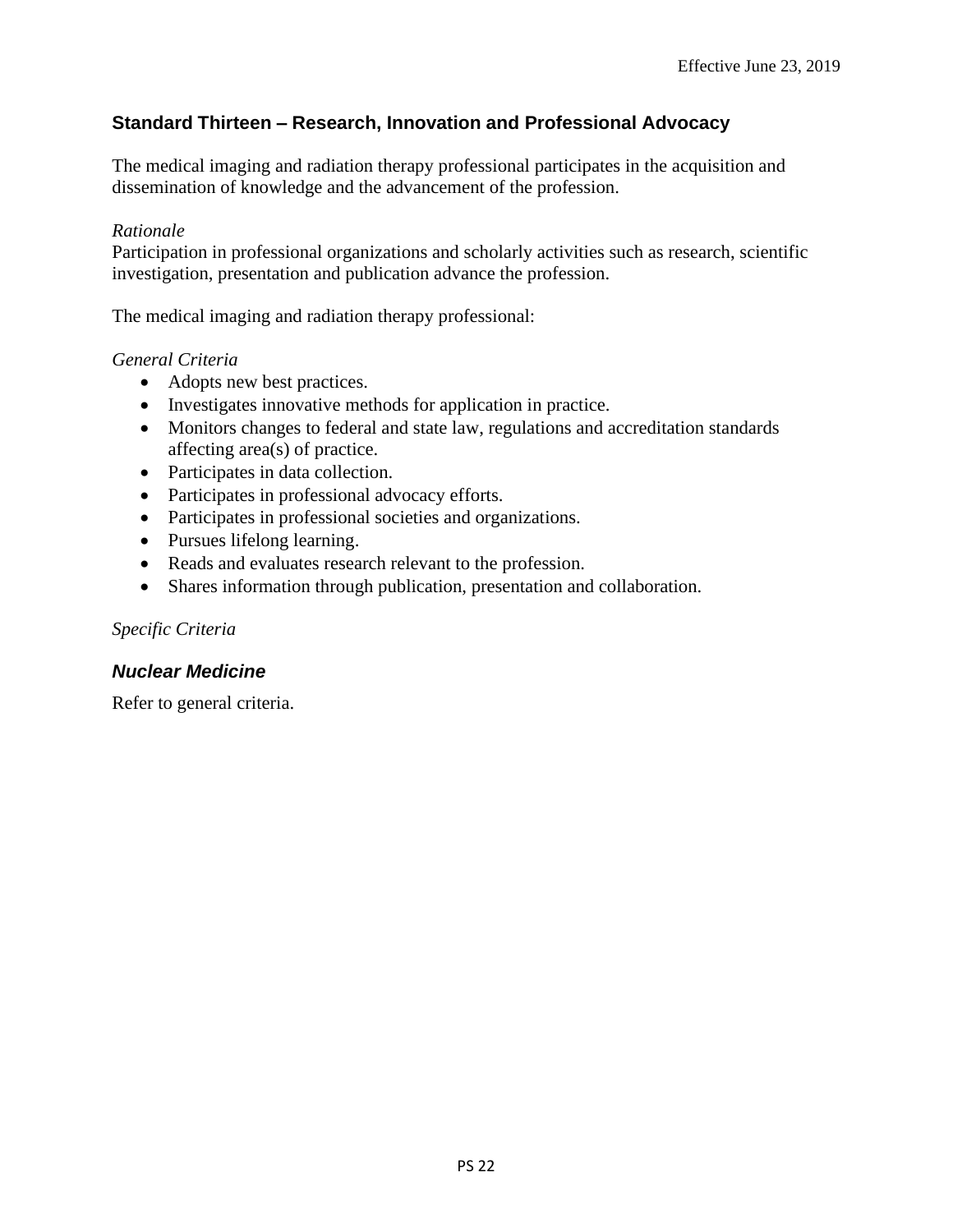# **Glossary**

<span id="page-24-0"></span>The glossary is an alphabetical list of defined terms or words specifically found in the ASRT Practice Standards for Medical Imaging and Radiation Therapy. The terms or words have meaning that might not be general knowledge. The definitions are formulated using evidentiary documentation and put into place following extensive review and subsequent approval. The glossary is not all-inclusive. New terms and new usage of existing terms will emerge with time and advances in technology.

**AAPM –** American Association of Physicists in Medicine

**ACR** – American College of Radiology

**advanced-practice radiographer** – A registered technologist who has gained additional knowledge and skills through the successful completion of an organized program or radiologic technology education that prepares radiologic technologists for advanced-practice roles and has been recognized by the national certification organization to engage in advanced-practice radiologic technology.

**adverse event** – Any undesirable experience associated with the use of a medical product in a patient.

**ALARA** – Acronym for "as low as (is) reasonably achievable," which means making every reasonable effort to maintain exposures to radiation as far below the dose limits as practical, consistent with the purpose for which the licensed activity is undertaken, while taking into account the state of technology, the economics of improvements in relation to state of technology, the economics of improvements in relation to benefits to the public health and safety and other societal and socioeconomic considerations, and in relation to the use of nuclear energy and licensed materials in the public interest. The ASRT recognizes the concept of ALARA to include energies used for magnetic resonance and sonographic imaging.

**anatomic (anatomical) landmarks** – Bones or other identifiable points that are visible or palpable and indicate the position of internal anatomy.

**archive (archival)** –The storage of data in either hard (film) or soft (digital) form.

**ARDMS –** American Registry for Diagnostic Medical Sonography

**ARRT** – American Registry of Radiologic Technologists

**artifact** – Extraneous information on the image that interferes with or distracts from image quality.

**ASRT –** American Society of Radiologic Technologists

**authorized user** – A physician, dentist or podiatrist who meets the requirements as defined by the United States Nuclear Regulatory Commission.

**beam-modification devices** – Devices that change the shape of the treatment field or distribution of the radiation at (tissue) depth.

**brachytherapy** – A type of radiation therapy in which radioactive material sealed in needles, seeds, wires or catheters is placed directly into or near a tumor. Also called implant radiation therapy, internal radiation therapy and radiation brachytherapy.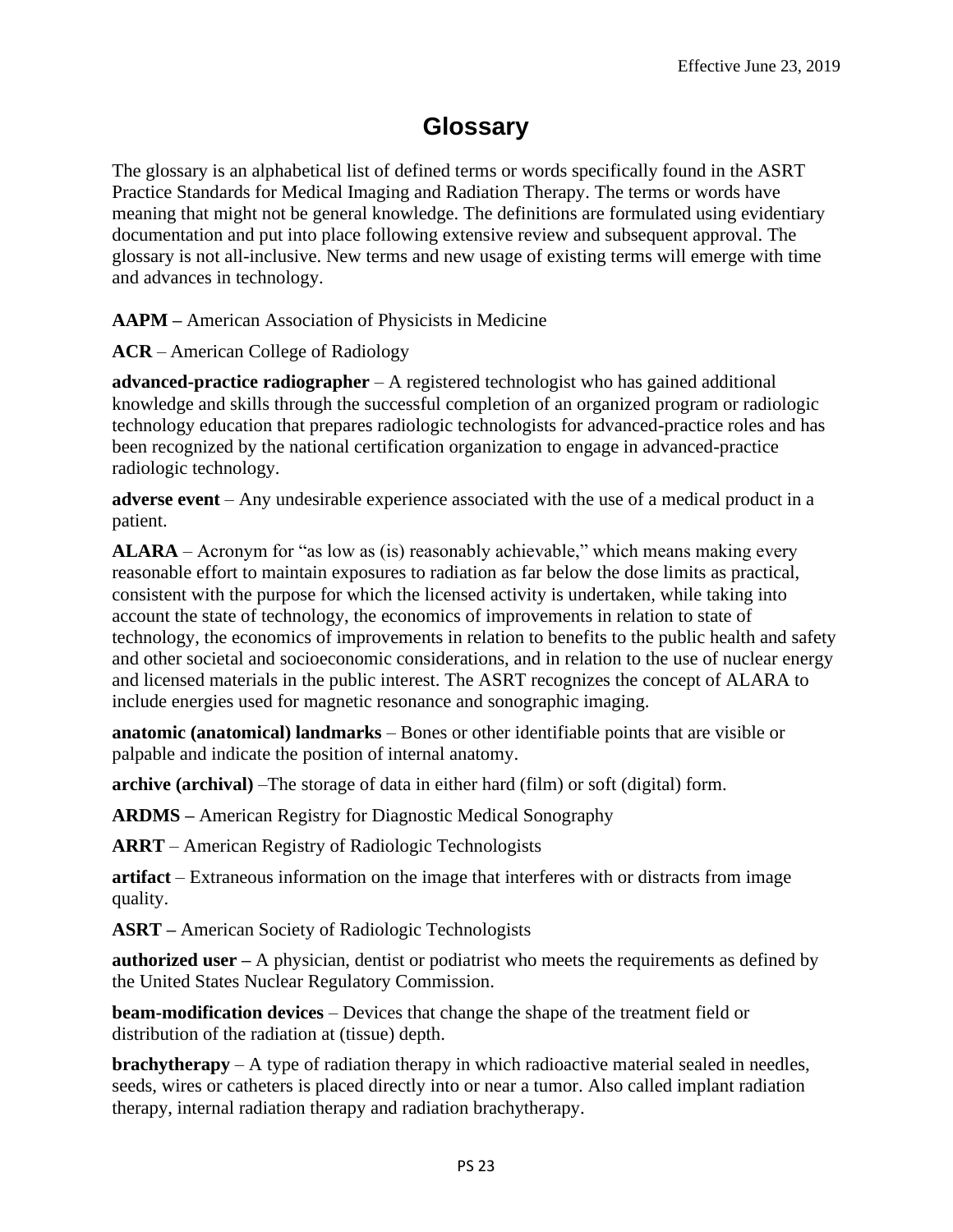**CCI –** Cardiovascular Credentialing International

**change management** – Systematic approach to preparing for, implementing and sustaining a change in process.

**clinical** – Pertaining to or founded on actual observations and treatments of patients.

**clinically competent** – The ability to perform a clinical procedure in a manner that satisfies the demands of a situation, as assessed and documented by a qualified individual.

**contrast media** – A substance administered during a medical imaging procedure for the purpose of enhancing the contrast between an internal structure or fluid and the surrounding tissue.

**cropping** – The process of selecting and removing a portion of the image.

**custom blocks** – Devices designed to shape the radiation field.

**DICOM** – Acronym for "Digital Imaging and Communications in Medicine." The DICOM standards are a complex set of instructions to exchange and present medical image information.

**dose distribution** – Spatial representation of the magnitude of the dose produced by a source of radiation. It describes the variation of dose with position within an irradiated volume.

**dosimetric calculations** – Computation of treatment unit settings, monitor units, treatment times and radiation doses to anatomical areas of interest.

**educationally prepared** – The successful completion of didactic and clinical education necessary to properly perform a procedure in accordance with accepted practice standards.

**electronic masking** – Electronic collimation or cropping of the digital radiographic image that occurs during postprocessing of the acquired image and does not alter the size of the irradiated field.

**fiducial markers** – Fixed reference points against which other objects can be measured. They may be placed internally, at skin surface or fixed externally to the patient.

**GRADE** – Grading of Recommendations Assessment, Development and Evaluation

**hybrid imaging** – The combination of imaging technologies that allows information from different modalities to be presented as a single set of images.

**image-guided radiation therapy** – A process of using various imaging techniques to localize the target and critical tissues and, if needed, reposition the patient just before or during the delivery of radiotherapy.

**immobilization device** – Device that assists in maintaining or reproducing the position while restricting patient movement.

**initial observation** – Assessment of technical image quality with pathophysiology correlation communicated to a radiologist.

**interpretation** – The process of examining and analyzing all images within a given procedure and integration of the imaging data with appropriate clinical data in order to render an impression or conclusion set forth in a formal written report composed and signed by a licensed practitioner.

**interventional procedures** – Invasive medical imaging guidance methods used to diagnose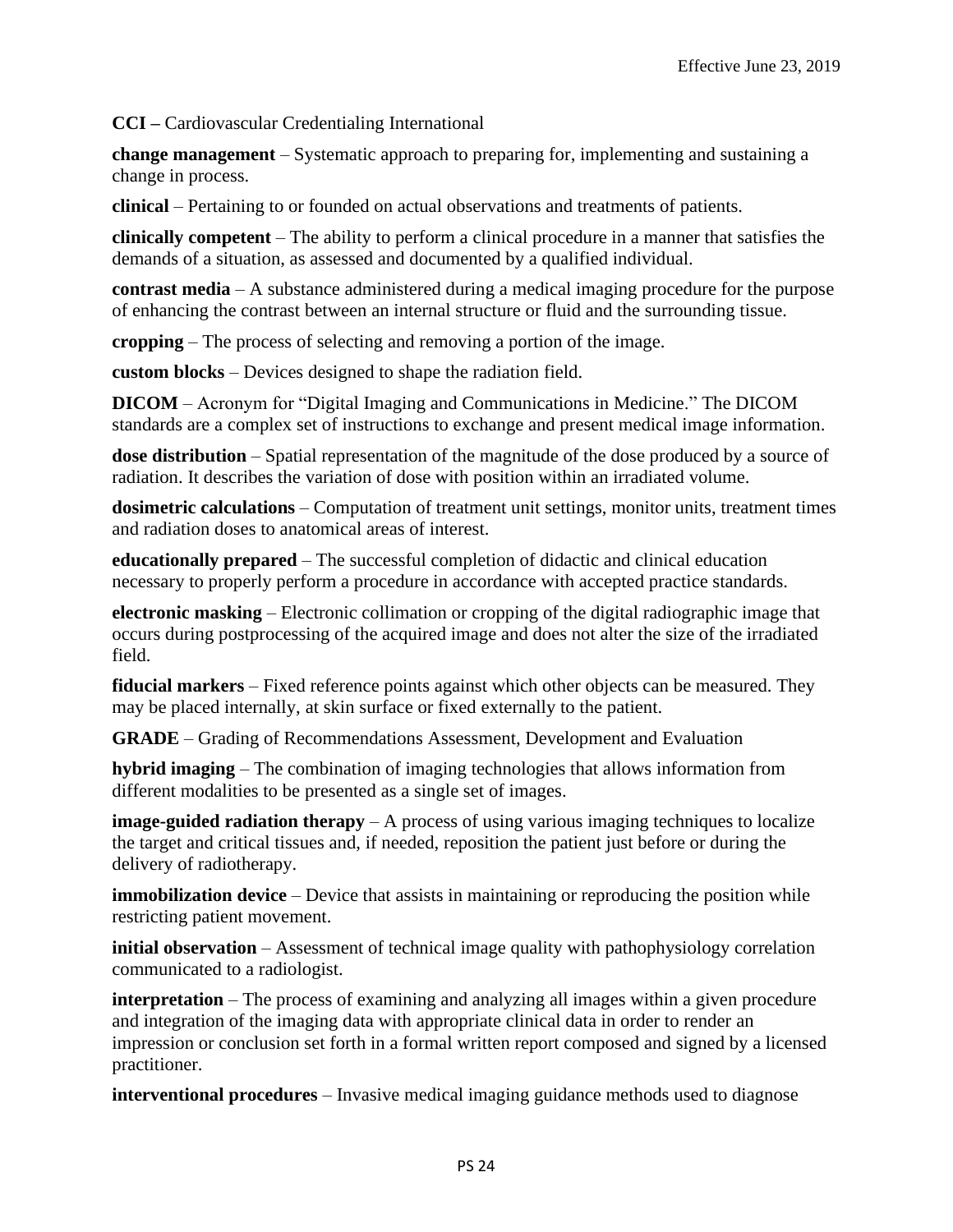and/or treat certain conditions.

**ISCD** – International Society for Clinical Densitometry

**JRC-DMS** – Joint Review Committee on Education in Diagnostic Medical Sonography

**least significant change** – The least amount of bone mineral densitometry change that can be considered statistically significant.

**licensed practitioner** – A medical or osteopathic physician, chiropractor, podiatrist or dentist who has education and specialist training in the medical or dental use of radiation and is deemed competent to perform independently or supervise medical imaging or radiation therapy procedures by the respective state licensure board.

**MDCB** – Medical Dosimetrist Certification Board

**medical physicist** – An individual who is competent to practice independently in the safe use of x-rays, gamma rays, electron and other charged particle beams, neutrons, radionuclides, sealed radionuclide sources, ultrasonic radiation, radiofrequency radiation and magnetic fields for diagnostic and therapeutic purposes. An individual is considered competent to practice in the field of medical physics if he or she is certified by the appropriate recognized certification organization.

**medication** – Any chemical substance intended for use in the medical diagnosis, cure, treatment or prevention of disease.

**minimal sedation (anxiolysis)** – A drug-induced state during which patients respond normally to verbal commands. Although cognitive function and coordination may be impaired, ventilatory and cardiovascular functions are unaffected.

**moderate sedation** – A drug-induced depression of consciousness during which patients respond purposefully to verbal commands, either alone or accompanied by light tactile stimulation. No interventions are required to maintain a patent airway, and spontaneous ventilation is adequate. Cardiovascular function is usually maintained.

**molecular imaging** – A biomedical discipline enabling the visualization, characterization and quantification of biologic processes taking place at the cellular and subcellular levels within intact living subjects.

**monitor units** – Unit of output measure used for linear accelerators, sometimes indicated with the abbreviation MU. Accelerators are calibrated so that 1 MU delivers 1 cGy for a standard reference field size at a standard reference depth at a standard source to calibration point.

**NECS –** National Education Curriculum for Sonography

**NMTCB** – Nuclear Medicine Technology Certification Board

**noninterpretive fluoroscopic procedures** – Use of fluoroscopic imaging under the direction of a licensed practitioner for purposes other than interpretation.

**normal tissue tolerance** – Radiation tolerance levels of healthy organs near or within the radiation treatment fields.

**NRC** – U.S. Nuclear Regulatory Commission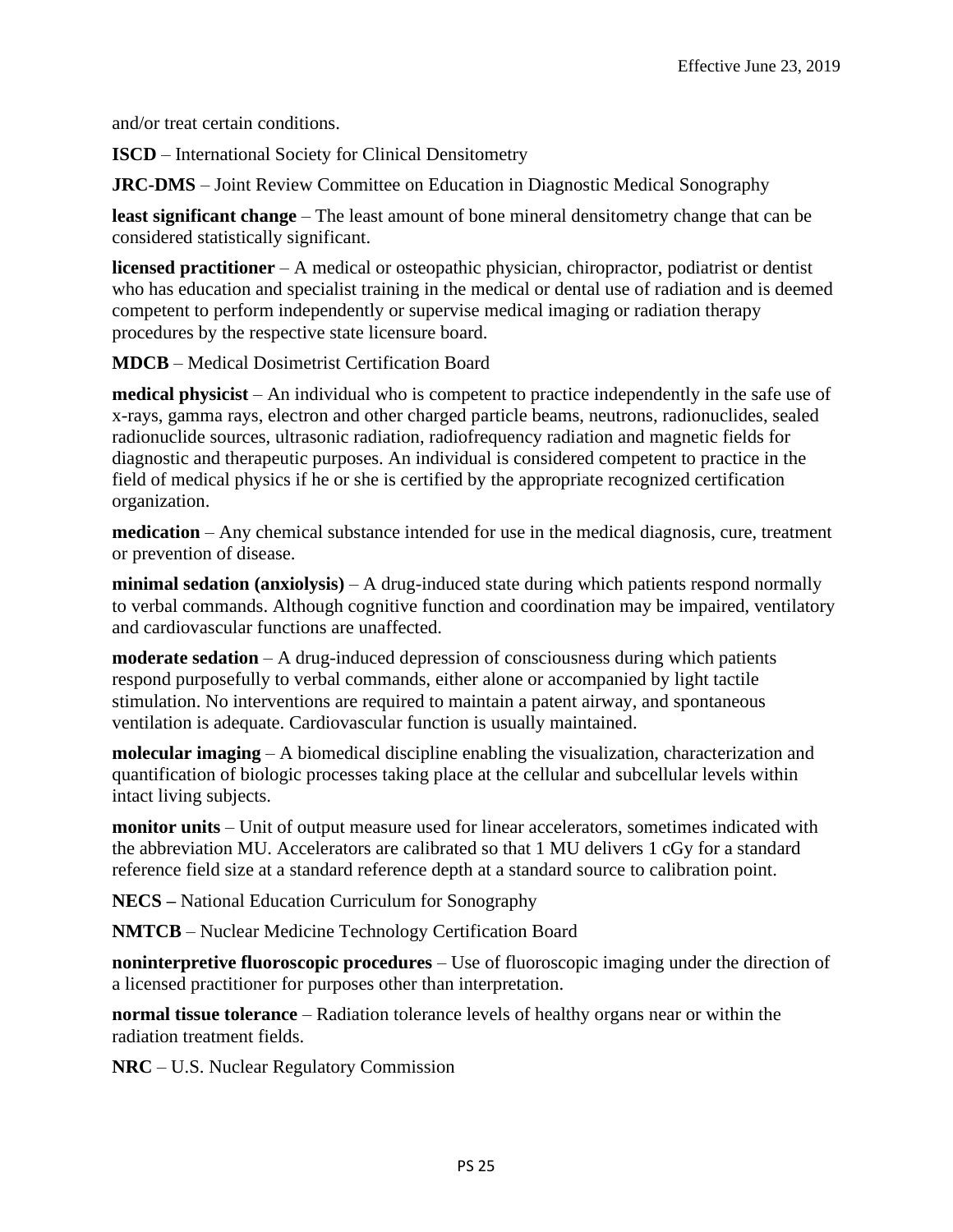**panning** – Movement of the imaging equipment during image acquisition to maintain visualization of an anatomic region of interest.

**personal radiation monitoring devices** – Devices designed to be worn or carried by an individual for the purpose of measuring the dose of radiation received.

**physics survey** – Performing equipment testing, evaluating the testing results and completing a formal written report of results. The written survey report, validated by a medical physicist, contains sufficient information to document that each test was conducted according to local, federal or state requirements and includes an assessment of corrective actions and recommendations for improvements.

**postprocessing** – Computerized processing of data sets after acquisition to create a diagnostic or therapeutic image.

**procedure** – Specific course of action intended to result in an imaging study, treatment or other outcome.

**protocol** – The plan for carrying out a procedure, scientific study or a patient's treatment regimen.

**quality assurance** – Activities and programs designed to achieve a desired degree or grade of care in a defined medical, nursing or health care setting or program. Sometimes indicated with the abbreviation QA.

**quality control** – The routine performance of techniques used in monitoring or testing and maintenance of components of medical imaging and radiation therapy equipment. This includes the interpretation of data regarding equipment function and confirmation that corrective actions are/were taken. Sometimes indicated with the abbreviation QC.

**radiation oncologist** – A physician who specializes in using radiation to treat cancer.

**radiation protection** – Prophylaxis against injury from ionizing radiation. The only effective preventive measures are shielding the operator, handlers and patients from the radiation source; maintaining appropriate distance from the source; and limiting the time and amount of exposure.

**radioactive material** – A substance composed of unstable atoms that decay with the spontaneous emission of radioactivity. Includes radiopharmaceuticals, unsealed sources (open, frequently in liquid or gaseous form) and sealed sources (permanently encapsulated, frequently in solid form).

**radiobiology** – The study of the effects of radiation on living organisms.

**radiography** – The process of obtaining an image for diagnostic examination using x-rays.

**sentinel event** – An unexpected occurrence involving death or serious physical or psychological injury, or the risk thereof. Serious injury specifically includes loss of limb or function. The phrase "or the risk thereof" includes any process variation for which a recurrence would carry a significant chance of a serious adverse outcome.

**setup** – Arrangement of treatment parameters used in preparation for delivering radiation therapy; includes patient positioning data, field alignment information and equipment configurations.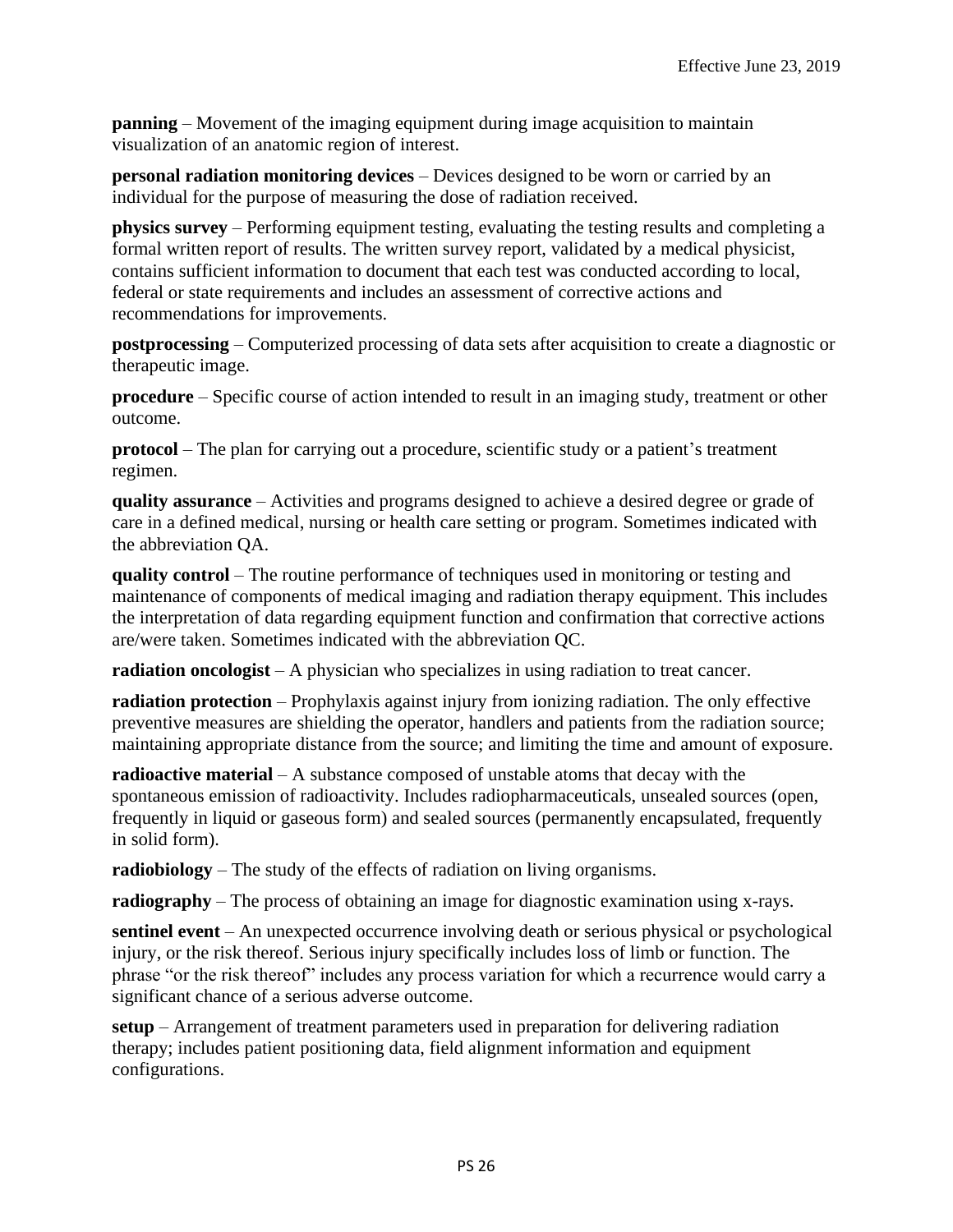**shuttering** – A postprocessing technique that may be used to eliminate ambient light around an image for the sole purpose of improving the quality of the displayed image. It should not be used as a substitute for insufficient collimation of the irradiated field.

**simulation** – A process using imaging technologies to plan radiation therapy so that the target area is precisely located and marked; the mockup procedure of a patient treatment with medical imaging documentation of the treatment portals.

**SNMMI –** Society of Nuclear Medicine and Molecular Imaging

**static** – Any medical image that is fixed or frozen in time.

**supervising radiologist** – A board-certified radiologist who oversees duties of the radiologist assistant and has appropriate clinical privileges for the procedure performed by the radiologist assistant.

**timeout** – Preprocedural pause to conduct a final assessment that the correct patient, site and procedure are identified.

**tolerance levels (doses)** – The maximum radiation dose that may be delivered to a given biological tissue at a specified dose rate and throughout a specified volume without producing an unacceptable change in the tissue.

**treatment calculations** – *See dosimetric calculations*.

**treatment field (portal)** – Volume of tissue exposed to radiation from a single radiation beam.

**treatment planning** – The process by which dose delivery is optimized for a given patient and clinical situation. It encompasses procedures involved in planning a course of radiation treatment, including simulation through completion of the treatment summary.

**treatment record** – Documents the delivery of treatments, recording of fractional and cumulative doses, machine settings, verification imaging and the ordering and implementation of prescribed changes.

**T-score** – Number of standard deviations the individual's bone mineral density is from the average bone mineral density for gender-matched young normal peak bone mass.

**vascular access device –** Apparatus inserted into the peripheral or central vasculature for diagnostic or therapeutic purposes.

**vascular closure device** – Active or passive medical devices used to achieve hemostasis after a cardiovascular or endovascular procedure that requires catheterization.

**venipuncture** – The transcutaneous puncture of a vein by a sharp rigid stylet or cannula carrying a flexible plastic catheter or by a steel needle attached to a syringe or catheter.

**verification images** – Images produced to confirm accurate treatment positioning and accurate treatment portals.

**Z-score** – Number of standard deviations the individual's bone mineral density is from the average bone mineral density for age- and gender-matched reference group.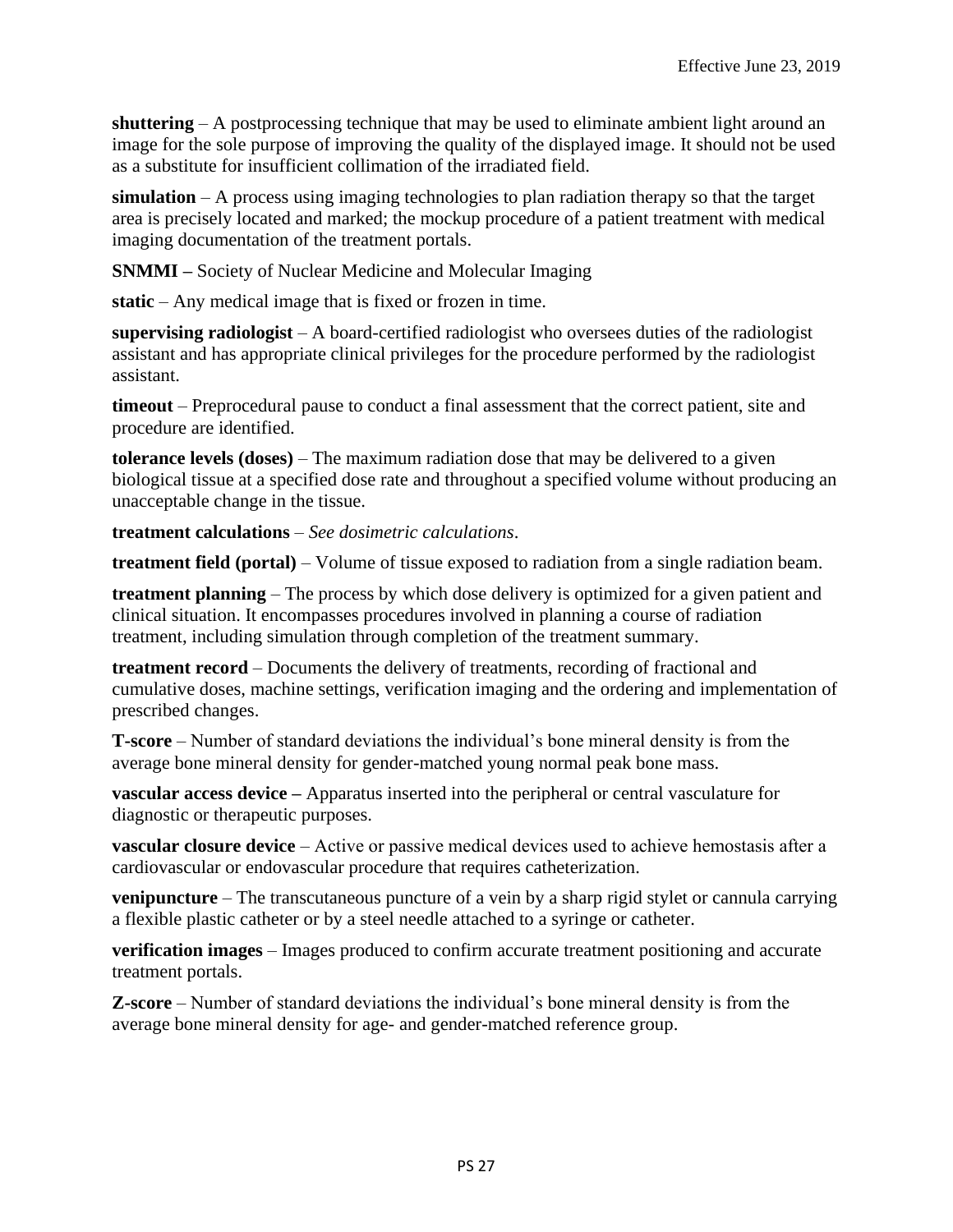# **Advisory Opinion Statements**

<span id="page-29-0"></span>Advisory opinion statements are interpretations of the practice standards. They are intended for clarification and guidance for specific practice issues.

The ASRT issues advisory opinions as to what constitutes appropriate practice. As such, an opinion is not a regulation or statute and does not have the force and effect of law. It is issued as a guidepost to medical imaging and radiation therapy professionals who wish to engage in safe practice. Federal and state laws, accreditation standards necessary to participate in government programs and institutional policies and procedures supersede these standards. The individual must be educationally prepared and clinically competent as a prerequisite to professional practice.

The profession holds medical imaging and radiation therapy professionals responsible and accountable for rendering safe, effective clinical services to patients and for judgments exercised and actions taken in the course of providing those services.

Acts that are within the recognized scope of practice for a given license or certification may be performed only by those individuals who possess the education and clinical proficiency to perform those acts in a safe and effective manner.

The medical imaging and radiation therapy professional's performance should be evidence-based and consistent with federal and state laws, regulations, established standards of practice, facility policies and procedures. Links to external websites may change without notice.

Each medical imaging and radiation therapy professional must exercise professional and prudent judgment when determining whether the performance of a given act is within the scope of practice for which the individual is licensed, if applicable within the jurisdiction in which the person is employed, educationally prepared and clinically competent to perform.

The ASRT's position is to determine the practice standards and scopes of practice for medical imaging and radiation therapy professionals. The practice standards emphasize the importance of an individual being educationally prepared and clinically competent to practice in the profession of medical imaging and radiation therapy.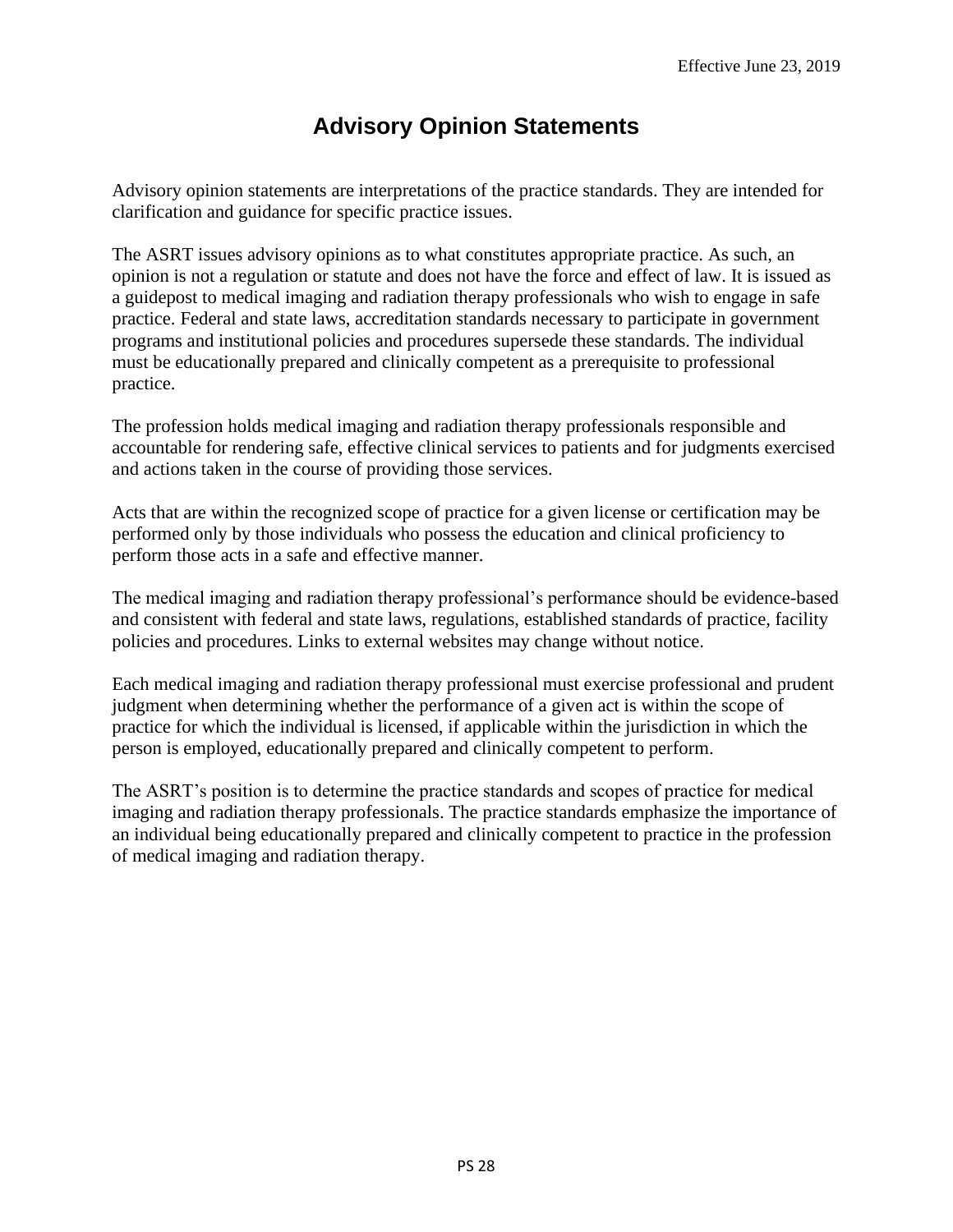### <span id="page-30-0"></span>**Guidance for the Communication of Clinical and Imaging Observations and Procedure Details by Radiologist Assistants to Supervising Radiologists**

After research of evidentiary documentation such as current literature, curricula, position statements, scopes of practice, laws, federal and state regulations and inquiries received by the ASRT, the ASRT issued opinions contained herein.

#### **Advisory Opinion**

It is the opinion of the ASRT that based upon current literature, curricula set forth by the ASRT, entry-level clinical activities by the ARRT, regulatory requirements and where federal or state law and/or institutional policy permits that:

- 1. Communication of clinical and imaging observations and procedure details by the radiologist assistant to the supervising radiologist is an integral part of radiologist assistant practice. Without clear, consistent, appropriate and ascribed communication between members of the radiology team, there is a possibility of inadequate patient care, incomplete reports and diminished departmental productivity. To create a safe and productive radiology environment, communication between the radiologist assistant and supervising radiologist must be free-flowing, consistent and relevant to the patient examination or procedure. This communication can take many forms, including verbal, written and electronic correspondence. These communications may be included and taken into consideration by the radiologist in creating a final report. However, initial clinical and imaging observations and procedure details communicated from the radiologist assistant to the radiologist are only intended for the radiologist's use and do not substitute for the final report created by the radiologist. These communications should be considered and documented as "initial clinical and imaging observations or procedure details."
- 2. While assisting radiologists in the performance of imaging procedures or during the performance of procedures under radiologist supervision, the radiologist assistant must be able to communicate and document procedure notes, observations, patient responses and other types of information relevant to the radiologist's interpretation and creation of the final report. Radiologist assistants do not independently "report findings" or "interpret" by dictation or by any other means; and to avoid any confusion, these terms should not be used to refer to the activities of the radiologist assistant. However, radiologist assistants may add to the patient record (following the policies and procedures of the facility) in a manner similar to any other dependent nonphysician practitioner. Radiologist assistants who are authorized to communicate initial observations to the supervising radiologist using a voice recognition dictation system or other electronic means must adhere to institutional protocols ensuring that initial observations can be viewed or accessed only by the supervising radiologist. Initial clinical or imaging observations or procedure details created by the radiologist assistant resulting from the radiologist assistant's involvement in the performance of the procedure that are included in the final report should be carefully reviewed by the supervising radiologist and should be incorporated at the supervising radiologist's discretion.

With proper education and proven competence, the communication of clinical and imaging observations and procedure details by radiologist assistants to supervising radiologists provides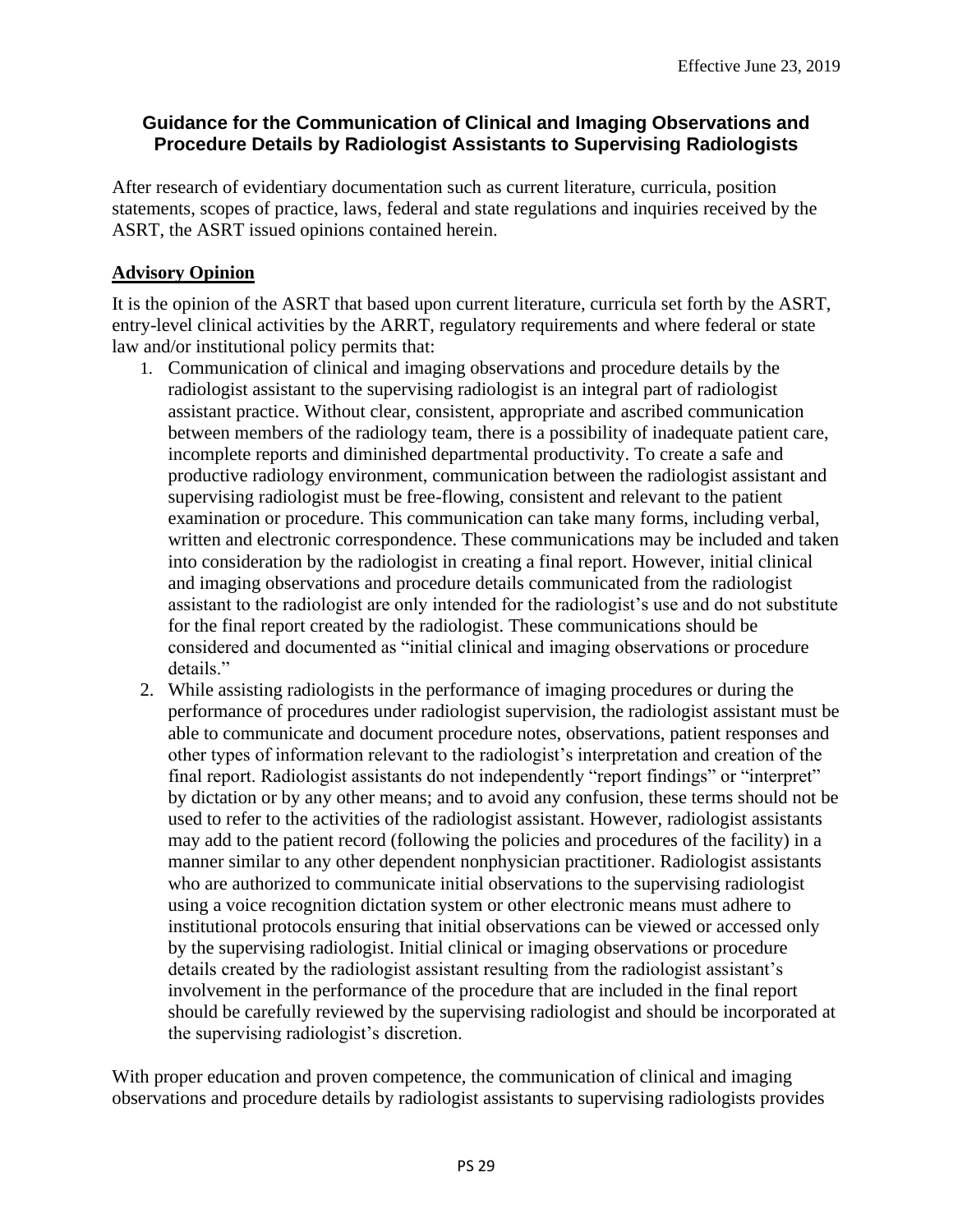quality patient services in a safe environment. GRADE: Strong

### **Definitions**

The following definitions can be found in the glossary to the ASRT Practice Standards for Medical Imaging and Radiation Therapy:

- clinically competent
- educationally prepared

# **Evidentiary Documentation**

*Current Literature* Not applicable

#### *Curricula*

• Radiologist Assistant Curriculum (ASRT, 2015)

#### **Communication of Findings and Validation of Clinical Practice**

#### **Description**

Content introduces guidelines for communicating initial observations made by the radiologist assistant during imaging procedures and image assessments. The radiologist assistant's role focuses on the systematic analysis of clinical practice—the diagnosis and treatment, resources, evidence-based decision making, procedures and resulting outcomes, including the patient's quality of life.

#### **Objectives**

- 1. Communicate initial observations to the radiologist based on practice guidelines.
- 2. Identify the required legal components of a report of findings following diagnostic testing.
- 3. Establish and evaluate benchmarks as they apply to diagnostic imaging.
- 4. Explain the rationale for performing clinical audits.
- 5. Identify audit schemes applied to the clinical setting.
- 6. Identify measurement criteria and instruments employed during a clinical audit.
- 7. Describe how sensitivity and specificity measurements apply to diagnostic imaging.
- 8. Distinguish between positive and negative predictive values when evaluating the results of diagnostic imaging.
- 9. Discuss the importance of sampling and biases on the internal and external validity of audits of diagnostic accuracy.
- 10. Participate in specialty presentations.

#### **Content**

#### **I. Clinical Reporting**

- A. Legal considerations and requirements
- B. Composing, recording and archiving a report of initial observations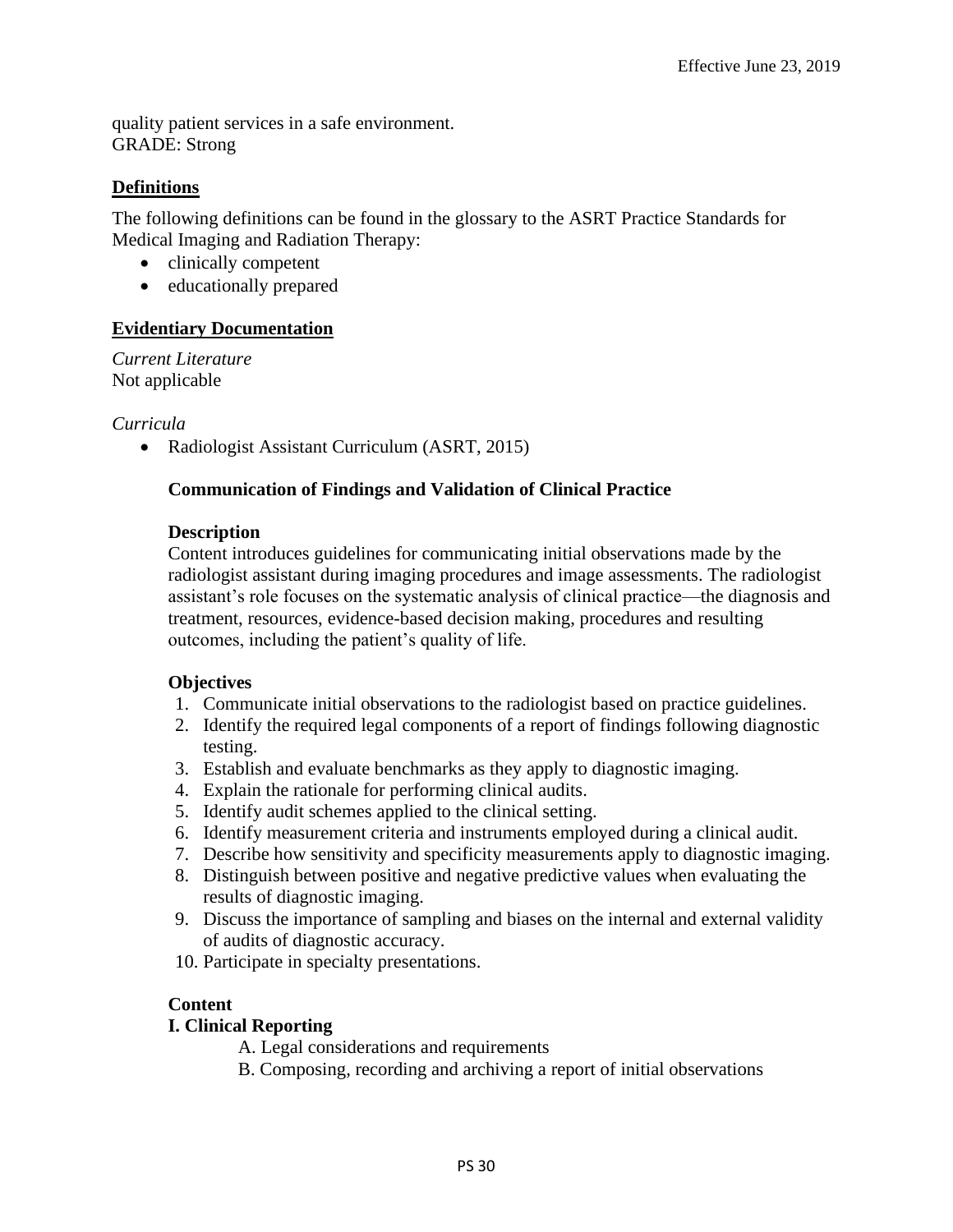#### **II. Evaluation of Diagnostic Accuracy**

- A. Benchmarks
- B. Sensitivity and specificity
- C. Predictive values
- D. Prior probability
- E. Bias

#### **III. Clinical Audit**

- A. Rationale
- B. Audit schemes
	- 1. External quality assessment
	- 2. Internal quality assessment
	- 3. Accreditation
	- 4. Clinical governance (i.e., credentialing)
- C. Audit categories
	- 1. Access
	- 2. Process
	- 3. Output
	- 4. Outcome
	- 5. Use of resources
- D. Measurement criteria and instruments (i.e., ACR Appropriateness Criteria)

#### QUALITY OF EVIDENCE: High

#### *Certification Agency Entry-Level Clinical Activities*

• Registered Radiologist Assistant Entry-Level Clinical Activities (ARRT, 2018)

The document states that radiologist assistants may "Review imaging procedures, make initial observations, and communicate observations **ONLY** *[emphasis added]* to the radiologist; record initial observations of imaging procedures following radiologist approval; communicate radiologist's report to appropriate health care provider consistent with the ACR Practice Parameter for Communication of Diagnostic Imaging Findings*.*"

#### QUALITY OF EVIDENCE: High

#### *Scopes of Practice and Practice Standards Reference*

- Scope of Practice
	- o Communicating the supervising radiologist's report to the appropriate health care provider consistent with the American College of Radiology Practice Guidelines for Communication of Diagnostic Imaging Findings.
	- o Evaluating images for completeness and diagnostic quality and recommending additional images.
	- o Obtaining images necessary for diagnosis and communicating initial observations to the supervising radiologist. The radiologist assistant does not provide image interpretation as defined by the American College of Radiology.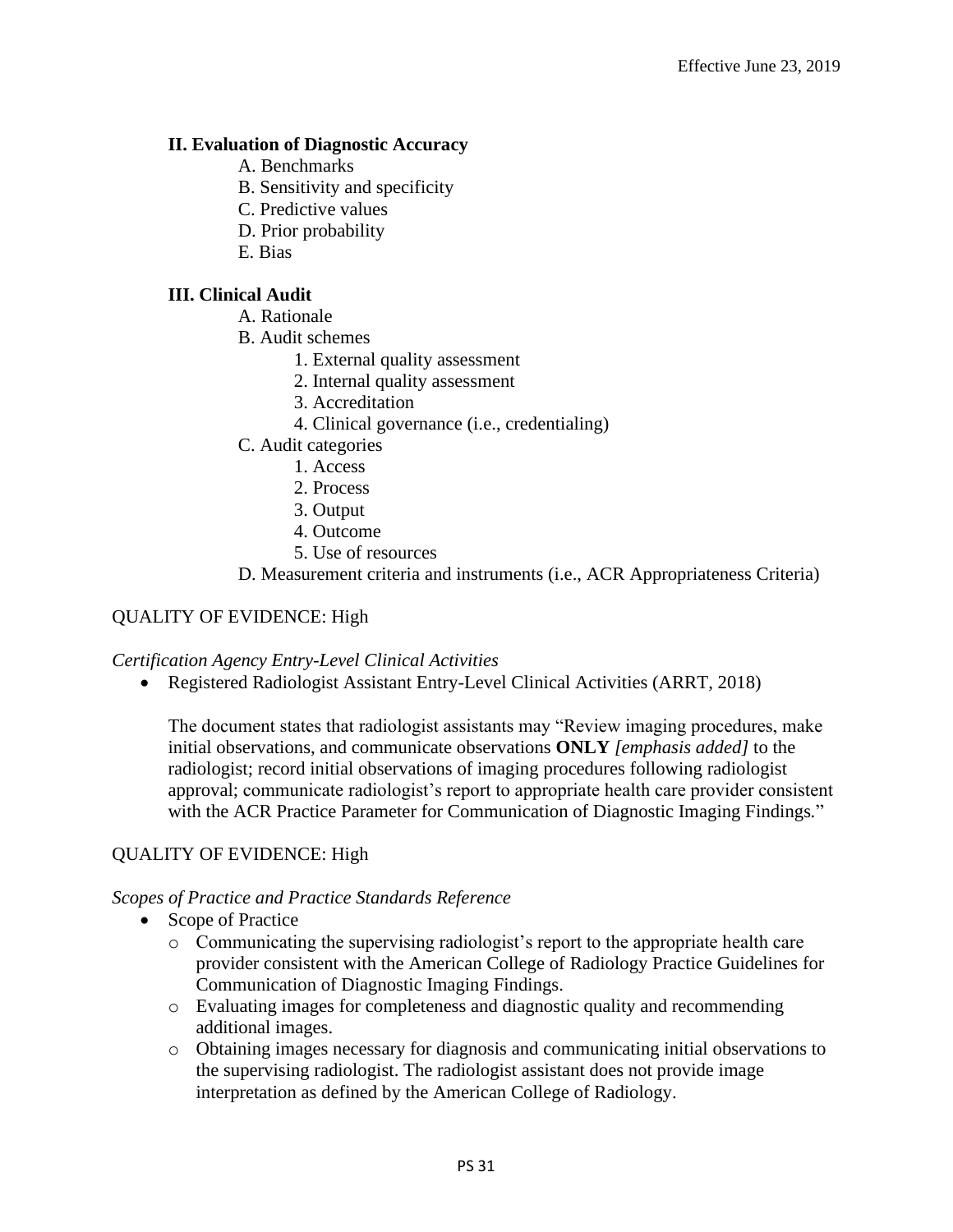- o Providing follow-up patient evaluation.
- The ASRT Practice Standards for Medical Imaging and Radiation Therapy
	- o Performs follow-up patient evaluation and communicates findings to the supervising radiologist. (Standard Seven, radiologist assistant only)
	- o Reports clinical and imaging observations and procedure details to the supervising radiologist. (Standard Eight, radiologist assistant only)
	- o Maintains documentation of quality assurance activities, procedures and results. (Standard Eight)
	- o Documents in a timely, accurate and comprehensive manner. (Standard Eight)
	- o Documents and assists radiologist in quality reporting measures for the purpose of improved patient care. (Standard Eight, radiologist assistant only)

#### QUALITY OF EVIDENCE: High

*Federal and State Statute References* Not applicable

*Other* Not applicable

Approved: June 19, 2011 Amended, Main Motion, C-13.21 & C13.23, 2013 Amended, Main Motion, C-16.11, 2016 Amended, Main Motion, C-18.07, 2018 ASRT House of Delegates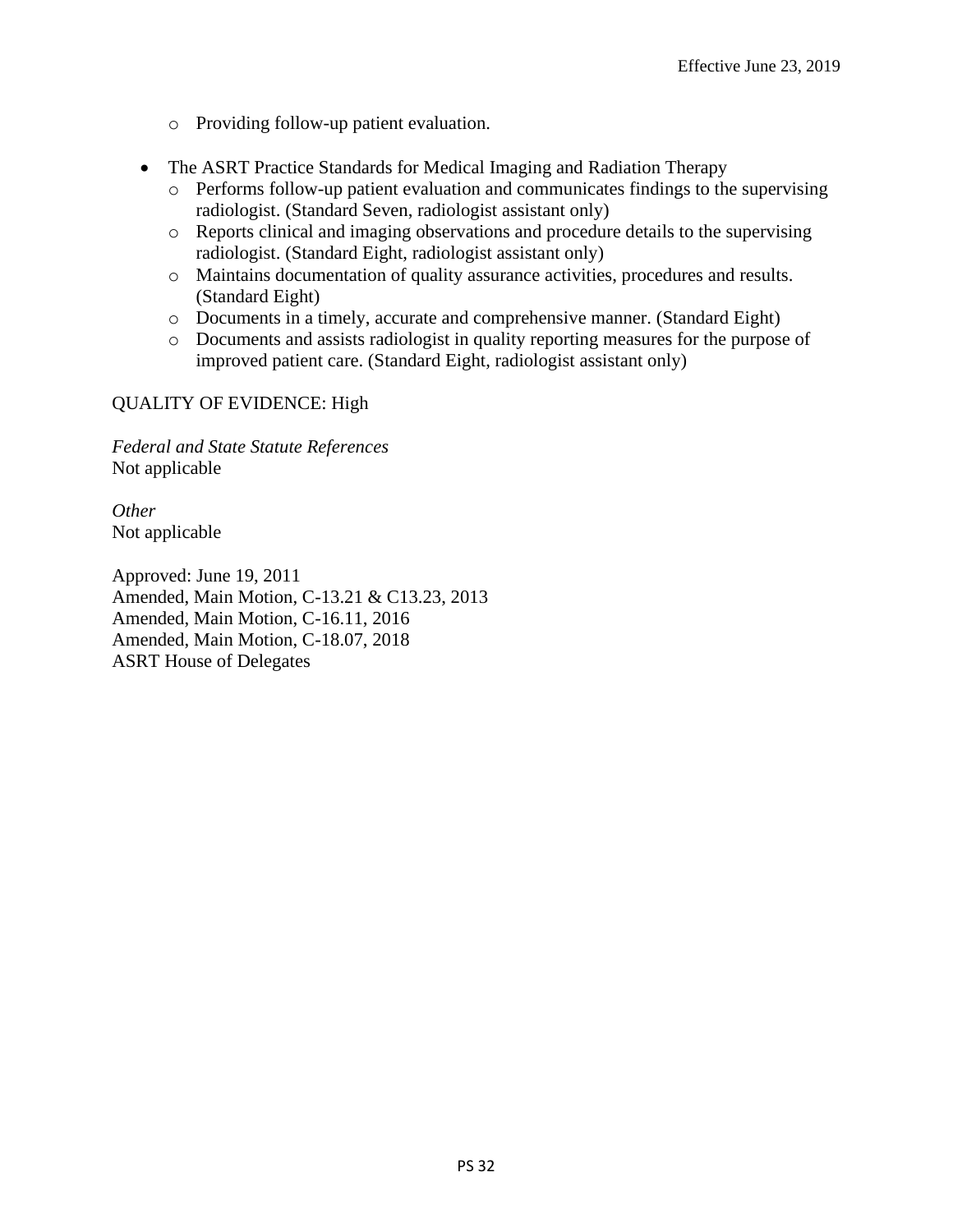# **Medication Administration by Medical Imaging and Radiation Therapy Professionals**

<span id="page-34-0"></span>After research of evidentiary documentation such as current literature, curricula, position statements, scopes of practice, laws, federal and state regulations and inquiries received by the ASRT, the ASRT issued opinions contained herein.

# **Advisory Opinion**

It is the opinion of the ASRT that based upon current literature; curricula set forth by the ASRT, SNMMI and the NECS; certification examination specifications by the ARRT, NMTCB and CCI; recommendations by the ACR and Centers for Medicare & Medicaid Services; and where federal or state law and/or institutional policy permits that:

- 1. It is within the scope of practice for medical imaging and radiation therapy professionals to perform the parenteral administration of contrast media and other medications.
- 2. The parenteral administration of contrast media and other medications by medical imaging and radiation therapy professionals shall be performed only when a licensed practitioner is immediately available to ensure proper diagnosis and treatment of adverse events.

With proper education and proven competence, the parenteral administration of contrast media and other medications by medical imaging and radiation therapy professionals provides quality patient services in a safe environment when a licensed practitioner is immediately available to ensure proper diagnoses and treatment of possible adverse events.

GRADE: Strong

#### **Definitions**

The following definitions can be found in the glossary to the ASRT Practice Standards for Medical Imaging and Radiation Therapy:

- adverse event
- clinically competent
- educationally prepared
- licensed practitioner
- medication

#### **Evidentiary Documentation**

#### *Current Literature*

- ACR Committee on Contrast Media. *ACR Manual on Contrast Media.* Version 10.3. Reston, VA: American College of Radiology; 2017. Accessed November 29, 2018.
- American College of Radiology. ACR accreditation facility toolkit for validation site surveys. Revised April 9, 2018. Accessed November 29, 2018.
- American College of Radiology. ACR practice parameter for performing and interpreting magnetic resonance imaging (MRI). Revised 2017. Accessed November 29, 2018.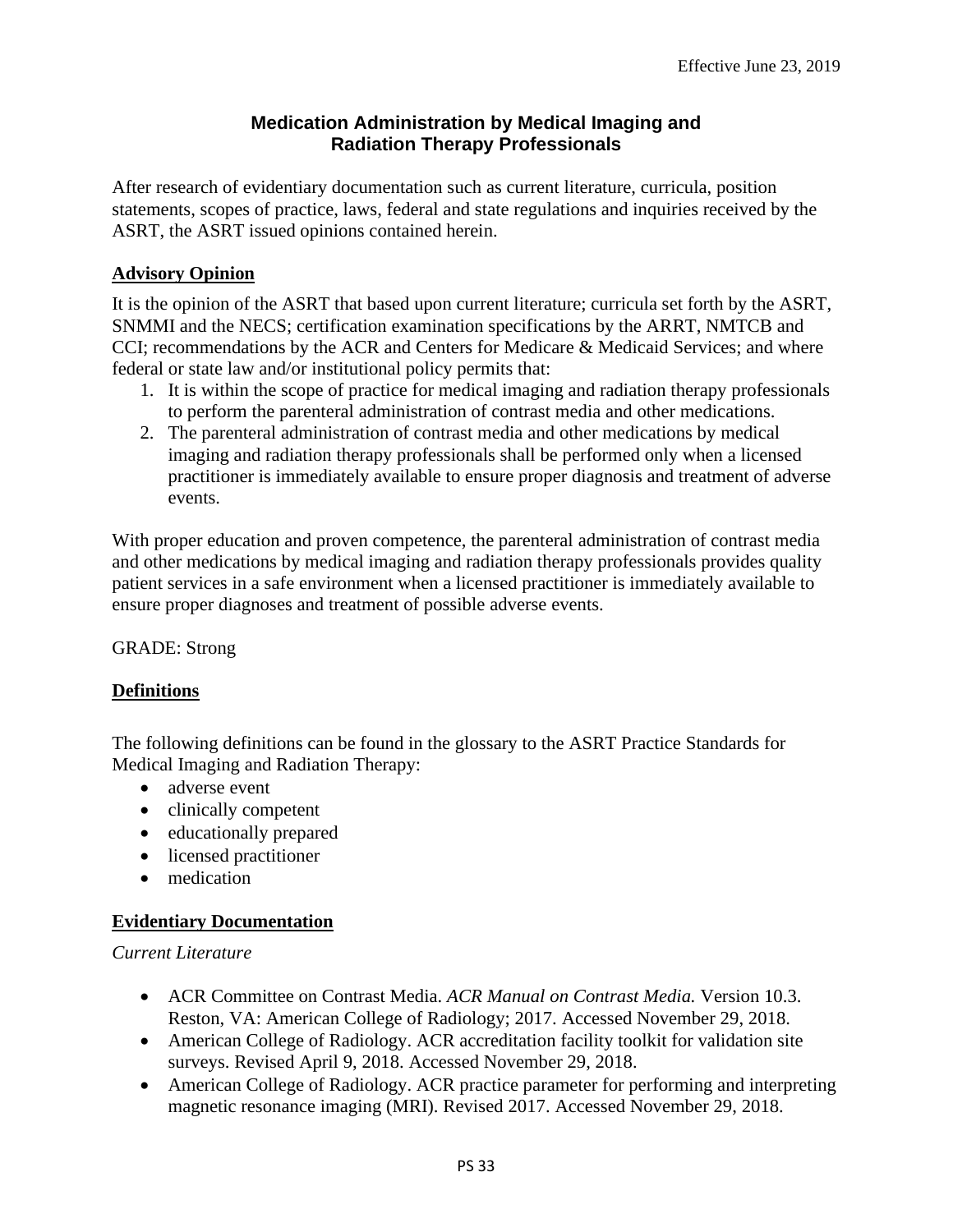- American College of Radiology. ACR-SAR practice parameter for the performance of excretory urography. Revised 2014. Accessed November 29, 2018.
- American College of Radiology. ACR-SPR practice parameter for the use of intravascular contrast media. Revised 2017. Accessed November 29, 2018.
- American College of Radiology. ACR-SPR technical standard for therapeutic procedures using radiopharmaceuticals. Revised 2016. Accessed November 29, 2018.
- Covered medical and other health services. In: *Medicare Benefit Policy Manual*. Baltimore, MD: Centers for Medicare & Medicaid Services; 2017. Accessed November 29, 2018.

# QUALITY OF EVIDENCE: High

# *Curricula*

The ASRT curricula for all practice areas were reviewed.

- Cardiac-Interventional and Vascular-Interventional Curriculum (ASRT, 2014)
- Computed Tomography Curriculum (ASRT, 2018)
- Magnetic Resonance Curriculum (ASRT, 2015)
- Mammography Curriculum (ASRT, 2018)
- National Education Curriculum for Sonography (JRC-DMS, 2016)
- NEC Common Curricula (JRC-DMS, 2016)
- Nuclear Medicine Technology Competency-Based Curriculum Guide (SNMMI, 2013)
- Radiation Therapy Professional Curriculum (ASRT, 2014)
- Radiography Curriculum (ASRT, 2017)
- Radiologist Assistant Curriculum (ASRT, 2015)

# QUALITY OF EVIDENCE: High

*Certification Agency Examination Content Specifications*

- Cardiac Interventional Radiography (ARRT, 2017)
- Computed Tomography (ARRT, 2017)
- Magnetic Resonance Imaging (ARRT, 2017)
- Nuclear Medicine Technology (ARRT, 2017)
- Radiation Therapy (ARRT, 2017)
- Radiography (ARRT, 2017)
- Registered Radiologist Assistant (ARRT, 2018)
- Vascular Interventional Radiography (ARRT, 2017)

#### *Other Certification Agency Content Specifications*

- Components of Preparedness (NMTCB, 2017)
- Examination Overview: Registered Cardiovascular Invasive Specialist (CCI, 2018)

#### QUALITY OF EVIDENCE: High

#### *Scopes of Practice and Practice Standards Reference*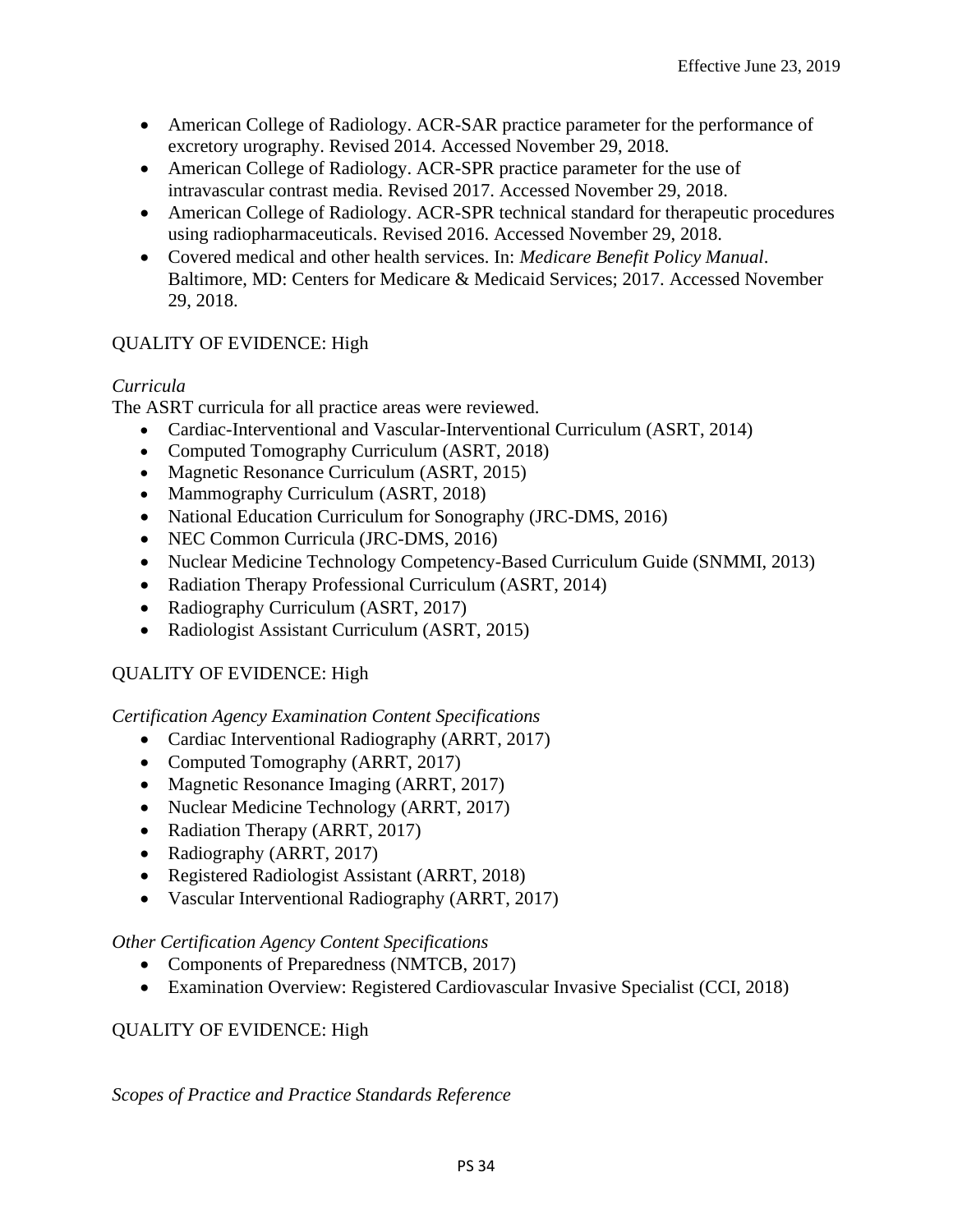- Scope of Practice\*†
	- o Identifying, preparing and/or administering medications as prescribed by a licensed practitioner.

#### QUALITY OF EVIDENCE: High

*Federal and State Statute References* Not applicable

*Other* Not applicable

Approved: July 1, 2012 Amended, Main Motion, C-13.21 and C13.23, 2013 Amended, Main Motion, C-16.13, 2016 Amended, Main Motion, C-17.09, 2017 Amended, Main Motion, C-18.11, 2018 ASRT House of Delegates

#### † Excludes medical dosimetry

<sup>\*</sup> Excludes limited x-ray machine operator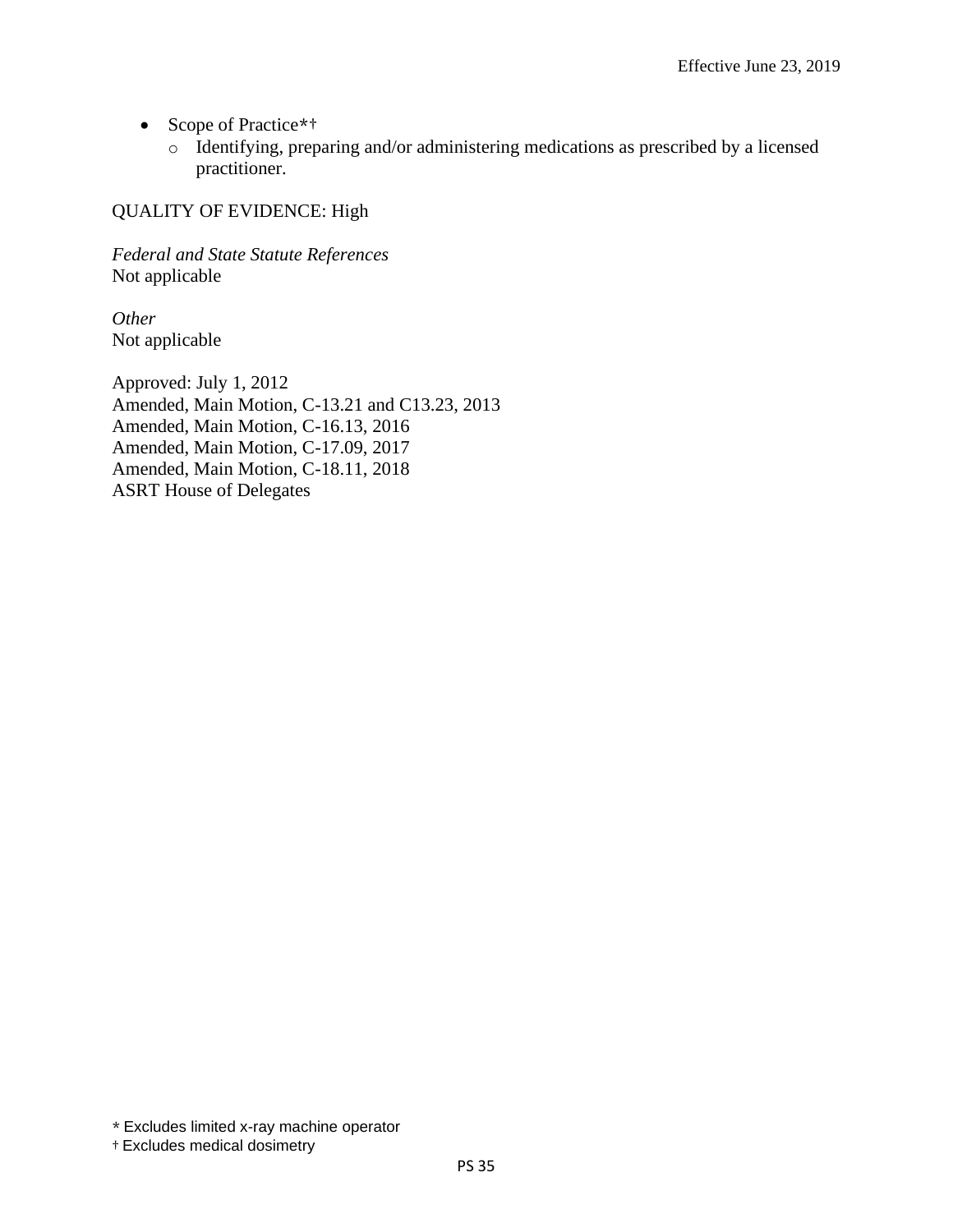### **Medication Administration in Peripherally Inserted Central Catheter Lines or Ports With a Power Injector**

<span id="page-37-0"></span>After research of evidentiary documentation such as current literature, curricula, position statements, scopes of practice, laws, federal and state regulations and inquiries received by the ASRT, the ASRT issued the opinions contained herein.

# **Advisory Opinion**

It is the opinion of the ASRT that based upon current literature; curricula set forth by the ASRT, ASRT Practice Standards for Medical Imaging and Radiation Therapy and SNMMI; certification examination specifications by the ARRT and NMTCB; and where federal or state law and/or institutional policy permits that:

1. It is within the scope of practice for medical imaging and radiation therapy professionals to access and use a Food and Drug Administration–approved peripherally inserted central catheter (PICC) line or port designated for use with power injectors, when manufacturer guidelines regarding infusion rate and pressure are followed and where federal or state law and/or institutional policy permits.

With proper education and proven competence, the use of power injectors with PICC lines or ports provides quality patient services in a safe environment.

GRADE: Strong

### **Definitions**

access – The process of inserting the designated needle through the access point of an existing vascular access device to deliver intravenous (IV) fluids or medication.

The following definitions can be found in the glossary to the ASRT Practice Standards for Medical Imaging and Radiation Therapy:

- educationally prepared
- clinically competent

# **Evidentiary Documentation**

*Current Literature* Not applicable

*Curricula*

- Computed Tomography Curriculum (ASRT, 2018)
- Magnetic Resonance Curriculum (ASRT, 2015)
- Nuclear Medicine Technology Competency-Based Curriculum Guide (SNMMI, 2013)
- Radiography Curriculum (ASRT, 2017)
- Radiologist Assistant Curriculum (ASRT, 2015)

#### QUALITY OF EVIDENCE: High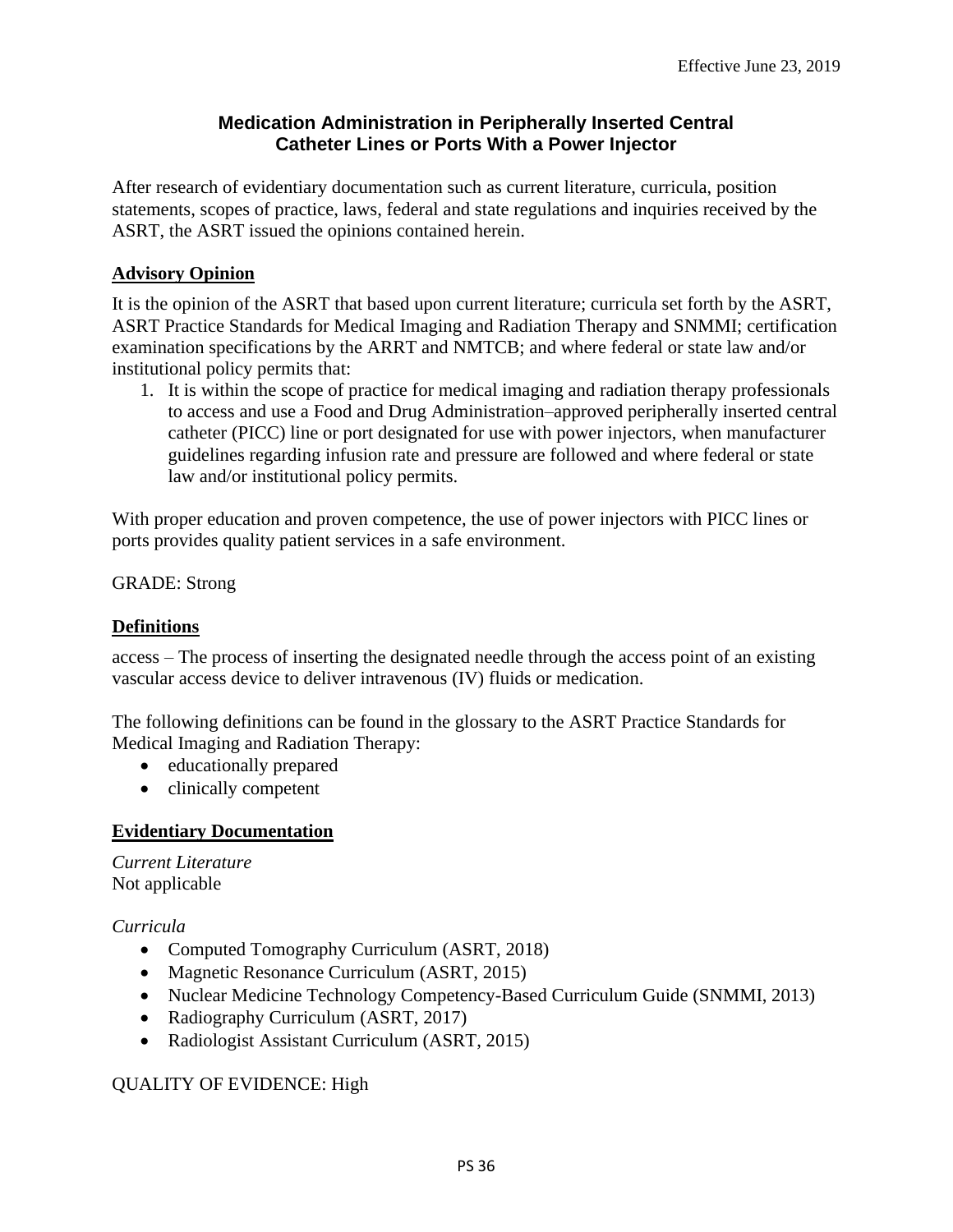*Certification Agency Examination Content Specifications*

- Components of Preparedness (NMTCB, 2017)
- Computed Tomography (ARRT, 2017)
- Vascular Interventional Radiography (ARRT, 2017)

#### *Other Certification Agency Content Specifications*

- Components of Preparedness (NMTCB, 2017)
- Positron Emission Tomography (PET) Specialty Examination Content Outline (NMTCB, 2016)

#### QUALITY OF EVIDENCE: High

#### *Scopes of Practice and Practice Standards Reference*

- Scope of Practice\*+
	- o Administering medications parenterally through new or existing vascular access, enterally or through other appropriate routes as prescribed by a licensed practitioner.
	- o Administering medications with an infusion pump or power injector as prescribed by a licensed practitioner.
	- o Identifying, preparing and/or administering medications as prescribed by a licensed practitioner.
- The ASRT Practice Standards for Medical Imaging and Radiation Therapy\*<sup>†</sup> o Uses accessory equipment. (Standard Four)

#### QUALITY OF EVIDENCE: High

*Federal and State Statute Reference(s)* Not Applicable

#### *Other*

Approved: June 19, 2011 Amended, Main Motion, C-13.21 and C13.23, 2013 Amended, Main Motion, C-16.12, 2016 Amended, Main Motion, C-17.08, 2017 Amended, Main Motion, C-18.08, 2018 ASRT House of Delegates

<sup>\*</sup> Excludes limited x-ray machine operator

<sup>†</sup> Excludes medical dosimetry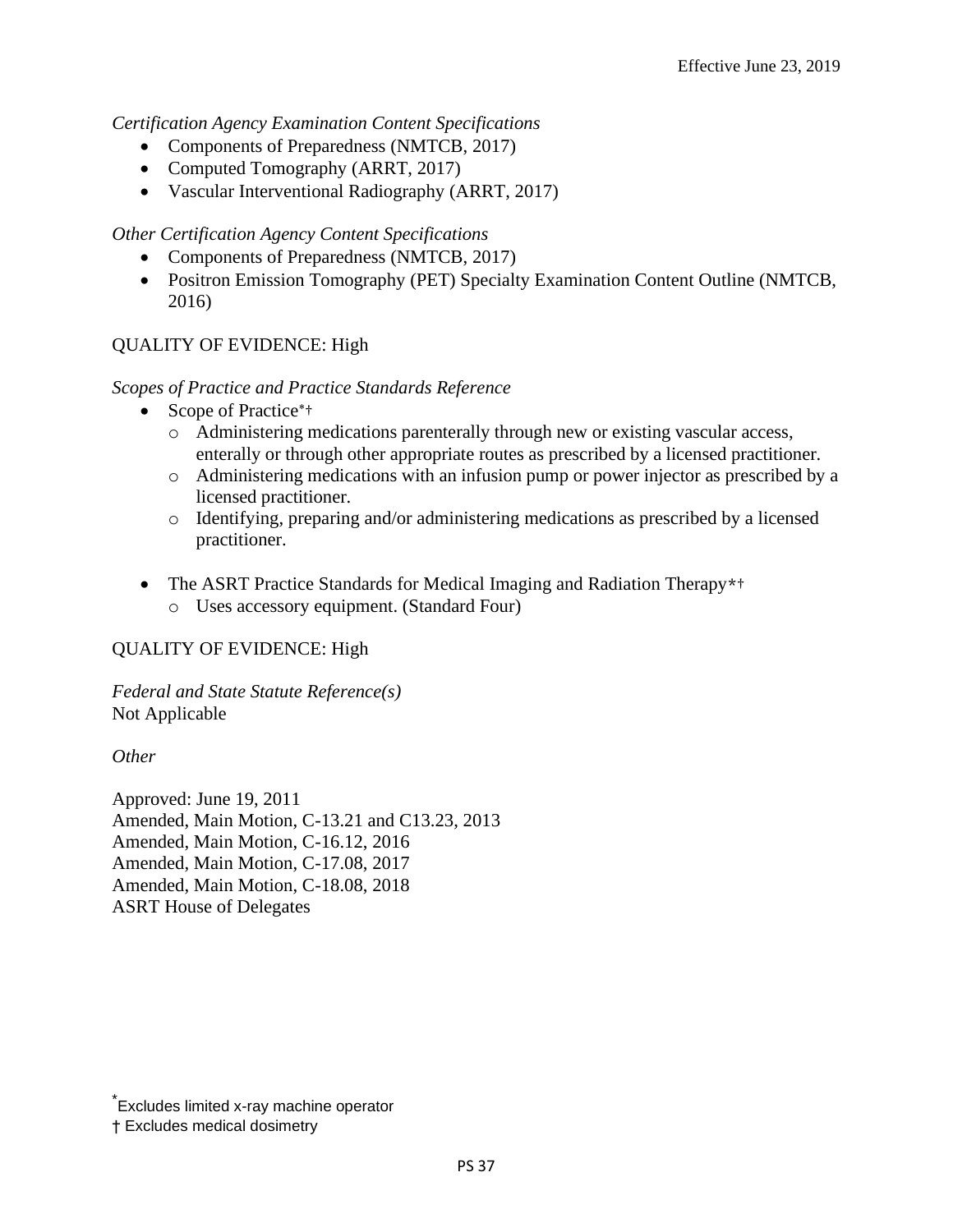# **Medication Administration Through Existing Vascular Access**

<span id="page-39-0"></span>After research of evidentiary documentation such as current literature, curricula, position statements, scopes of practice, laws, federal and state regulations and inquiries received by the ASRT, the ASRT issued opinions contained herein.

# **Advisory Opinion**

It is the opinion of the ASRT that based upon current literature; curricula set forth by the ASRT, SNMMI and the NECS; certification examination specifications by the ARRT, NMTCB and CCI; recommendations by the ACR; and where federal or state law and/or institutional policy permits that:

1. It is within the scope of practice for medical imaging and radiation therapy professionals to access and administer medications through existing vascular access.

With proper education and proven competence, accessing and administering medications through existing vascular access provides quality patient services in a safe environment.

GRADE: Strong

#### **Definitions**

access – The process of inserting the designated needle through the access point of an existing vascular access device to deliver IV fluids or medication.

existing vascular access – Peripheral or central vascular implanted devices or external access lines that include, but are not limited to, peripherally inserted central catheter lines, intravenous lines, central lines and ports.

The following definitions can be found in the glossary to the ASRT Practice Standards for Medical Imaging and Radiation Therapy:

- clinically competent
- educationally prepared
- medication

# **Evidentiary Documentation**

*Current Literature*

- ACR Committee on Contrast Media. *ACR Manual on Contrast Media.* Version 10.3. Reston, VA: American College of Radiology; 2017. Accessed November 29, 2018.
- American College of Radiology. ACR practice parameter for performing and interpreting diagnostic computed tomography (CT). Revised 2017. Accessed November 30, 2018.
- American College of Radiology. ACR practice parameter for performing and interpreting magnetic resonance imaging (MRI). Revised 2017. Accessed November 30, 2018.
- American College of Radiology. ACR-SPR practice parameter for the use of intravascular contrast media. Revised 2017. Accessed November 30, 2018.
- Rockwell D. A competency for central line use in radiology. *J Radiol Nurs*. 2008;27(2):84. doi:10.1016/j.jradnu.2008.04.016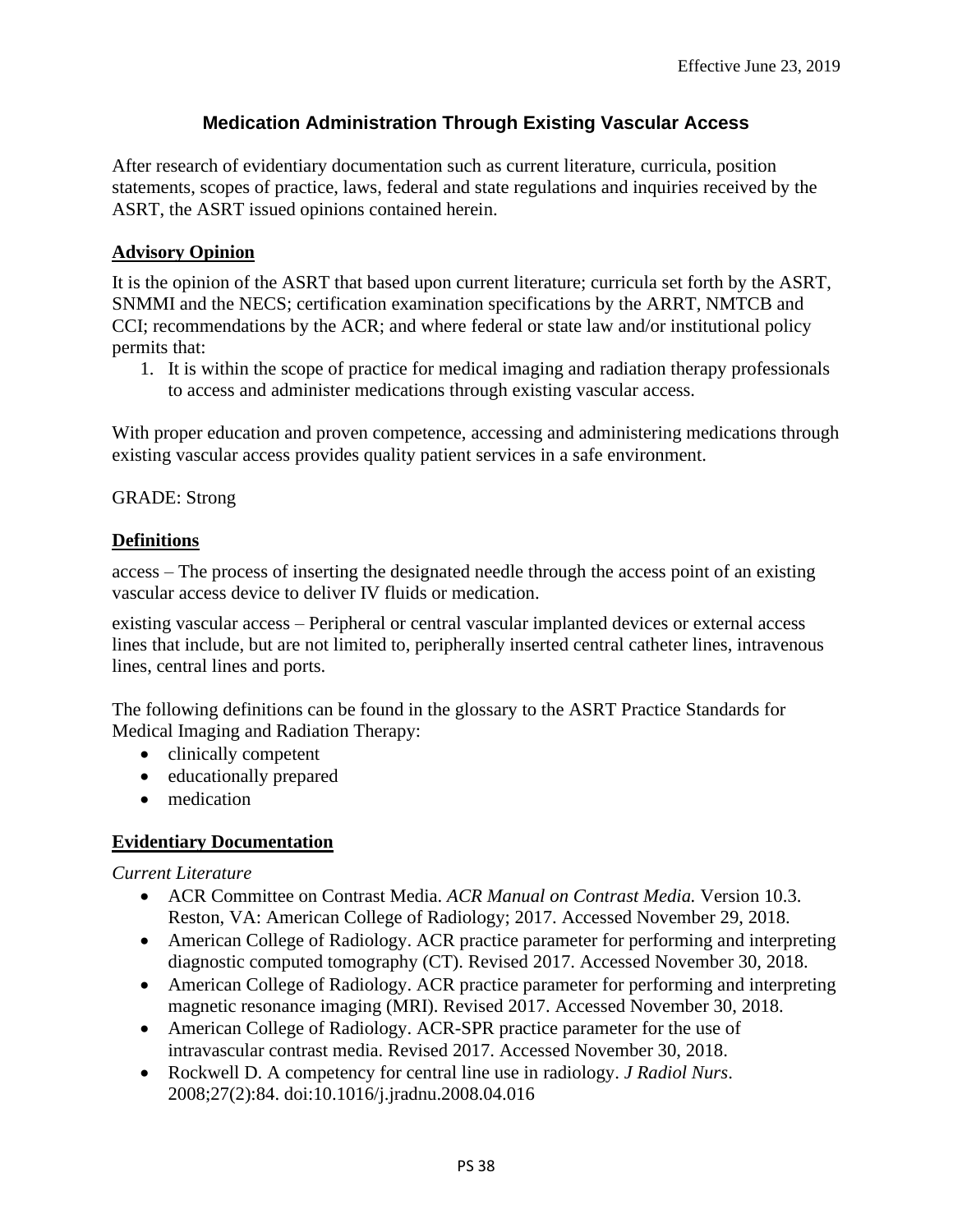### QUALITY OF EVIDENCE: High

*Curricula*

- Cardiac-Interventional and Vascular-Interventional Curriculum (ASRT, 2014)
- Computed Tomography Curriculum (ASRT, 2018)
- Magnetic Resonance Curriculum (ASRT, 2015)
- Mammography Curriculum (ASRT, 2018)
- National Education Curriculum for Sonography (JRC-DMS, 2016)
- NEC Common Curricula (JRC-DMS, 2016)
- Nuclear Medicine Technology Competency-Based Curriculum Guide (SNMMI, 2013)
- Radiation Therapy Professional Curriculum (ASRT, 2014)
- Radiography Curriculum (ASRT, 2017)
- Radiologist Assistant Curriculum (ASRT, 2015)

# QUALITY OF EVIDENCE: High

#### *Certification Agency Examination Content Specifications*

- Computed Tomography (ARRT, 2017)
- Magnetic Resonance Imaging (ARRT, 2017)
- Nuclear Medicine Technology (ARRT, 2017)
- Radiography (ARRT, 2017)
- Registered Radiologist Assistant (ARRT, 2018)
- Vascular Interventional Radiography (ARRT, 2017)

#### *Other Certification Agency Content Specifications*

- Components of Preparedness (NMTCB, 2017)
- Examination Overview: Registered Cardiovascular Invasive Specialist (CCI, 2018)

#### QUALITY OF EVIDENCE: High

#### *Scopes of Practice and Practice Standards Reference*

- Scope of Practice\*†
	- o Administering medications parenterally through new or existing vascular access, enterally or through other appropriate routes as prescribed by a licensed practitioner.
	- o Identifying, preparing and/or administering medications as prescribed by a licensed practitioner.
	- o Performing venipuncture as prescribed by a licensed practitioner.
	- o Starting, maintaining and/or removing intravenous access as prescribed by a licensed practitioner.

#### QUALITY OF EVIDENCE: High

*Federal and State Statute References* Not applicable

- \* Excludes limited x-ray machine operator
- † Excludes medical dosimetry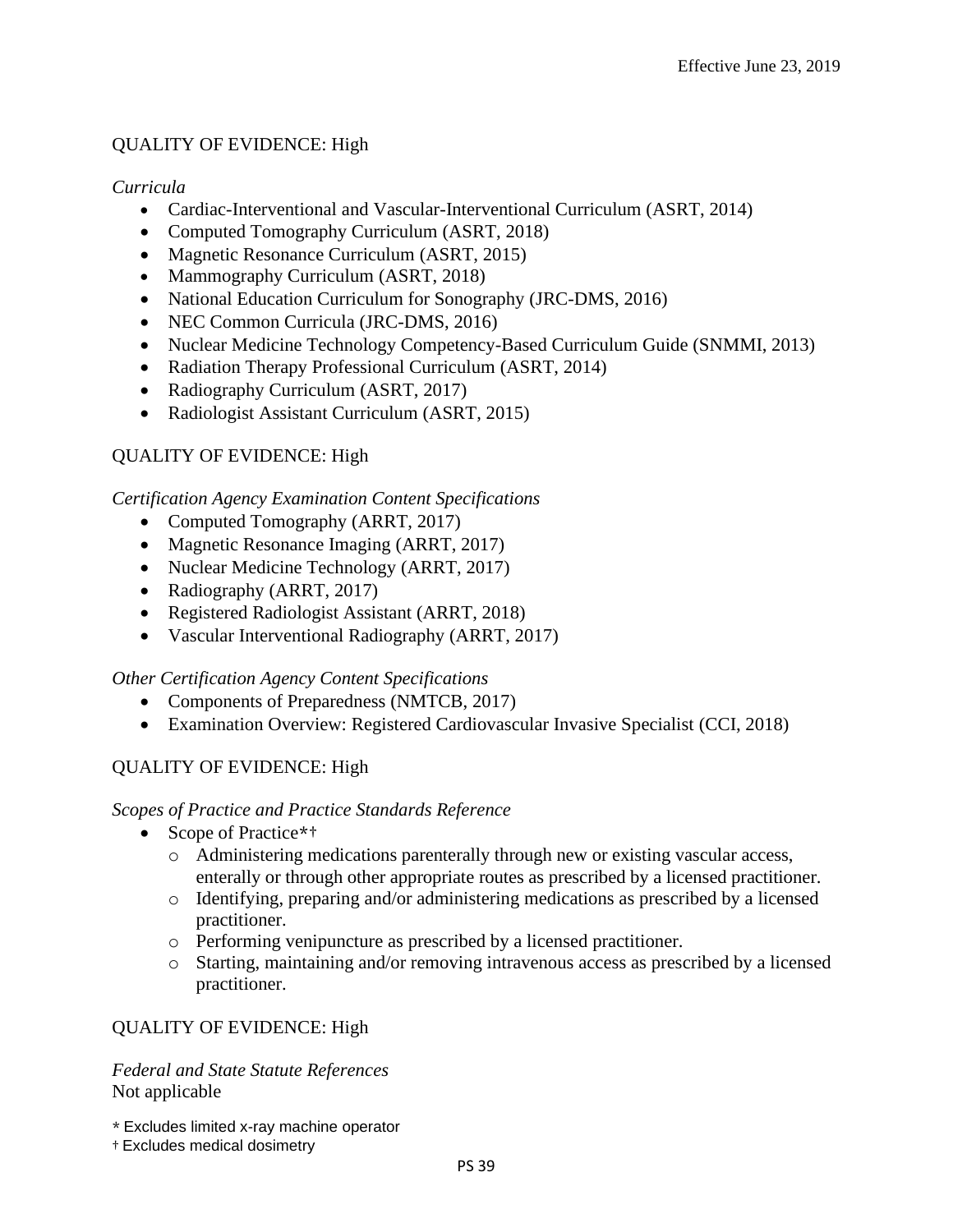*Other* Not applicable

Approved: July 1, 2012 Amended, Main Motion, C-13.21 and C13.23, 2013 Amended, Main Motion, C-16.14, 2016 Amended, Main Motion, C-17.10, 2017 Amended, Main Motion, C-18.12, 2018 ASRT House of Delegates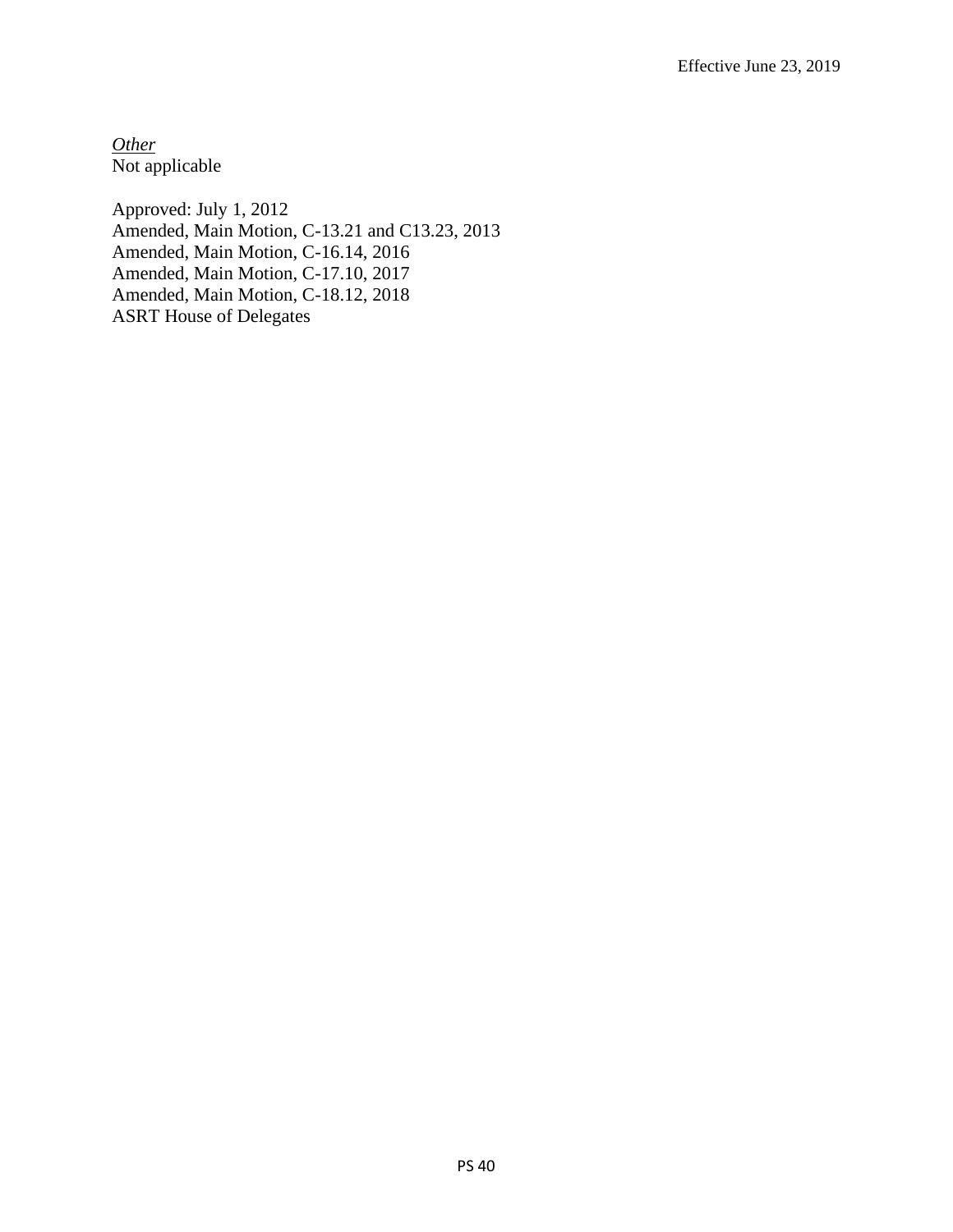# **Placement of Personal Radiation Monitoring Devices**

<span id="page-42-0"></span>After research of evidentiary documentation such as current literature, curricula, position statements, scopes of practice, laws, federal and state regulations and inquiries received by the ASRT, the ASRT issued opinions contained herein.

# **Advisory Opinion**

It is the opinion of the ASRT that based upon current literature; curricula set forth by the ASRT and SNMMI; certification examination specifications by the ARRT and NMTCB; regulatory requirements; AAPM recommendations; and where federal or state law and/or institutional policy permits that:

- 1. Radiation workers wear a personal radiation monitoring device outside of protective apparel with the label facing the radiation source at the level of the thyroid to approximate the maximum dose to the head and neck.
- 2. In specific cases, a whole-body monitor may be indicated. This monitor should be worn at the waist under a protective lead apron.
- 3. In some cases, a ring monitor may be indicated. This monitor should be worn on the dominant hand with the label facing the radiation source.

With proper education and proven competence, the determination of proper use of personal monitoring devices provides quality patient services in a safe environment.

#### GRADE: Strong

#### **Definitions**

The following definition can be found in the glossary to the ASRT Practice Standards for Medical Imaging and Radiation Therapy:

• personal radiation monitoring device

#### **Evidentiary Documentation**

*Current Literature*

- Bushong S. Occupational radiation dose management. In: *Radiologic Science for Technologists: Physics, Biology, and Protection.* 11th ed. St Louis, MO: Elsevier; 2017:581-598.
- By standards number:  $1910.1096(d)(3)(i) 0.012(n)$  radiation. Occupational Safety and Health Administration website. Accessed November 30, 2018.
- Statkiewicz-Sherer MA, Visconti PJ, Ritenour ER, Welch-Haynes K. Radiation monitoring. In: *Radiation Protection in Medical Radiography.* 8th ed. St Louis, MO: Elsevier; 2018:75-92.

#### QUALITY OF EVIDENCE: High

#### *Curricula*

- Bone Densitometry Curriculum (ASRT, 2014)
- Limited X-ray Machine Operator Curriculum (ASRT, 2015)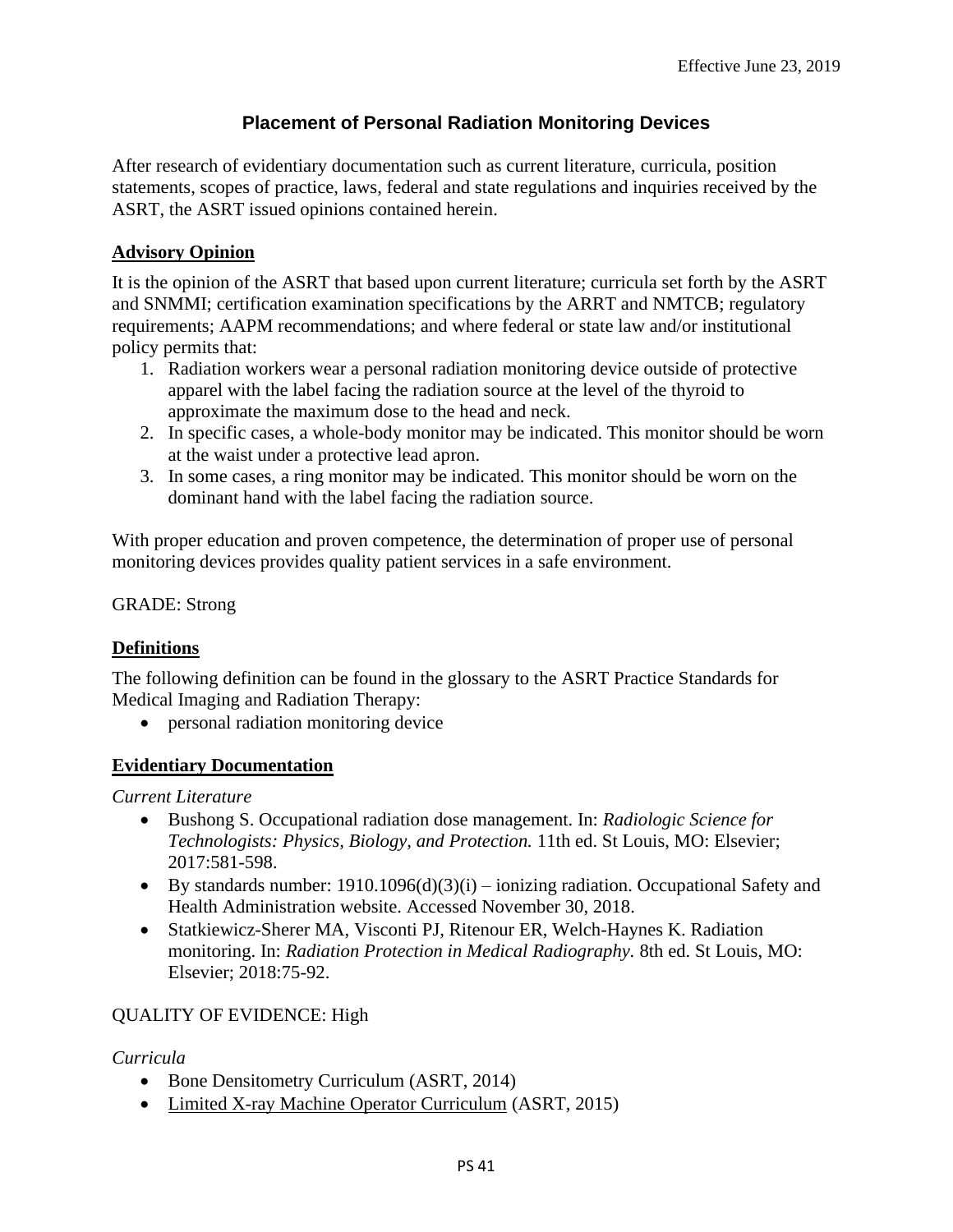- Positron Emission Tomography (PET)-Computed Tomography (CT) Curriculum (ASRT, 2004)
- Nuclear Medicine Technology Competency-Based Curriculum Guide (SNMMI, 2013)
- Radiation Therapy Professional Curriculum (ASRT, 2014)
- Radiography Curriculum (ASRT, 2017)
- Radiologist Assistant Curriculum (ASRT, 2015)

# QUALITY OF EVIDENCE: High

# *Certification Agency Examination Content Specifications*

- Cardiac Interventional Radiography (ARRT, 2017)
- Limited Scope of Practice in Radiography (ARRT, 2018)
- Nuclear Medicine Technology (ARRT, 2017)
- Radiation Therapy (ARRT, 2017)
- Radiography (ARRT, 2017)
- Registered Radiologist Assistant (ARRT, 2018)
- Vascular Interventional Radiography (ARRT, 2017)

#### *Other Certification Agency Content Specifications*

• Components of Preparedness (NMTCB, 2017)

# QUALITY OF EVIDENCE: High

*Scopes of Practice and Practice Standards Reference* Not applicable

#### *Federal and State Statute References*

- § 19.12 Instruction to Workers (NRC, 2018)
- § 20.1208 Dose Equivalent to an Embryo/Fetus (NRC, 2018)
- § 20.1502 Conditions Requiring Individual Monitoring of External and Internal Occupational Dose (NRC, 2018)
- Regulatory Guide 8.34: Monitoring Criteria and Methods to Calculate Occupational Radiation Doses (NRC, 1992)
- Regulatory Guide 8.36: Radiation Dose to the Embryo/Fetus (NRC, 2018)
- Regulatory Guide 8.7: Instructions for Recording and Reporting Occupational Radiation Exposure Data (NRC, 2016)

#### QUALITY OF EVIDENCE: High

#### *Other*

AAPM Report No. 58: Managing the Use of Fluoroscopy in Medical Institutions. Appendix A: Radiation Safety/Quality Assurance Program

#### QUALITY OF EVIDENCE: High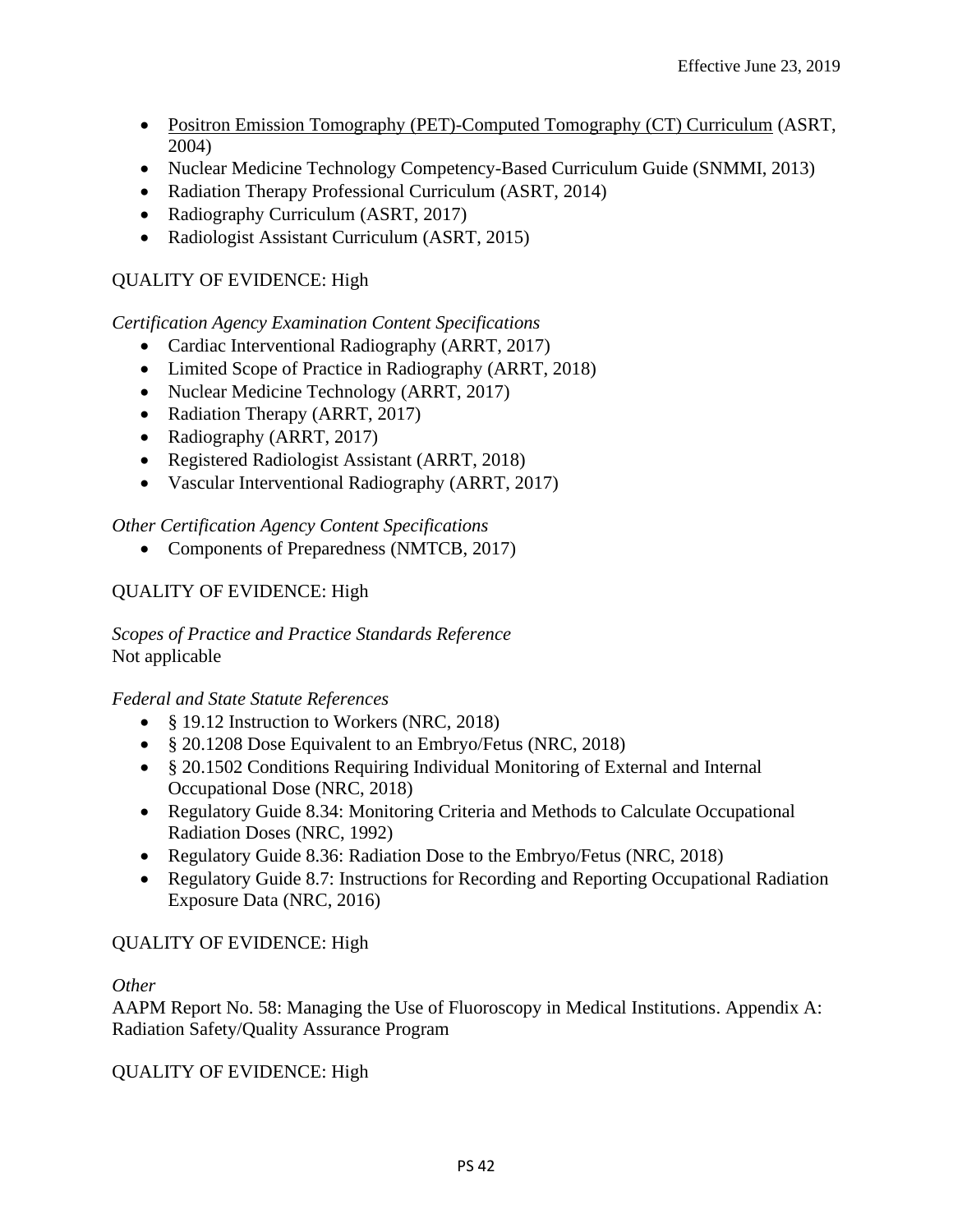pproved: July 1, 2012 Amended, Main Motion, C-13.21 & C13.23, 2013 Amended, Main Motion, C-16.15, 2016 Amended, Main Motion, C-18.09, 2018 ASRT House of Delegates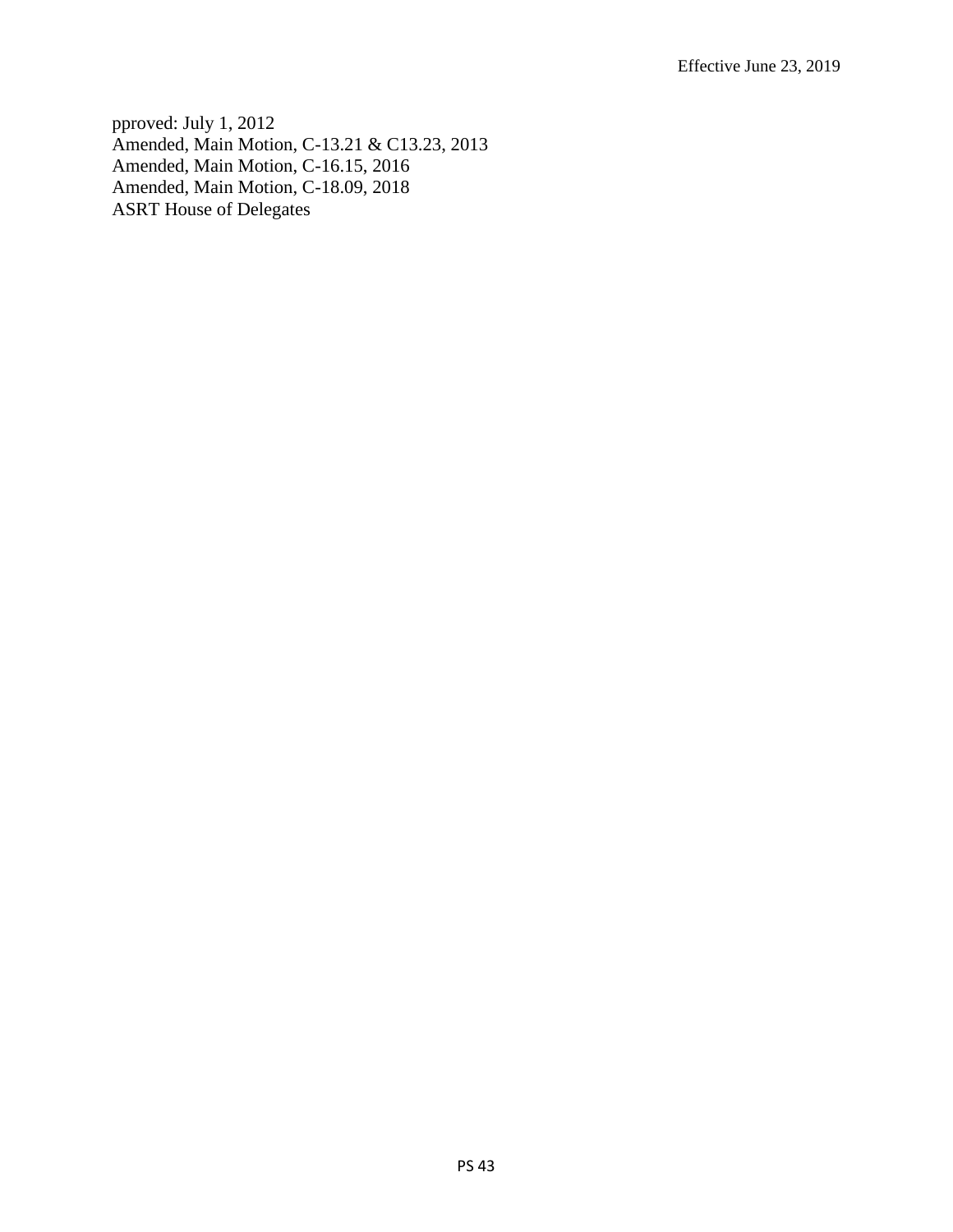# **Use of Postexposure Shuttering, Cropping and Electronic Masking in Radiography**

<span id="page-45-0"></span>After research of evidentiary documentation such as current literature, curricula, position statements, scopes of practice, laws, federal and state regulations, and inquiries received by the ASRT, the ASRT issued opinions contained herein.

# **Advisory Opinion**

It is the opinion of the ASRT that based upon current literature, curricula set forth by the ASRT, certification examination specifications by the ARRT, and recommendations by the ACR that:

- 1. It is within the scope of practice of a radiologic technologist to determine and apply appropriate pre-exposure collimation to individual projections of examinations to comply with the principle of ALARA. Postexposure shuttering, cropping, electronic collimation or electronic masking to eliminate the visibility of large regions of brightness are acceptable, where automatic processing fails to do so.
- 2. It is outside of the scope of practice of a radiologic technologist to use postexposure shuttering, cropping, electronic collimation or electronic masking to eliminate any anatomical information. This information is a part of the patient's permanent medical record and should therefore be presented to the licensed practitioner to determine whether the exposed anatomy obtained on any image is significant or of diagnostic value.
- 3. It is outside the scope of practice of a radiologic technologist to use postexposure shuttering, cropping, electronic collimation or electronic masking to duplicate and use any acquired image for more than one prescribed view or projection on any exam. Facilities acquiring digital images are legally required to retain information in the DICOM information of each image that identifies the selected view or projection at the time of image acquisition. Using the same acquired image to represent two different prescribed views or projections is a falsification of the information in the patient medical record and imaging study made available to the licensed practitioner.

With proper education and proven competence, the elimination of improper use of postexposure shuttering, cropping and electronic masking provides quality patient services in a safe environment.

#### GRADE: Strong

#### **Definitions**

• processing: Manipulation of the raw data just after acquisition.

The following definitions can be found in the glossary to the ASRT Practice Standards for Medical Imaging and Radiation Therapy:

- cropping
- DICOM
- electronic masking
- shuttering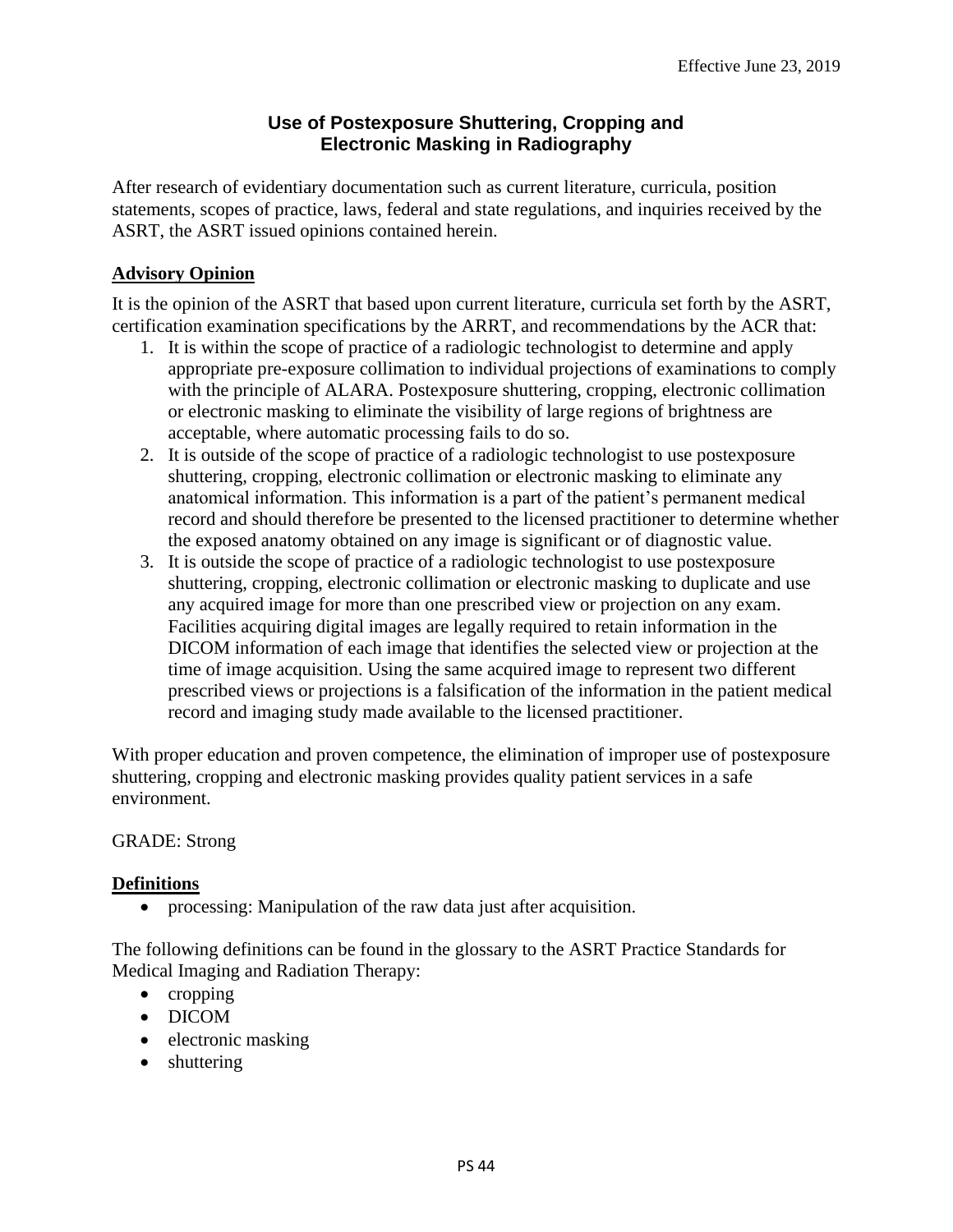# **Evidentiary Documentation**

*Current Literature*

- American College of Radiology. ACR-AAPM-SIIM-SPR practice parameter for digital radiography. Revised 2017.
- Bomer J, Wiersma-Deijl L, Holscher HC. Electronic collimation and radiation protection in paediatric digital radiography: revival of the silver lining. *Insights Imaging.* 2013;4(5):723-727. doi:10.1007/s13244-013-0281-5
- Carroll QB. *Radiography in the Digital Age*. 2nd ed. Springfield, IL: Charles C Thomas; 2014.
- Carter C, Vealé B. *Digital Radiography and PACS*. 2nd ed. Maryland Heights, MO: Elsevier; 2014.
- Chalazonitis AN, Koumarianos D, Tzovara J, Chronopoulos P. How to optimize radiological images captured from digital cameras, using the Adobe Photoshop 6.0 program. *J Digit Imaging.* 2003;16(2):216-229.
- Don S, Macdougall R, Strauss K, et al. Image Gently campaign back to basics initiative: ten steps to help manage radiation dose in pediatric digital radiography. *AJR Am J Roentgenol.* 2013;200(5):W431-W436. doi:10.2214/AJR.12.9895
- Fauber TL, Dempsey MC. X-ray field size and patient dosimetry. *Radiol Technol.* 2013;85(2):155-161.
- Fauber TL. *Radiographic Imaging and Exposure*. 5th ed. St Louis, MO: Elsevier; 2016.
- Goske MJ, Charkot E, Herrmann T, et al. Image Gently: challenges for radiologic technologists when performing digital radiography in children. *Pediatr Radiol.* 2011;41(5):611-619. doi:10.1007/s00247-010-1957-3
- Herrmann TL, Fauber TL, Gill J, et al; American Society of Radiologic Technologists. Best practices in digital radiography. Published 2012.
- Lo WY, Puchalski SM. Digital image processing. *Vet Radiol Ultrasound*. 2008;49(1 suppl 1):S42-S47. doi:10.1111/j.1740-8261.2007.00333.x
- Russell J, Burbridge BE, Duncan MD, Tynan J. Adult fingers visualized on neonatal intensive care unit chest radiographs: what you don't see. *Can Assoc Radiol J.* 2013;64(3):236-239. doi:10.1016/j.carj.2012.04.004
- Seeram E. *Digital Radiography: An Introduction*. Boston, MA: Cengage Learning; 2011.
- Uffmann M, Schaefer-Prokop C. Digital radiography: the balance between image quality and required radiation dose. *Eur J Radiol*. 2009;72(2):202-208. doi:10.1016/j.ejrad.2009.05.060
- Willis CE. Optimizing digital radiography of children. *Eur J Radiol*. 2009;72(2):266-273. doi:10.1016/j.ejrad.2009.03.003
- Zetterberg LG, Espeland A. Lumbar spine radiography—poor collimation practices after implementation of digital technology. *Br J Radiol*. 2011;84(1002):566-9. doi:10.1259/bjr/74571469

# QUALITY OF EVIDENCE: High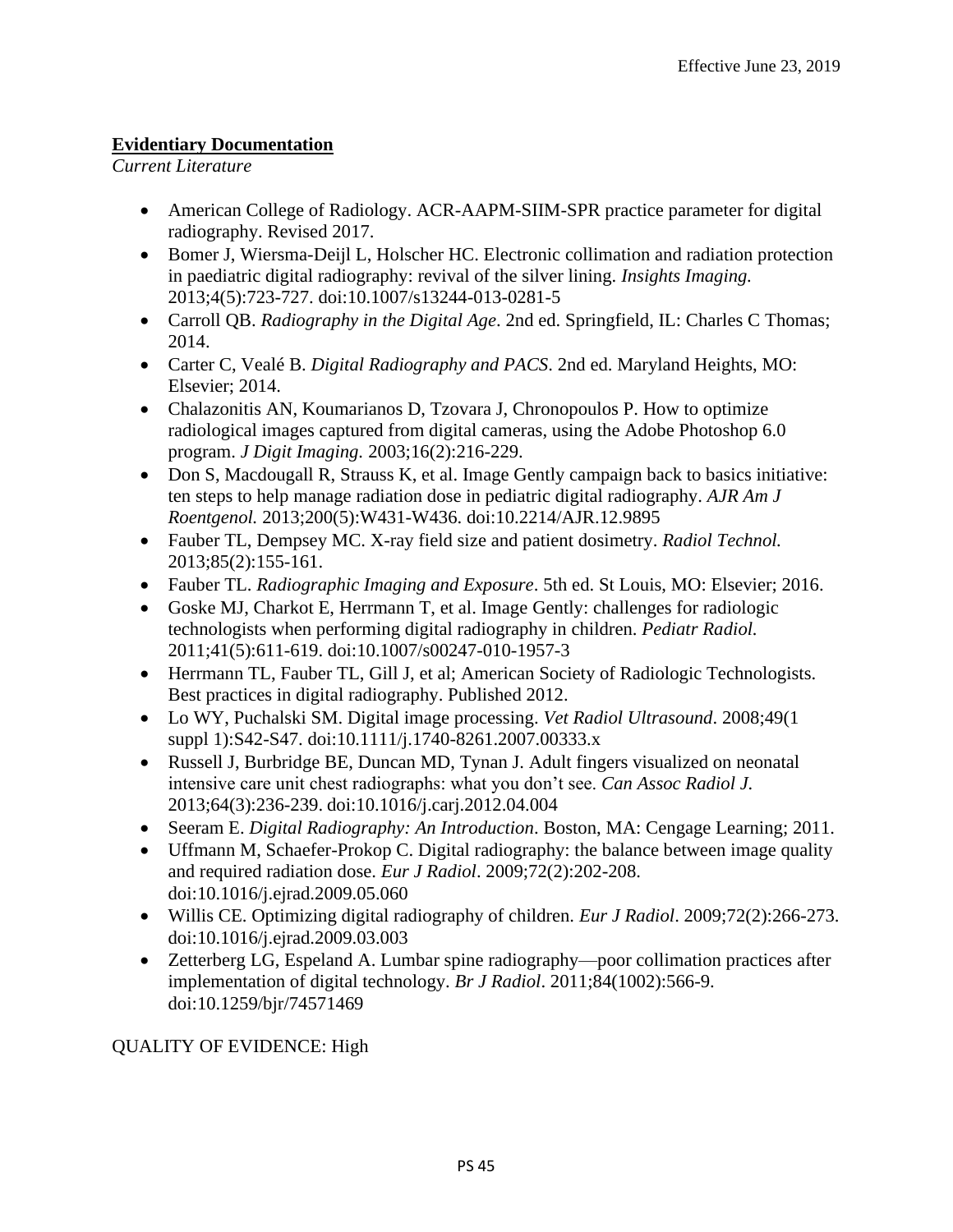*Curricula* Not applicable

*Certification Agency Content Specifications* Not applicable

# *Scopes of Practice and Practice Standards Reference*

- Scope of Practice
	- o Applying principles of ALARA to minimize exposure to patient, self and others.
- The ASRT Practice Standards for Medical Imaging and Radiation Therapy
	- o Analyzes digital images to determine the use of appropriate imaging parameters. (Standard Two)
	- o Optimizing technical factors in accordance with the principles of ALARA. (Standard Two)
	- o Verifies that exposure indicator data for digital radiographic systems has not been altered or modified and is included in the DICOM header and on images exported to media. (Standard Two)
	- o Employs proper radiation safety practices. (Standard Four)
	- o Optimizes technical factors according to equipment specifications to meet the ALARA principle. (Standard Four)
	- o Positions patient for anatomic area of interest, respecting patient ability and comfort. (Standard Four)
	- o Uses pre-exposure collimation and proper field-of-view selection. (Standard Four)
	- o Adheres to the established practice standards of the profession. (Standard Five)
	- o Evaluates images for overall image quality of a specific area of anatomical interest based on limited education, training and licensure/certification within the scope of practice. (Standard Five, limited x-ray machine operator only)
	- o Evaluates images for optimal technical exposure factors. (Standard Five, radiography only)
	- o Evaluates images for positioning to demonstrate the anatomy of interest. (Standard Five, radiography only)
	- o Recognizes the need to adjust patient position or technical exposure factors to improve the quality of the procedure. (Standard Five, limited x-ray machine operator only)
	- o Reviews images to determine if additional images will enhance the diagnostic value of the procedure. (Standard Five, radiography only)
	- o Performs additional images that will produce the expected outcomes based upon patient condition and procedural variances. (Standard Six, radiography only)
	- o Performs additional images that will produce the expected outcome based on patient's condition and procedural variance under the direction of a licensed practitioner or radiographer. (Standard Six, limited x-ray machine operator only)

# QUALITY OF EVIDENCE: High